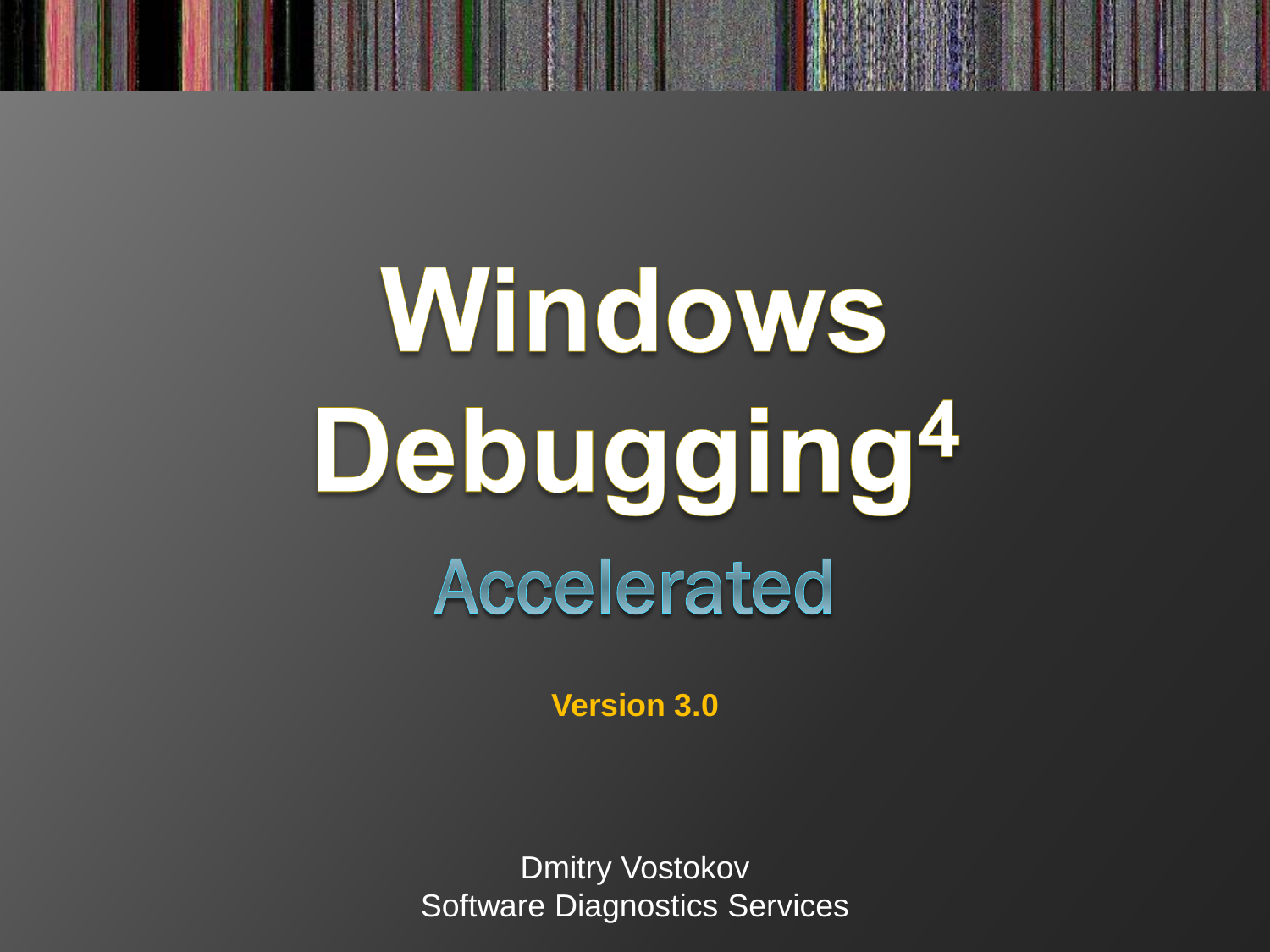#### **Prerequisites**

#### Debugging in Visual Studio

or

● Basic crash dump analysis

© 2022 Software Diagnostics Services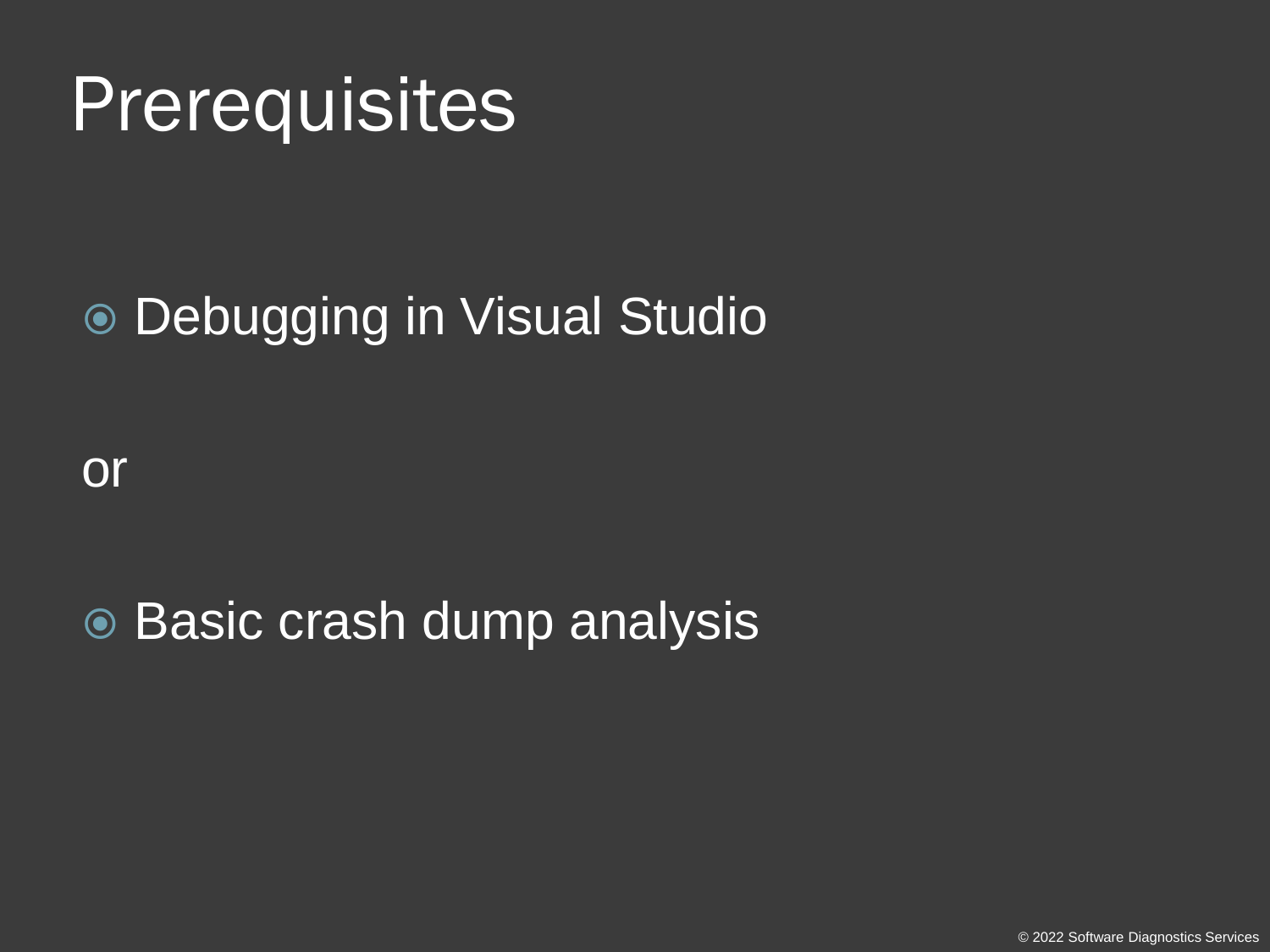## Why WinDbg/WinDbg Preview?

- Easy to install (WinDbg Preview)
- Production debugging
- Redistributable (WinDbg)
- Kernel mode debugging
- **Time Travel Debugging (WinDbg Preview)**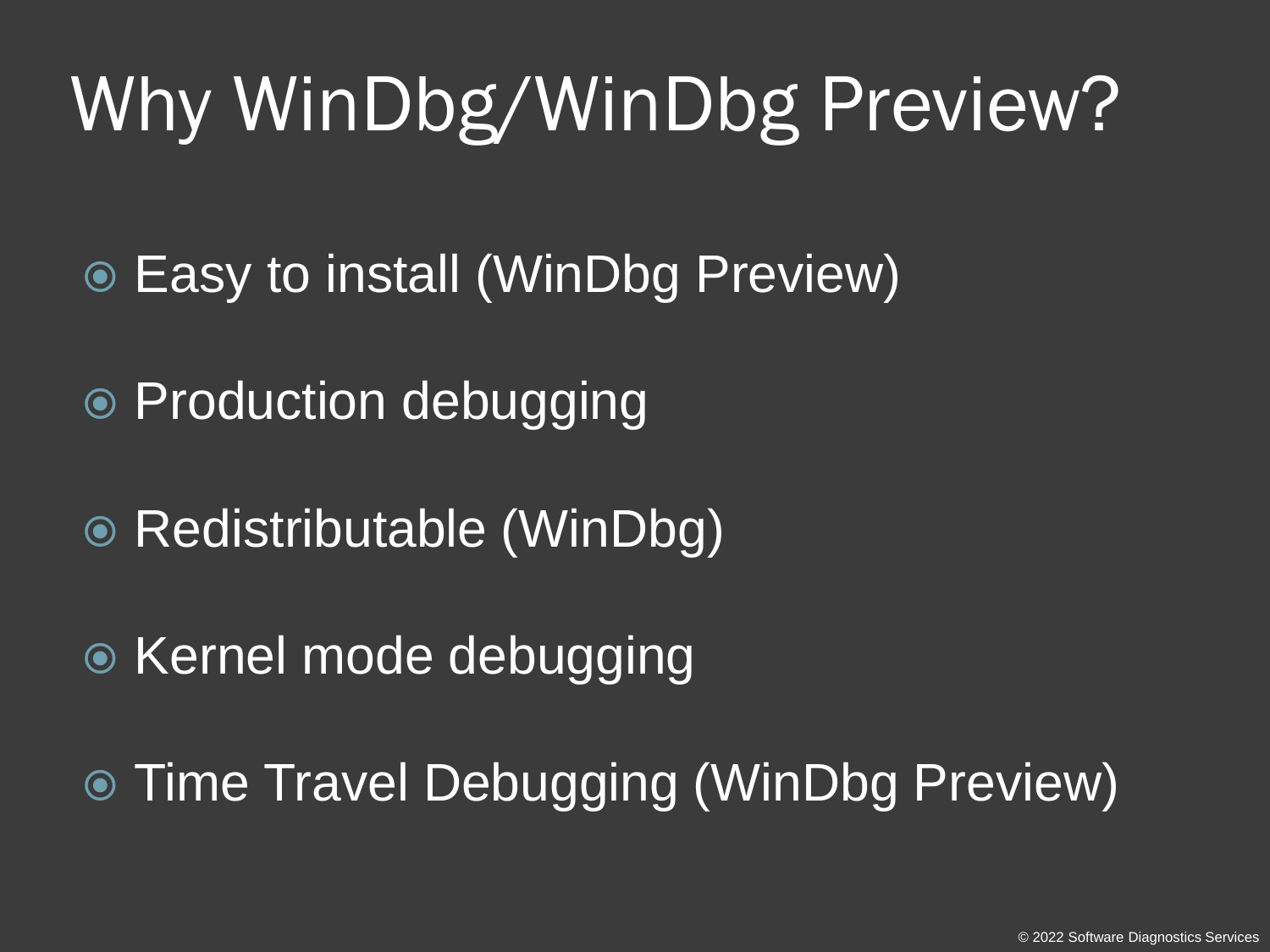## Training Goals

- **Review fundamentals**
- Learn live debugging techniques

● See how software diagnostics is used during debugging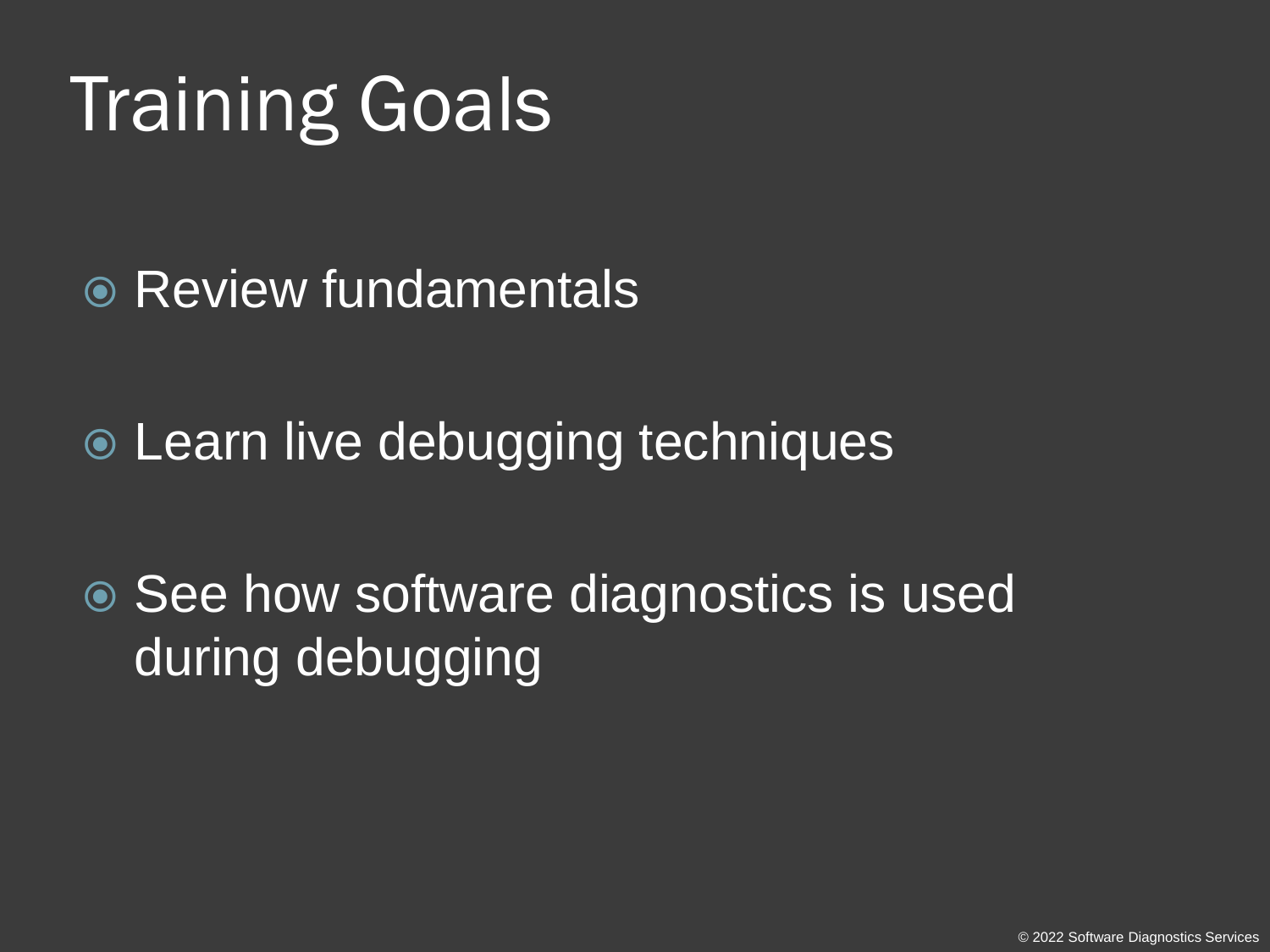## Training Principles

• Talk only about what I can show

Lots of pictures

Lots of examples

**■ Original content and examples**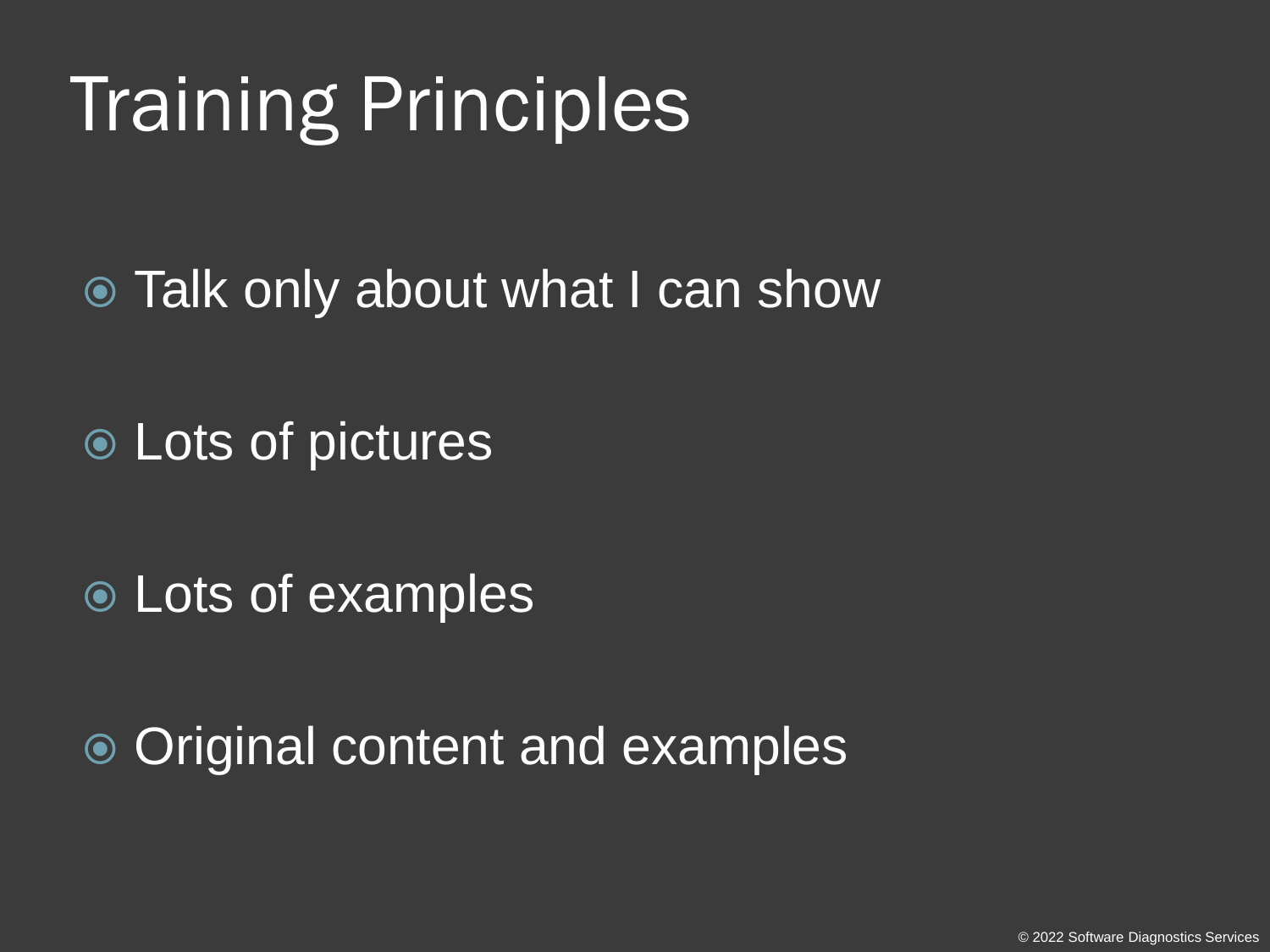#### Course Idea

Chemistry<sup>3</sup>: Introducing Inorganic, Organic, and Physical Chemistry book

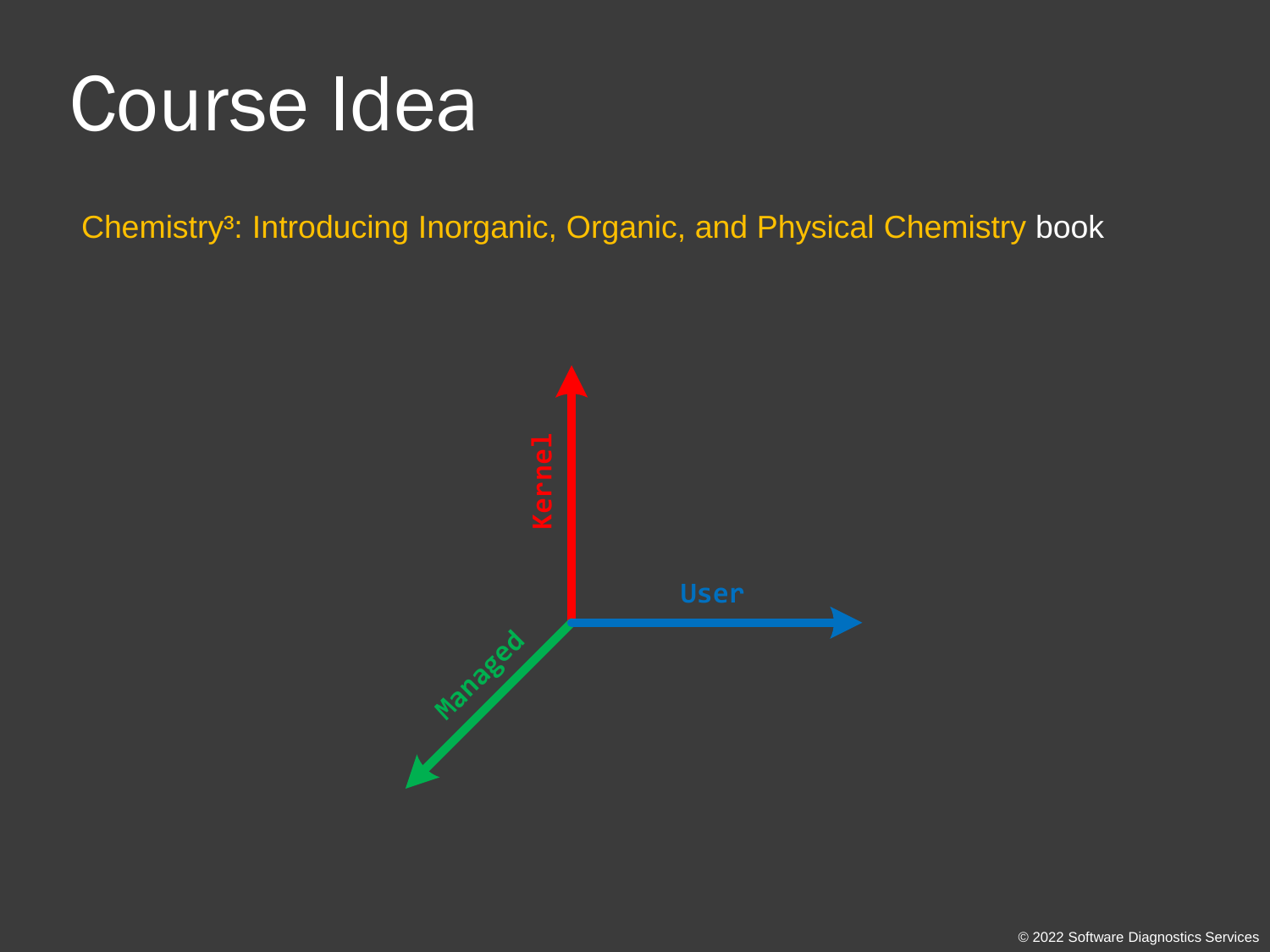## Debugging TV

[www.debugging.tv](http://www.debugging.tv/) (more than 40 episodes)

PDB Symbols: episodes 0x01 – 0x04

**■ Kernel debugging setup: episode 0x25**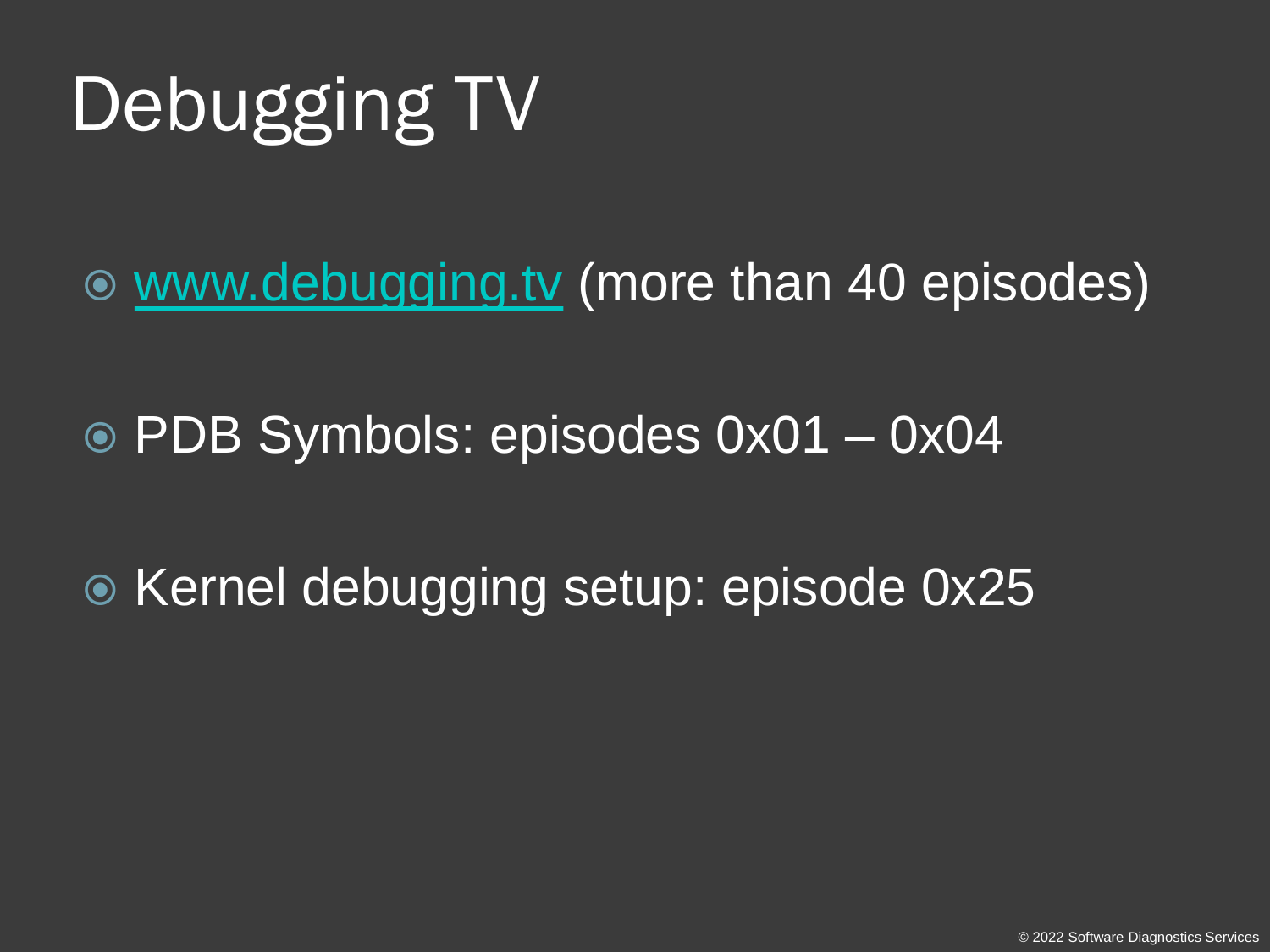## Schedule Summary

#### Day 1

- Debugging Fundamentals (30 minutes)
- User Mode Debugging (1 hour and 30 minutes)

#### Day 2

- User Mode Debugging (1 hour and 30 minutes)
- Kernel Debugging (30 minutes)

#### Day 3

- Kernel Debugging (1 hour)
- Managed Debugging (30 minutes)
- Time-Travel Debugging (30 minutes)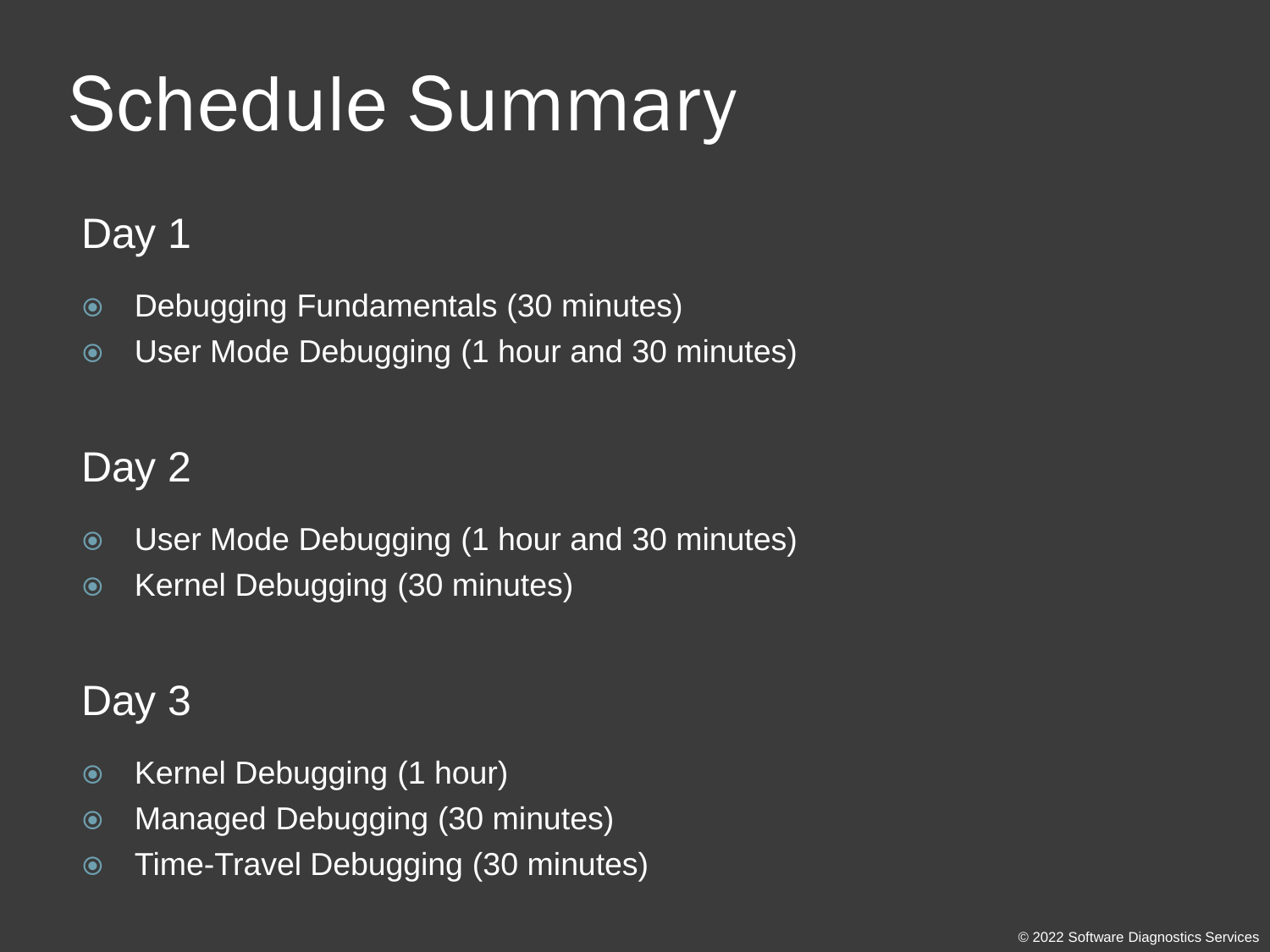#### Part 1: Fundamentals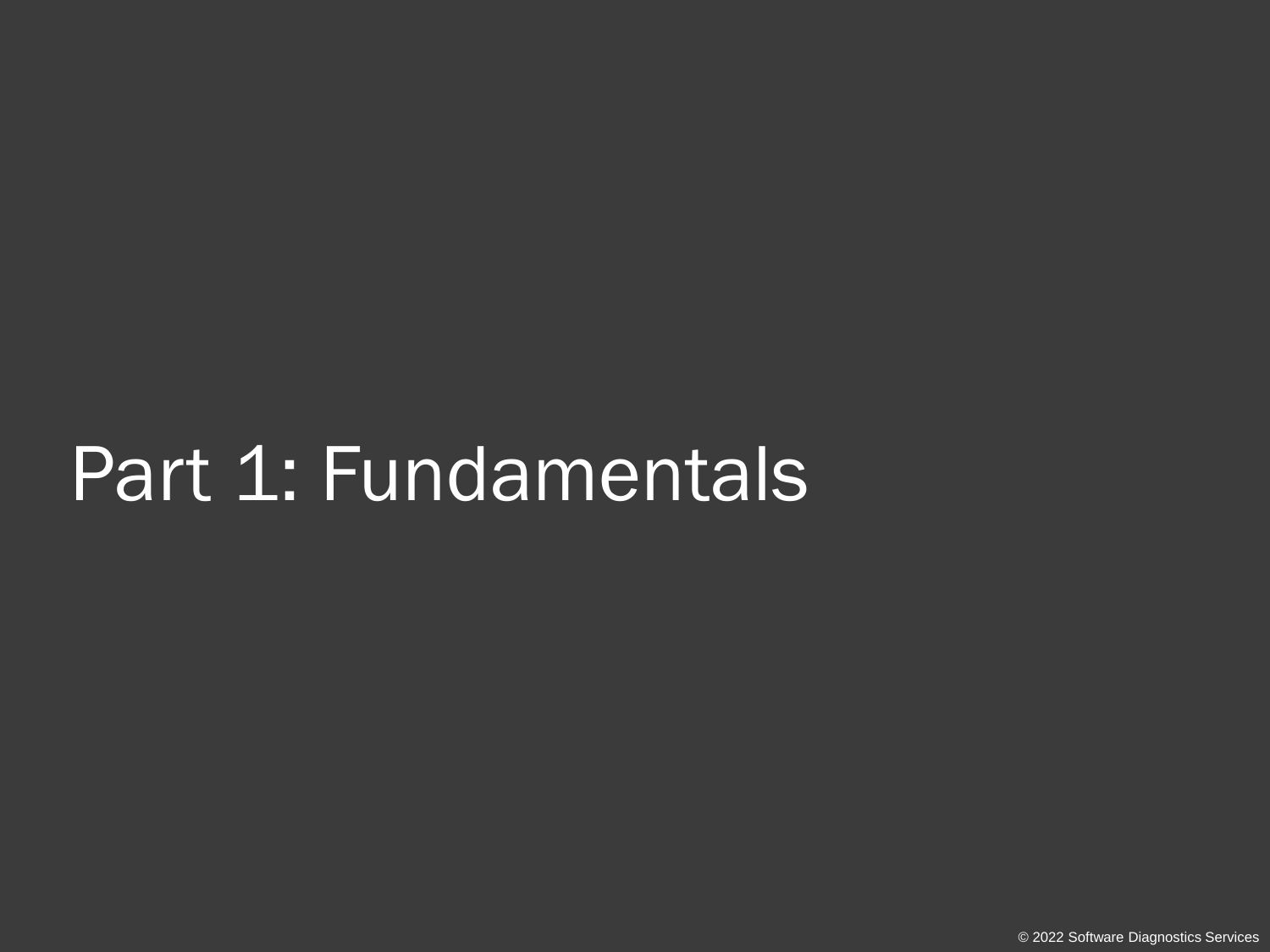## Memory Space<sup>3</sup>

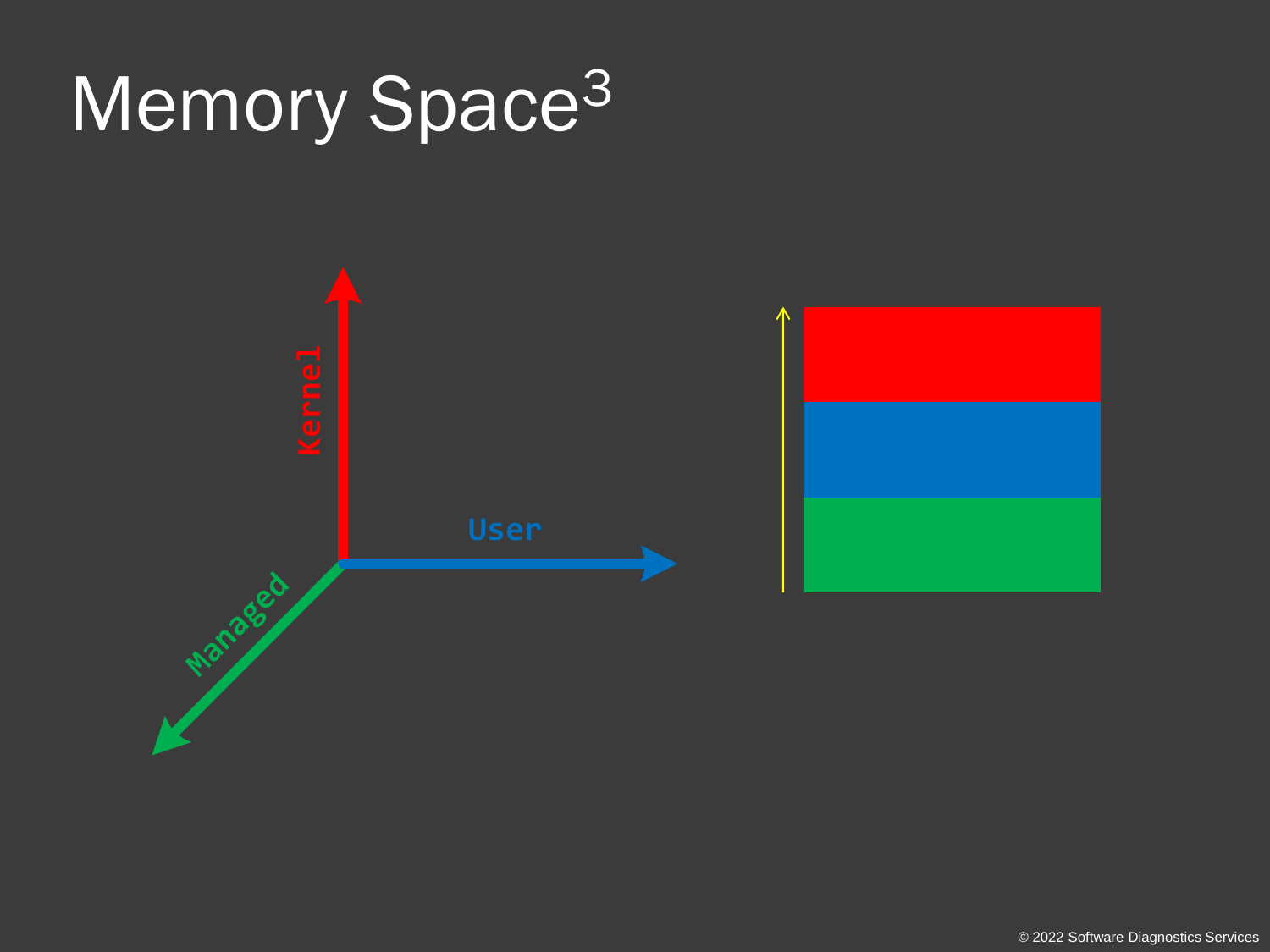#### Execution Mode<sup>3</sup>

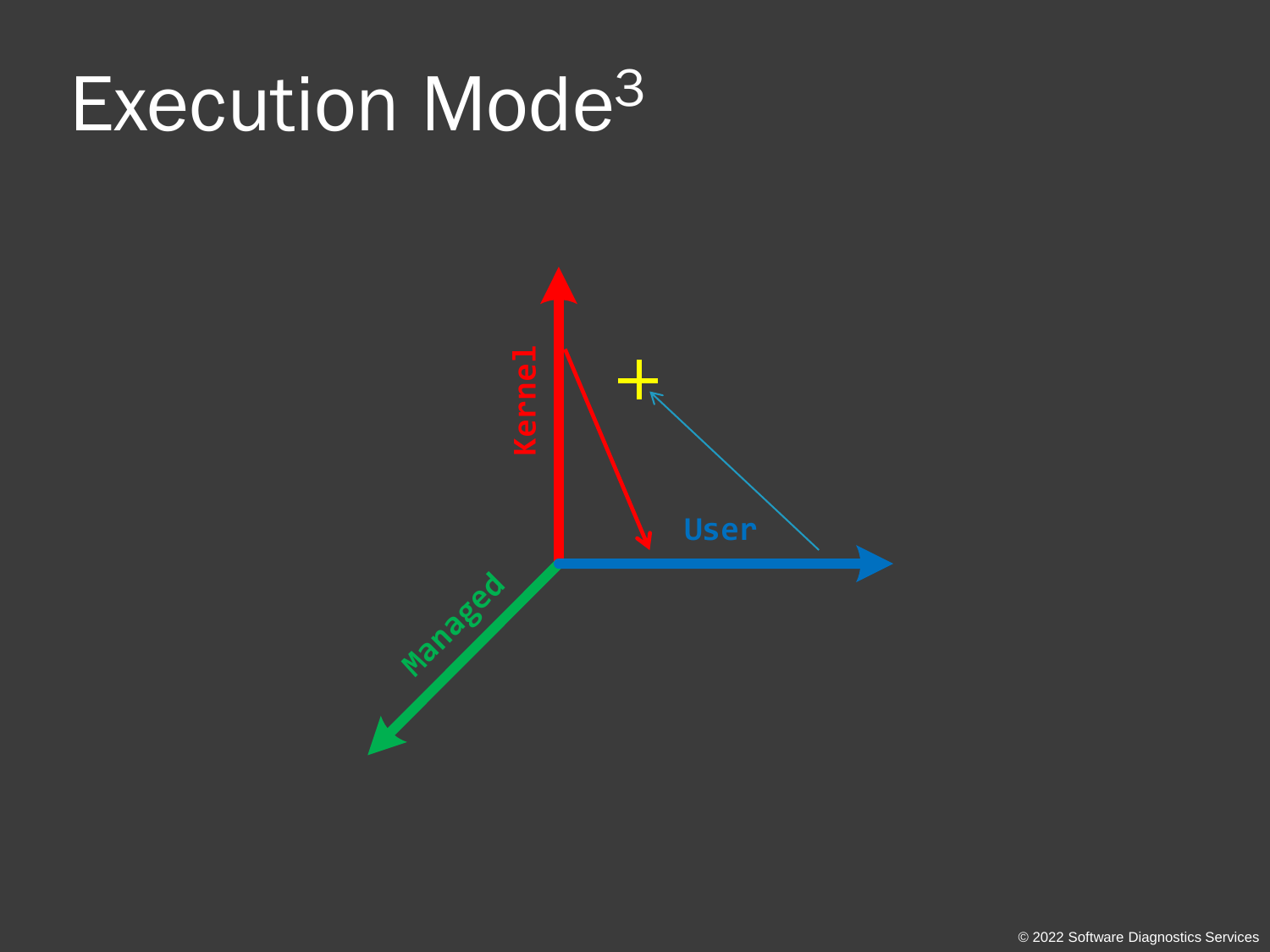## Code<sup>3</sup>

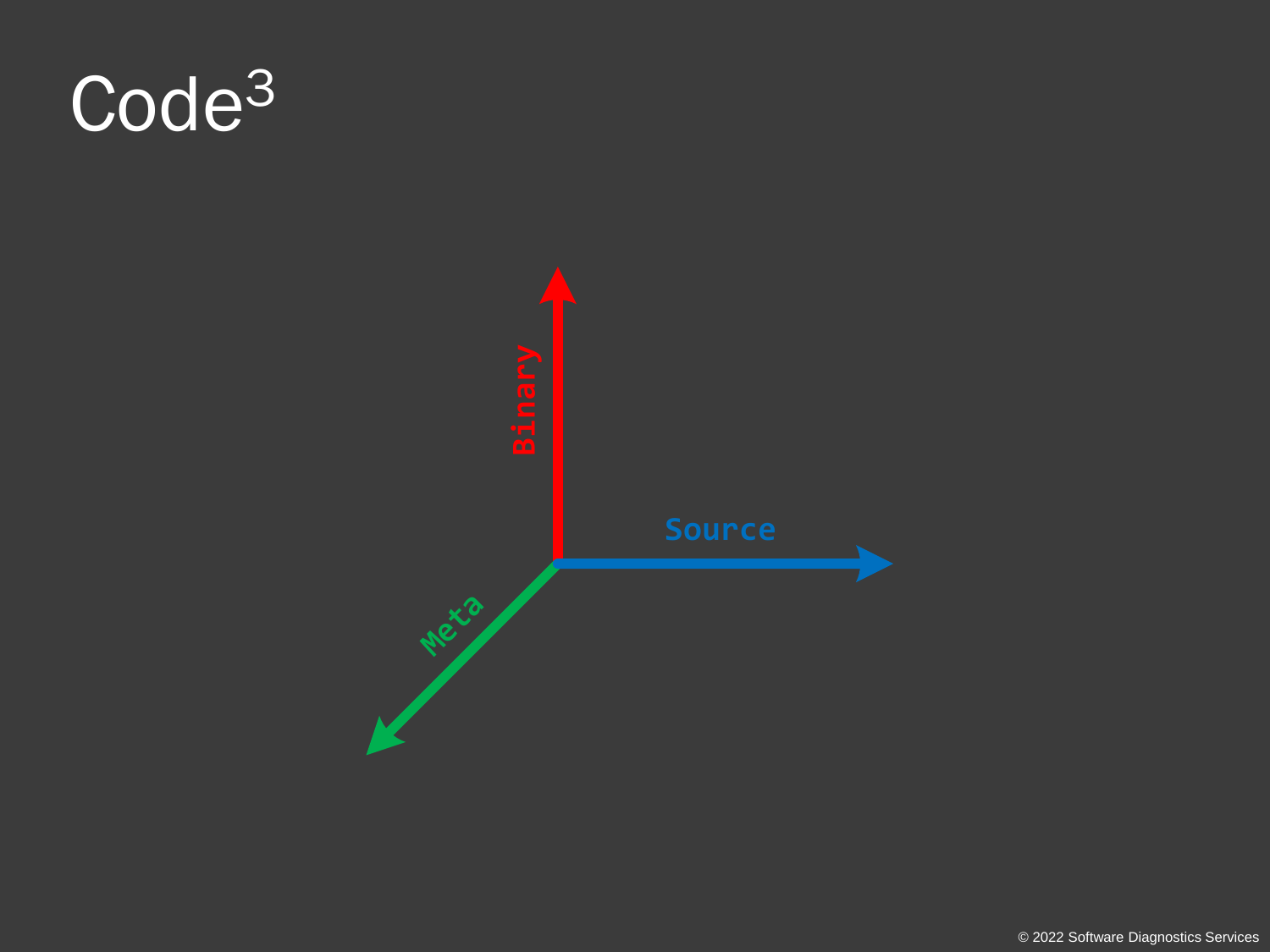## Live Debugging Technique<sup>3</sup>

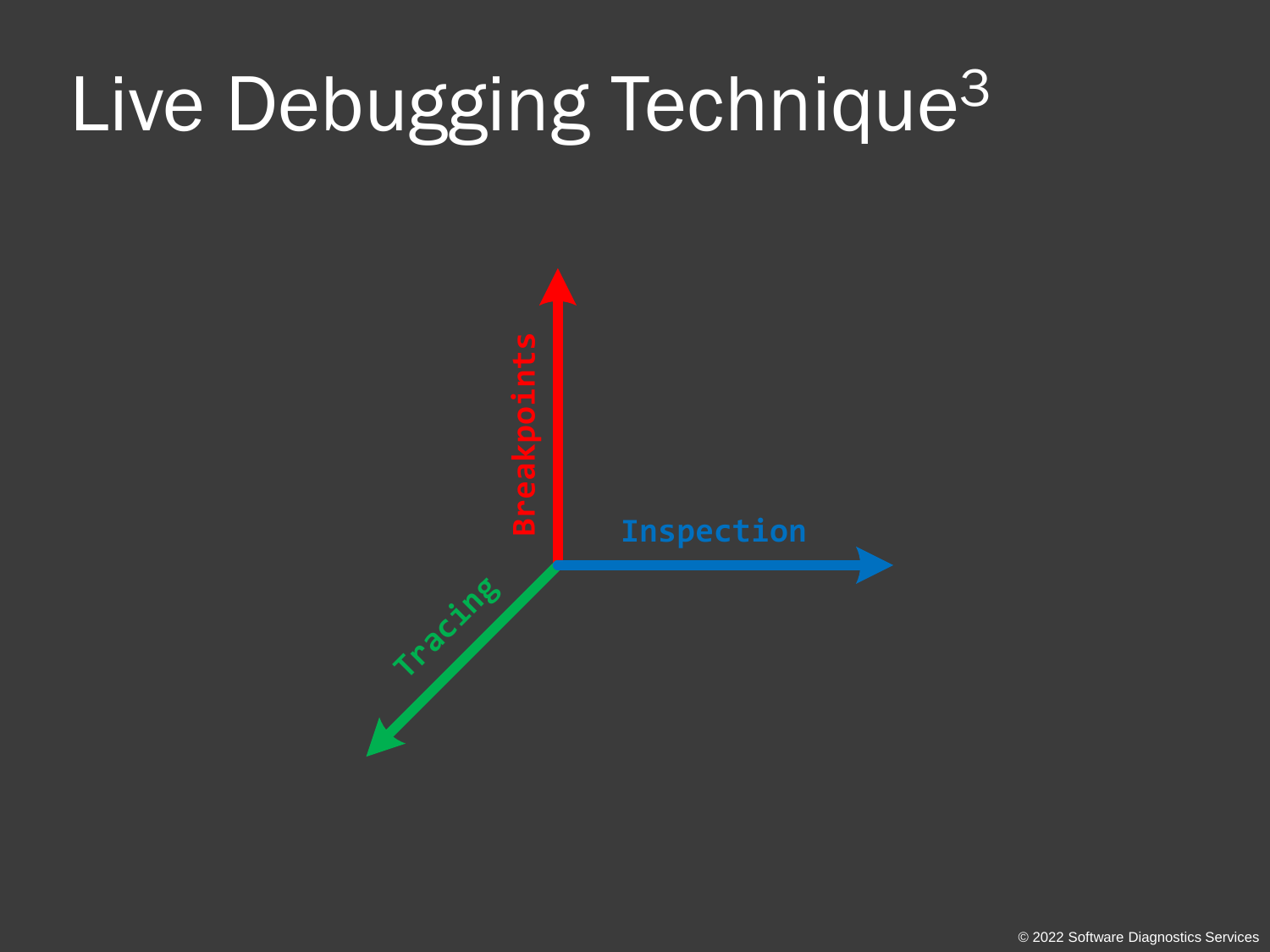### Pattern<sup>3</sup>

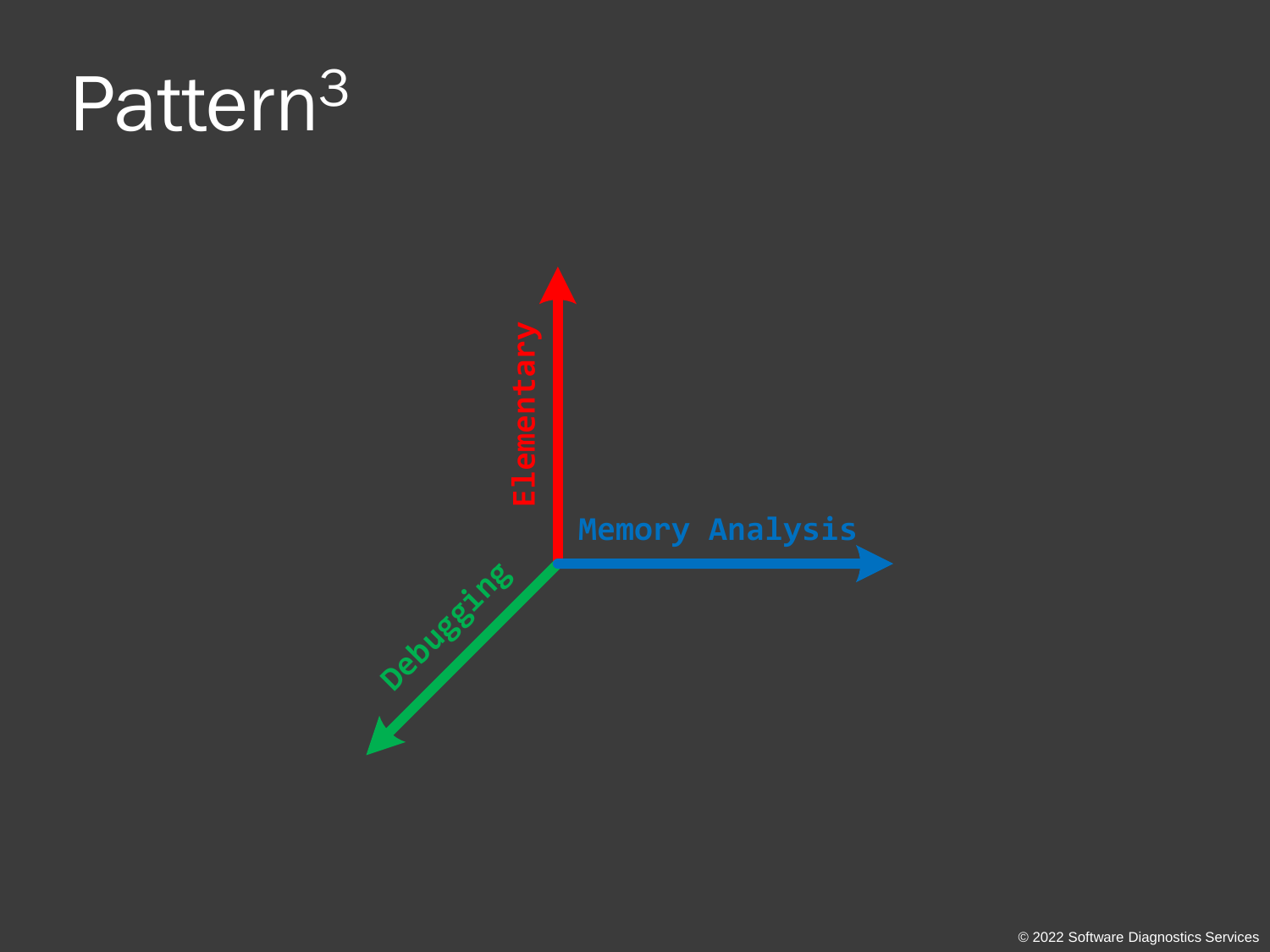## Debugging Paradigm<sup>3</sup>

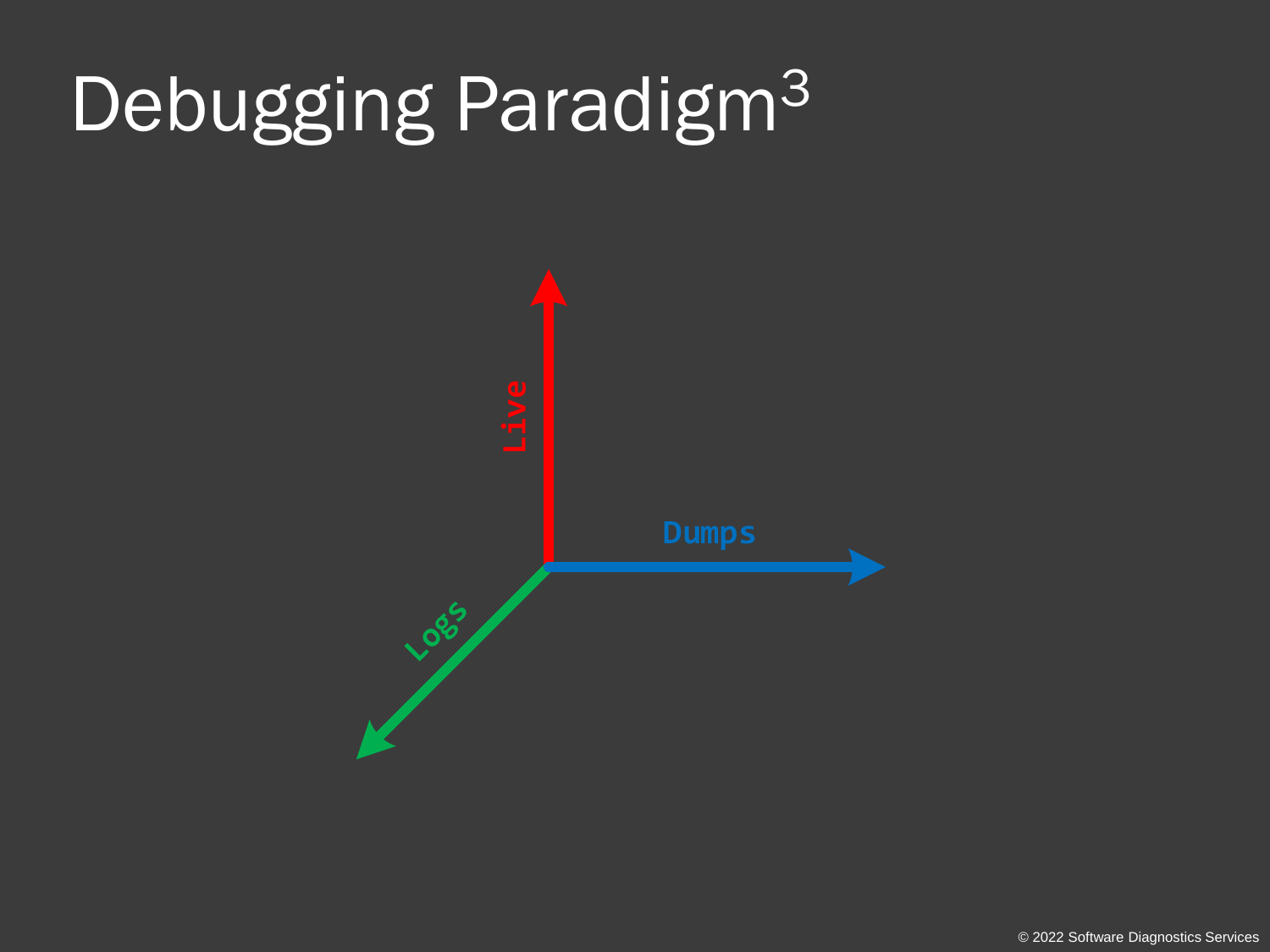## Debugging Paradigm<sup>4</sup>

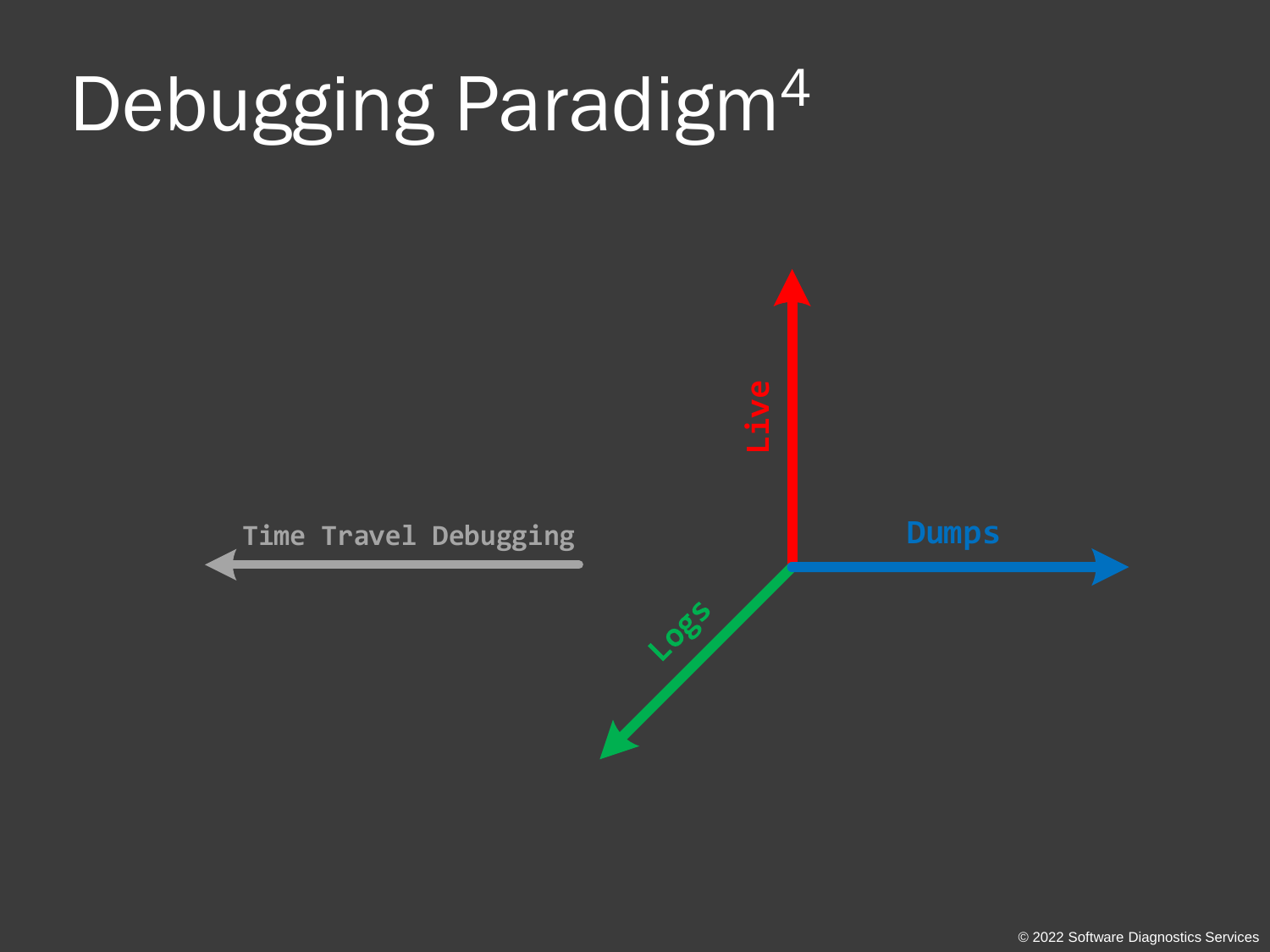### Memory Spacetime

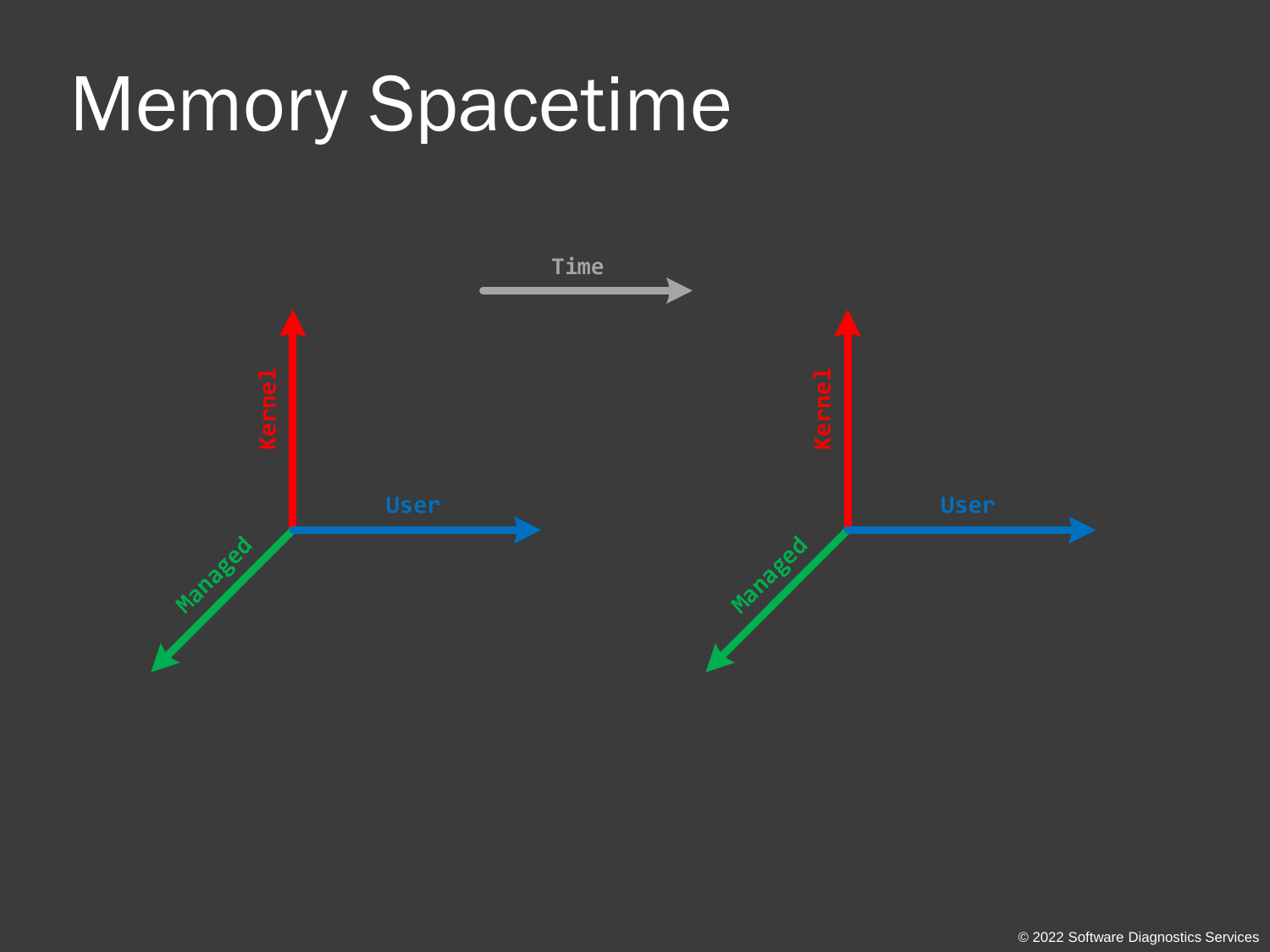## Pattern Mapping

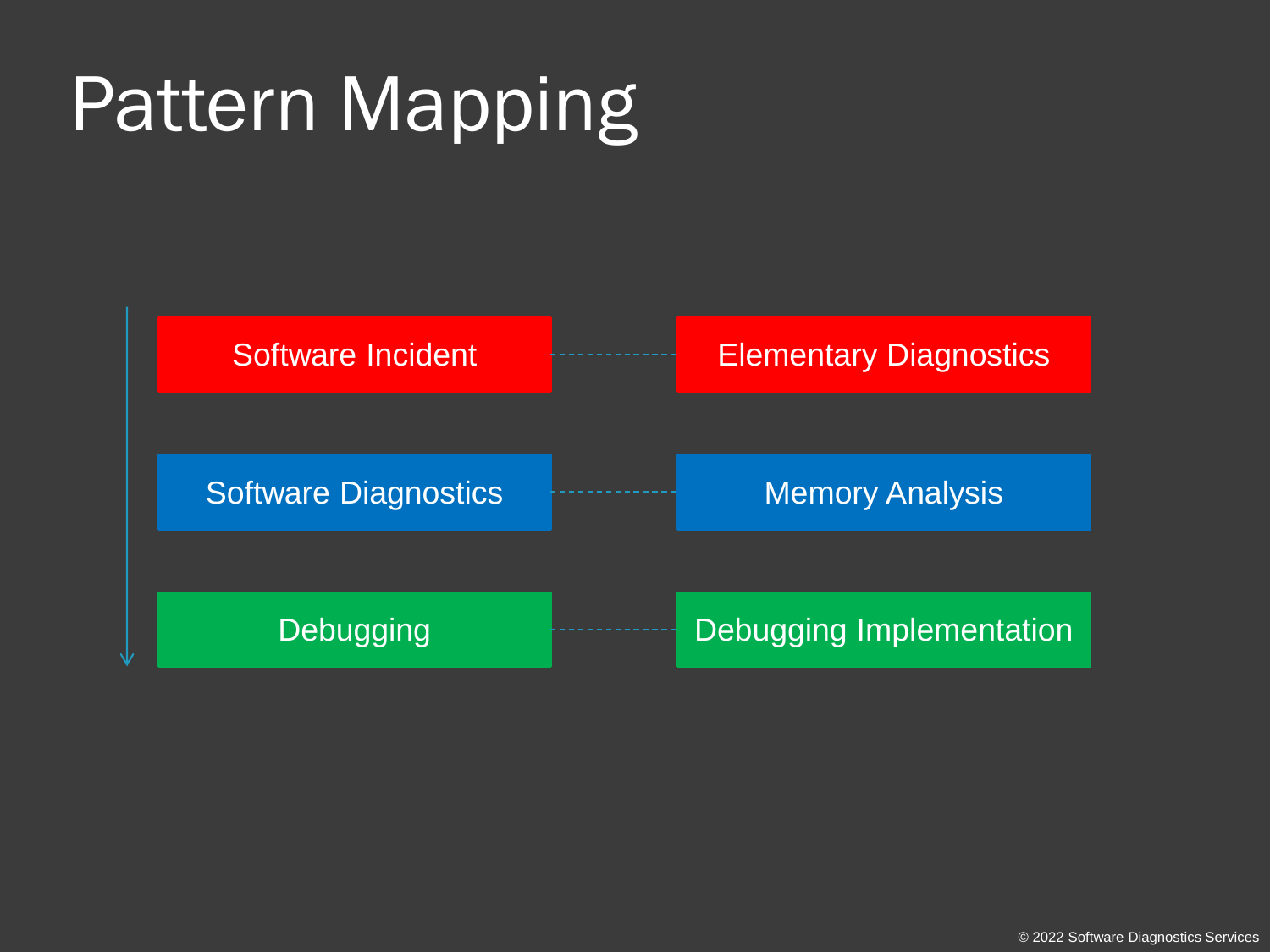## Elementary Diagnostics

#### **■** Functional

Use-case Deviation

#### Non-functional

- **Crash**
- Hang (includes delays)
- Counter Value (includes resource leaks, CPU spikes)
- Error Message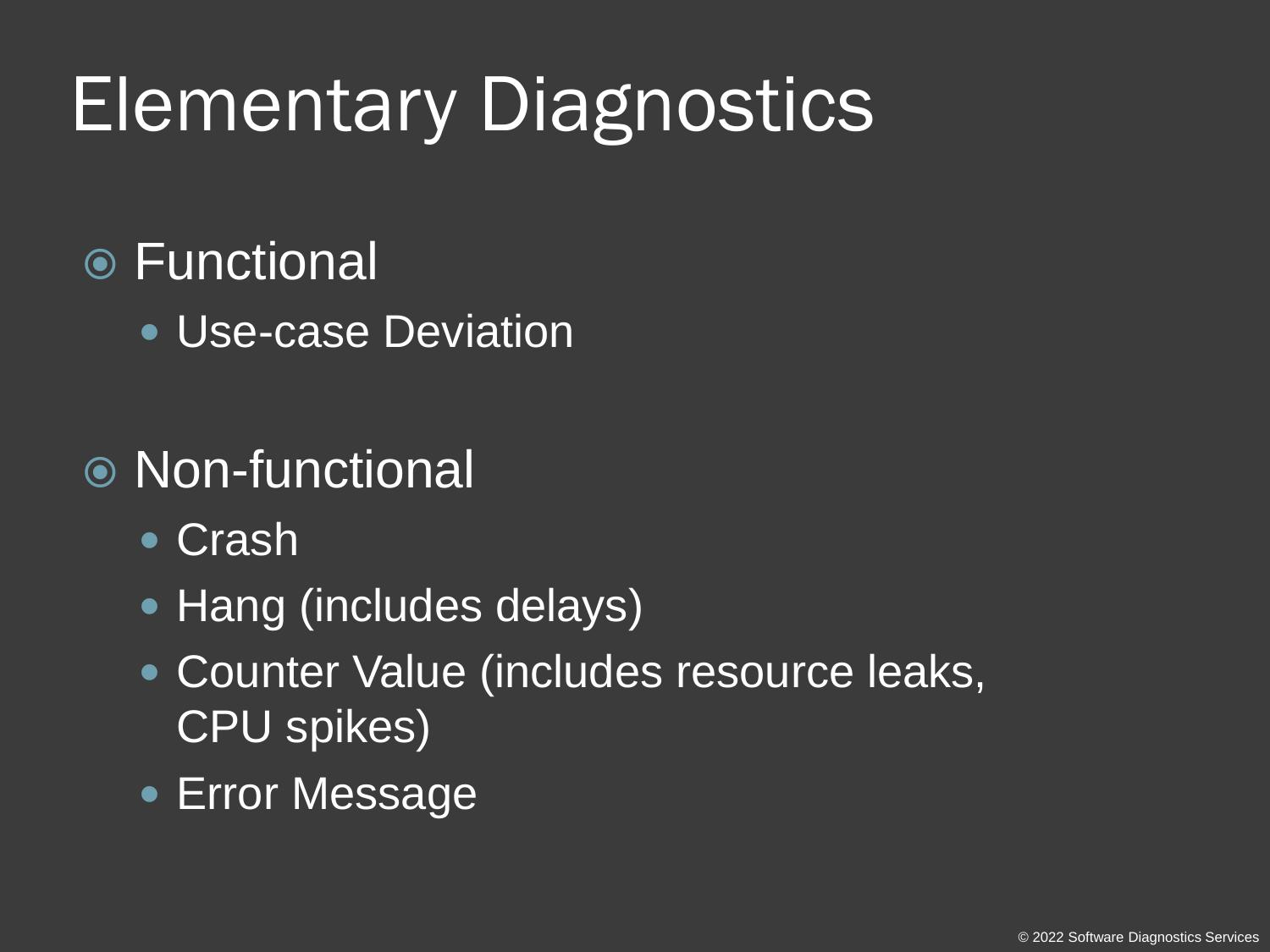#### Analysis Patterns

#### [Memory Analysis catalog](http://www.dumpanalysis.org/blog/index.php/crash-dump-analysis-patterns/)

#### ● [Software Trace and Log Analysis catalog](http://www.dumpanalysis.org/blog/index.php/trace-analysis-patterns/)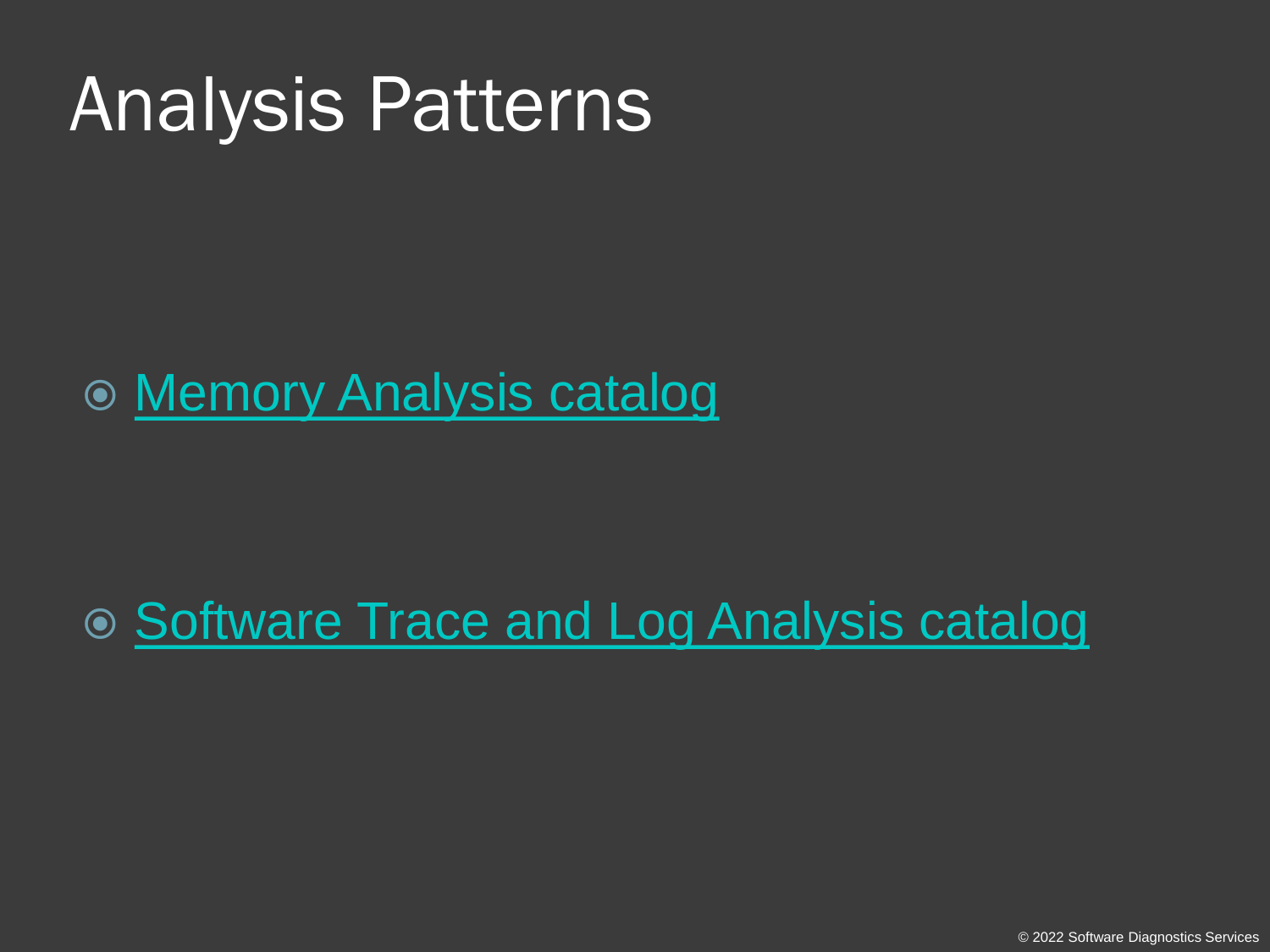#### Pattern-Oriented Diagnostic Analysis

**Diagnostic Pattern**: a common recurrent identifiable problem together with a set of recommendations and possible solutions to apply in a specific context.

**Diagnostic Problem**: a set of indicators (symptoms, signs) describing a problem.

**Diagnostic Analysis Pattern**: a common recurrent analysis technique and method of diagnostic pattern identification in a specific context.

**Diagnostics Pattern Language**: common names of diagnostic and diagnostic analysis patterns. The same language for any operating system: Windows, Mac OS X, Linux, ...



**Checklist**:<http://www.dumpanalysis.org/windows-memory-analysis-checklist>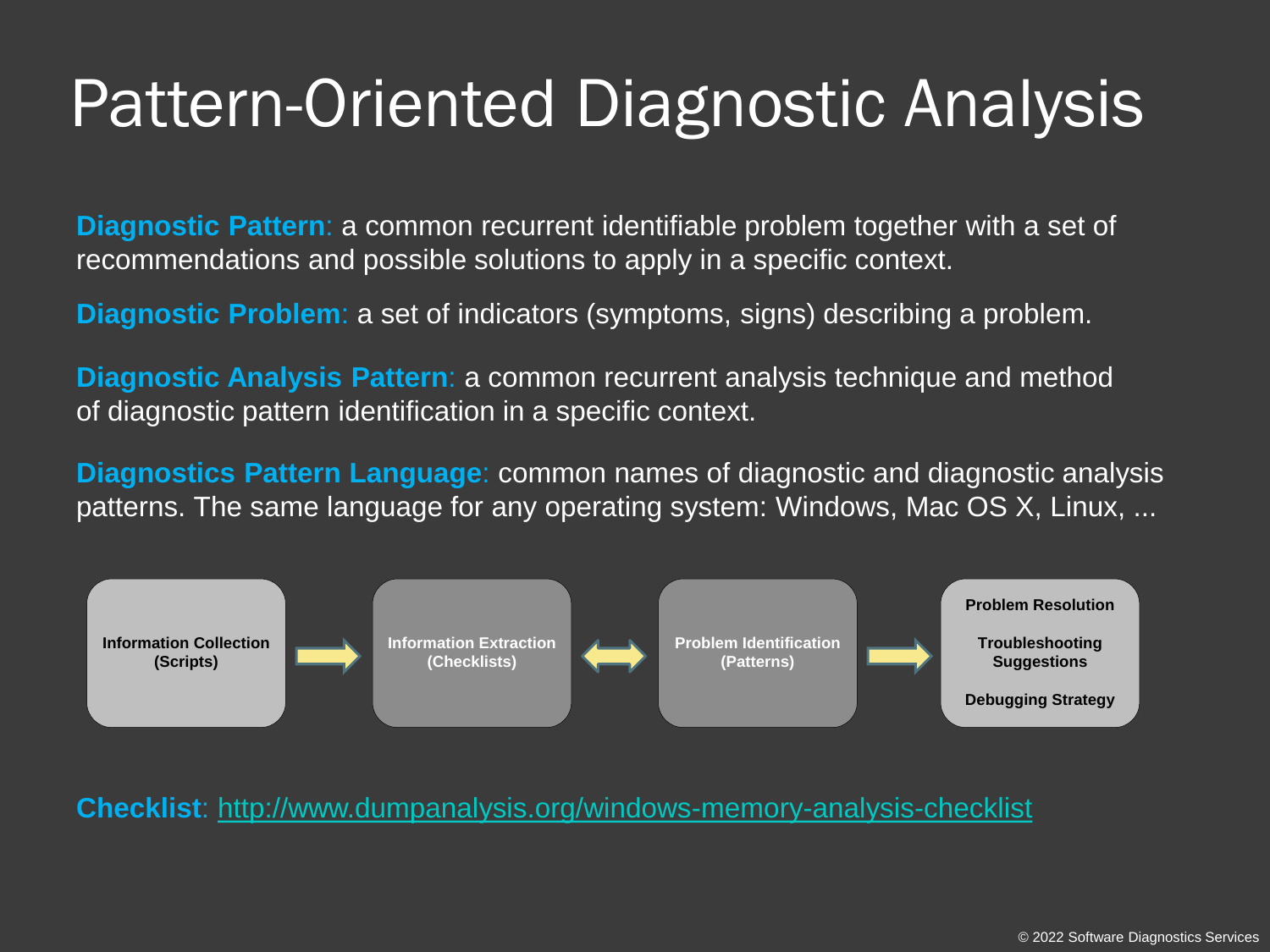### Unified Debugging Patterns

Analysis (software diagnostics)

Architecture/Design of debugging

 $\odot$  Implementation of debugging

 Usage/presentation of debugging (for example, Watch dialog)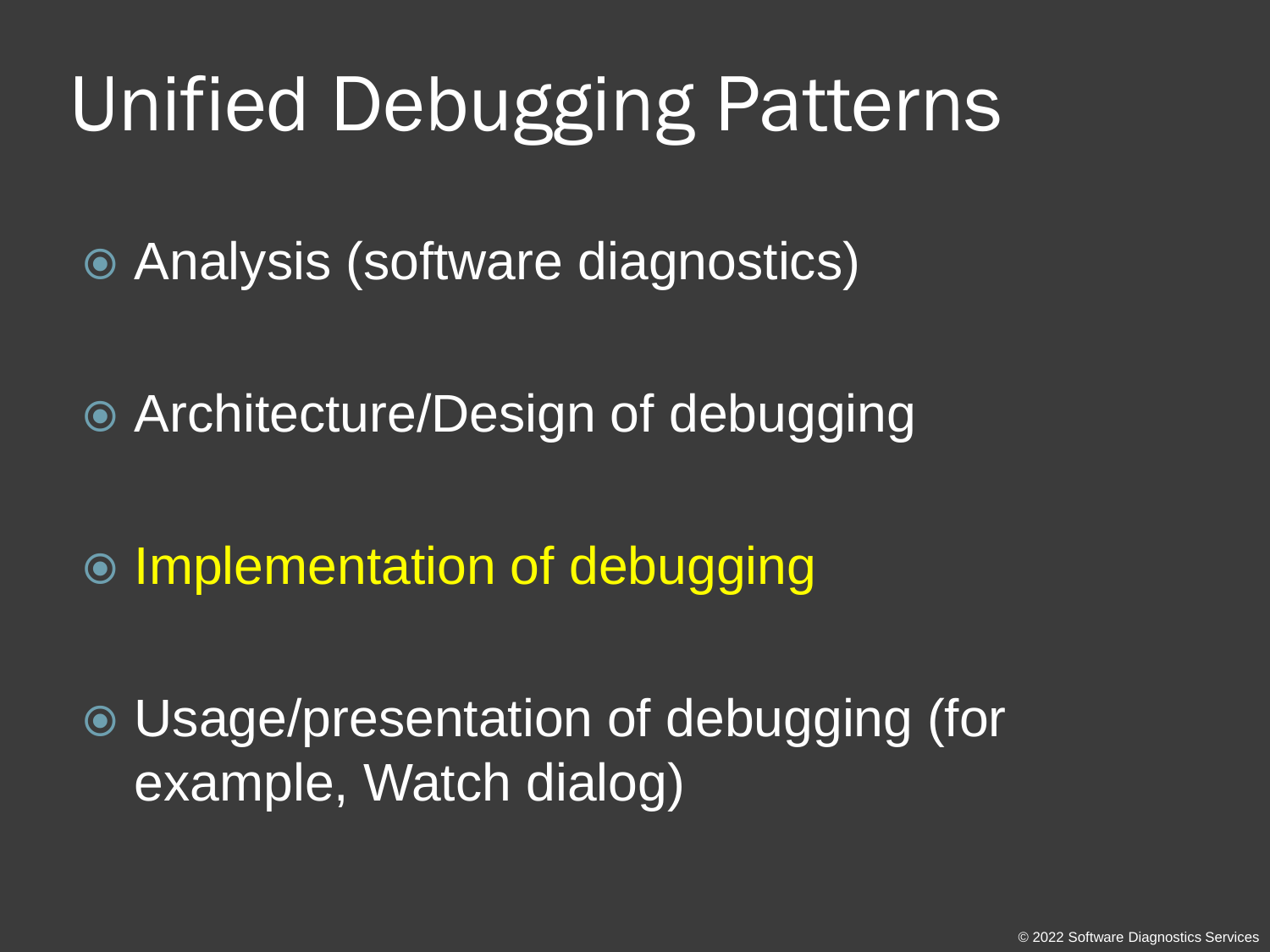## Space Review (x86)



| 1m<br>0:000>    |                   |                         |
|-----------------|-------------------|-------------------------|
| start           | end               | module name             |
|                 | 00ed0000 00f0e000 | App                     |
|                 | 0f450000 0f530000 | <b>MyDLL</b>            |
|                 | 638d0000 63b2d000 | <b>CoreUIComponents</b> |
|                 | 63b30000 63bbb000 | CoreMessaging           |
|                 | 642d0000 64435000 | twinapi_appcore         |
|                 | 6beb0000 6c0b4000 | control32               |
|                 | 6d7e0000 6d803000 | dwmapi                  |
|                 | 6d930000 6d9ac000 | uxtheme                 |
|                 | 6d9c0000 6da96000 | WinTypes                |
|                 | 6dac0000 6dce8000 | iertutil                |
|                 | 6dcf0000 6de8c000 | urlmon                  |
|                 | 700b0000 70230000 | <b>propsys</b>          |
|                 | 70230000 7029c000 | winspool                |
|                 | 702a0000 702f6000 | oleacc                  |
|                 | 70530000 70559000 | ntmarta                 |
|                 | 70af0000 70b08000 | mpr                     |
|                 | 74080000 74099000 | bcrypt                  |
|                 | 74280000 742b0000 | <b>IPHLPAPI</b>         |
|                 | 746a0000 746aa000 | <b>CRYPTBASE</b>        |
|                 | 746b0000 746d0000 | sspicli                 |
|                 | 74870000 74892000 | gdi32                   |
|                 | 749a0000 74b2d000 | user32                  |
|                 | 74b60000 74c1f000 | msvcrt                  |
|                 | 74c20000 74c98000 | advapi32                |
|                 | 74ca0000 74d28000 | <b>SHCore</b>           |
|                 | 74d30000 74f14000 | <b>KERNELBASE</b>       |
|                 | 74f20000 7517c000 | combase                 |
|                 | 75180000 75260000 | kerne132                |
|                 | 75260000 752e3000 | clbcatq                 |
|                 | 752f0000 75434000 | msctf                   |
| 75440000        | 7678a000          | shell32                 |
|                 | 767a0000 767f8000 | bcryptPrimitives        |
| 76800000        | 7691e000          | ucrtbase                |
| 76920000        | 769e0000          | rpcrt4                  |
| 769e0000        | 769f7000          | win32u                  |
|                 | 76a00000 76a39000 | cfgmgr32                |
| <b>76ee0000</b> | 76ee8000          | fltLib                  |
|                 | 76f00000 76f45000 | powrprof                |
| 76f50000        | 76f95000          | shlwapi                 |
|                 | 76fa0000 77036000 | oleaut32                |
| 77200000        | 77218000          | profapi                 |
|                 | 77310000 77354000 | sechost                 |
| 773c0000        | 77524000          | gdi32full               |
|                 | 77590000 775b6000 | imm32                   |
|                 | 775e0000 776b6000 | cond1g32                |
|                 | 776c0000 77c7a000 | windows_storage         |
|                 | 77c80000 77cfd000 | msvcp win               |
|                 | 77df0000 77f80000 | ntdll                   |
|                 |                   |                         |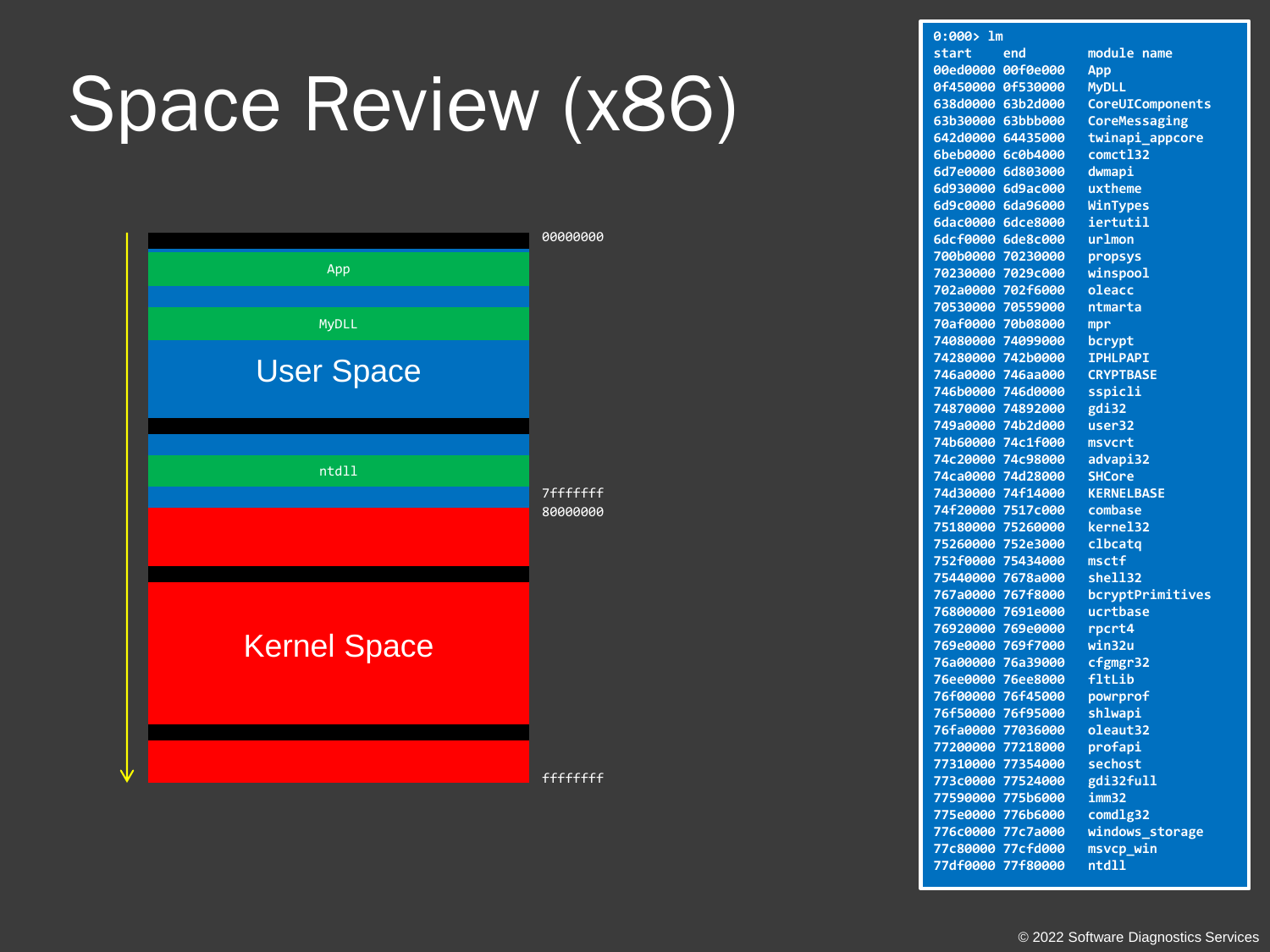## Space Review (x64)



**0:000> lm start end module name 00007ff7`73080000 00007ff7`7330f000 App 00007ff8`44990000 00007ff8`44a27000 MyDLL 00007ff8`46ad0000 00007ff8`46d39000 comctl32 00007ff8`56d70000 00007ff8`56ddb000 oleacc 00007ff8`56de0000 00007ff8`56f7a000 GdiPlus 00007ff8`58dd0000 00007ff8`58e54000 winspool** 00007ff8`5c6b0000 00007ff8`5c9ce000 **00007ff8`5ca10000 00007ff8`5ca75000 ninput 00007ff8`5ce40000 00007ff8`5cf8d000 WinTypes 00007ff8`5db50000 00007ff8`5dd04000 propsys 00007ff8`5ec10000 00007ff8`5ec3a000 winmmbase 00007ff8`5ec40000 00007ff8`5ec63000 winmm 00007ff8`5ee10000 00007ff8`5ee17000 msimg32 00007ff8`5f210000 00007ff8`5f2ea000 CoreMessaging 00007ff8`5f590000 00007ff8`5f628000 uxtheme 00007ff8`5f820000 00007ff8`5f849000 dwmapi 00007ff8`601c0000 00007ff8`601f1000 ntmarta** 00007ff8`606d0000 00007ff8`60708000 **00007ff8`60c30000 00007ff8`60c55000 bcrypt 00007ff8`610d0000 00007ff8`6111c000 powrprof 00007ff8`61120000 00007ff8`6112a000 fltLib 00007ff8`61150000 00007ff8`61161000 kernel\_appcore 00007ff8`61170000 00007ff8`6118f000 profapi 00007ff8`61190000 00007ff8`6128a000 ucrtbase 00007ff8`61290000 00007ff8`612d9000 cfgmgr32 00007ff8`612e0000 00007ff8`61472000 gdi32full 00007ff8`61480000 00007ff8`614a0000 win32u 00007ff8`616f0000 00007ff8`61dfd000 windows\_storage 00007ff8`61e00000 00007ff8`61e7a000 bcryptPrimitives 00007ff8`61e80000 00007ff8`61f1f000 msvcp\_win 00007ff8`61f20000 00007ff8`62193000 KERNELBASE 00007ff8`62250000 00007ff8`622ab000 sechost 00007ff8`622d0000 00007ff8`63710000 shell32 00007ff8`63710000 00007ff8`637d2000 oleaut32 00007ff8`637e0000 00007ff8`63881000 advapi32 00007ff8`63890000 00007ff8`638bd000 imm32 00007ff8`638c0000 00007ff8`63a50000 user32 00007ff8`63ae0000 00007ff8`63c55000 msctf 00007ff8`63ce0000 00007ff8`63d08000 gdi32 00007ff8`63d20000 00007ff8`63dbe000 msvcrt 00007ff8`63fc0000 00007ff8`64069000 SHCore 00007ff8`64070000 00007ff8`64194000 rpcrt4 00007ff8`641a0000 00007ff8`641f1000 shlwapi 00007ff8`642f0000 00007ff8`64613000 combase 00007ff8`64620000 00007ff8`64771000 ole32 00007ff8`64820000 00007ff8`648d2000 kernel32 00007ff8`64dc0000 00007ff8`64fa1000 ntdll**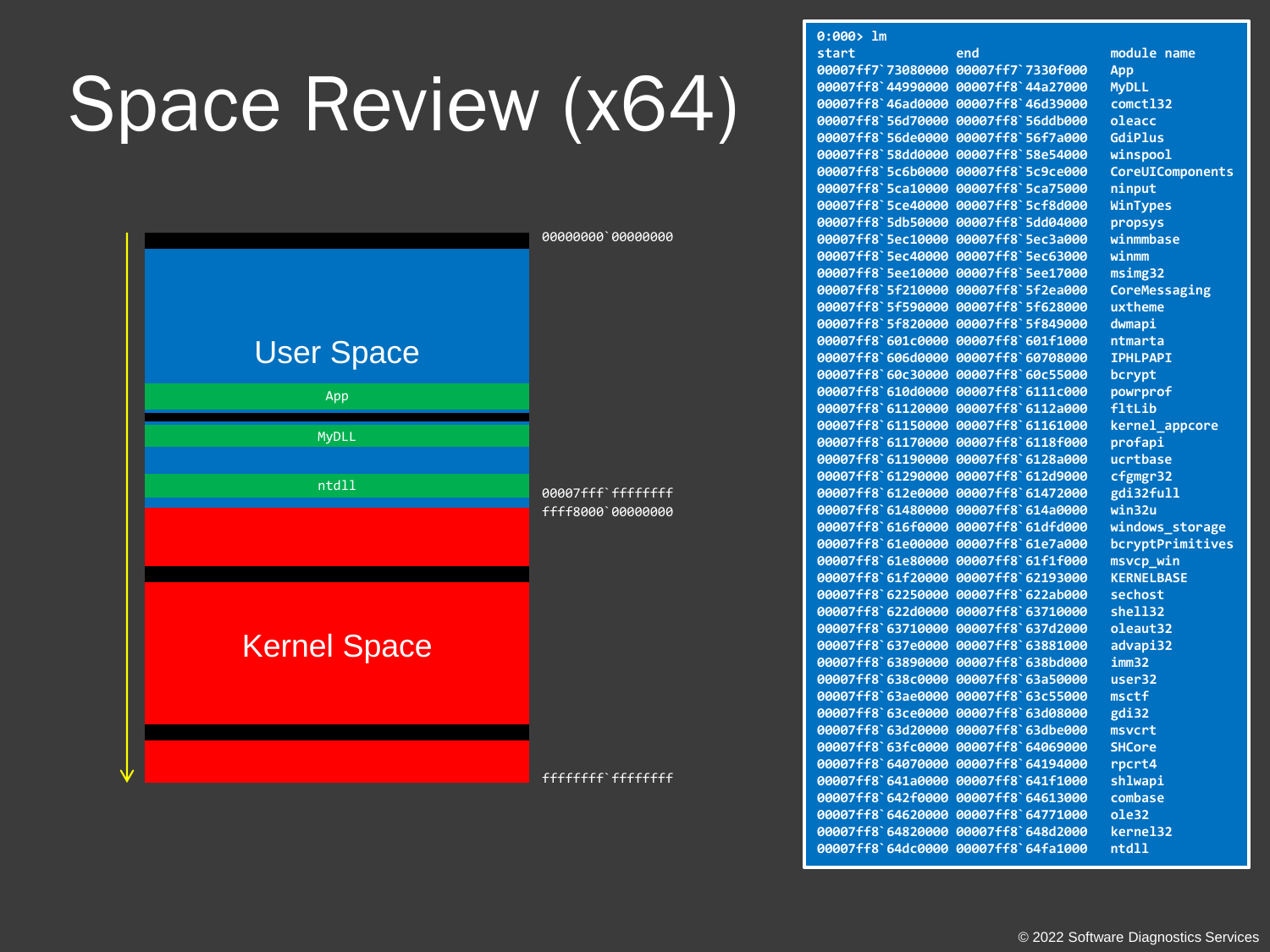#### Thread Stack Trace



#### **0:000> k Module!FunctionD Module!FunctionC+130 Module!FunctionB+220 Module!FunctionA+110**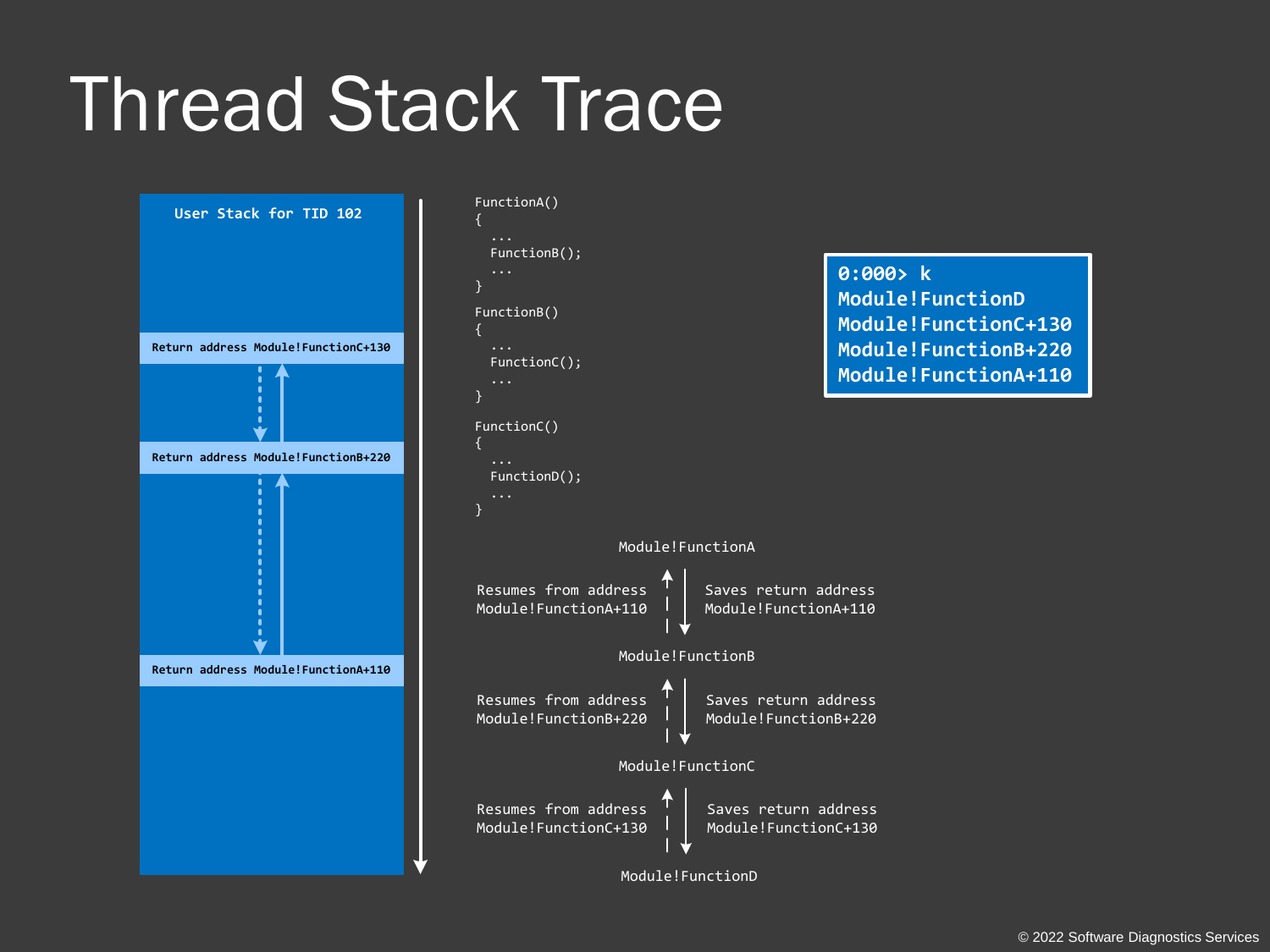### Thread Stack Trace (no PDB)

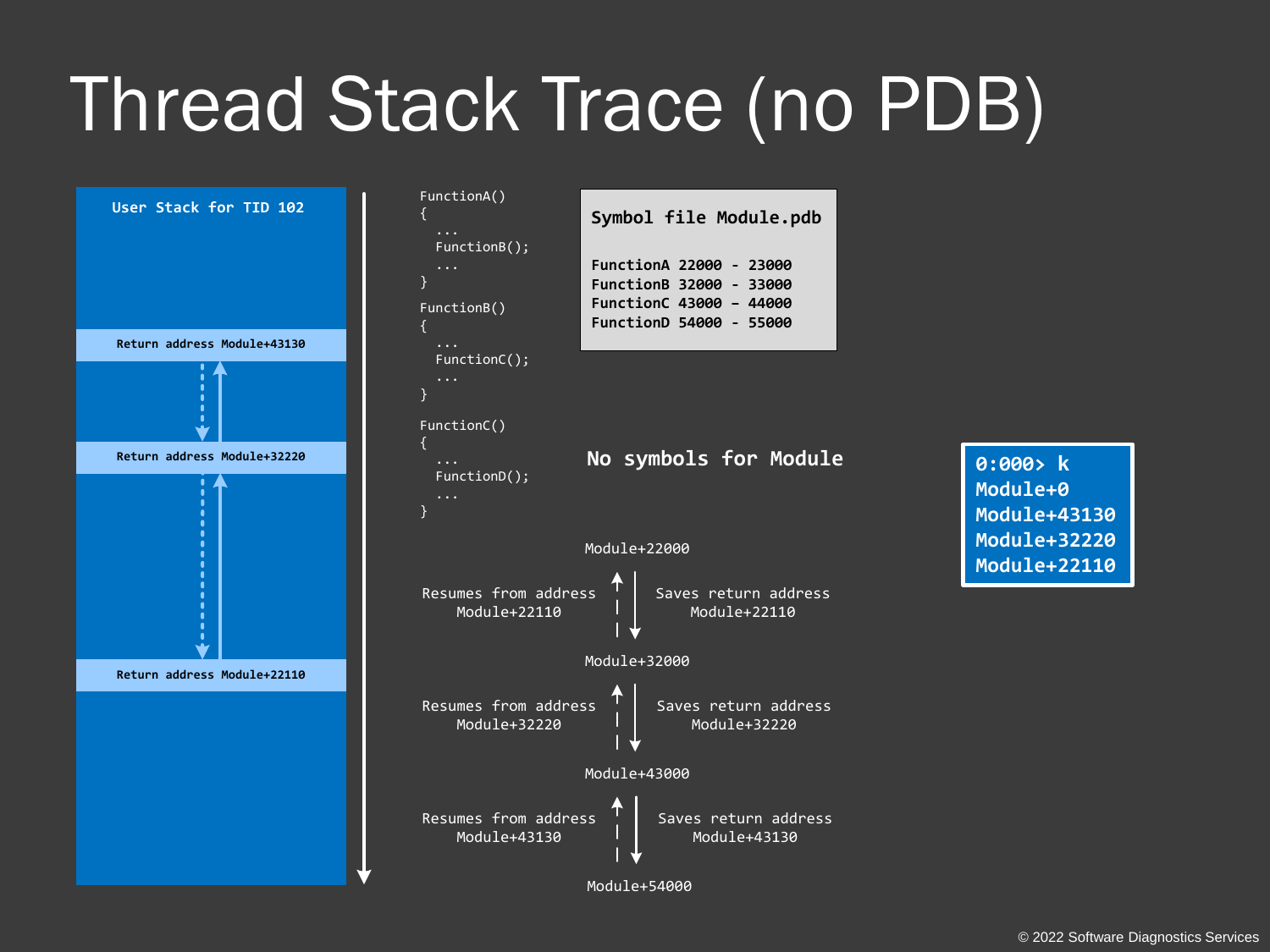#### Thread Raw Stack Data



```
void main()
{
    foo();
    crash();
}
void foo()
{
    char sz[256] = "Some String";
    bar();
}
void bar()
{
    do();
}
void crash()
\{WER();
}
                              0:000> k
                              module!crash+30
                              module!main+10
```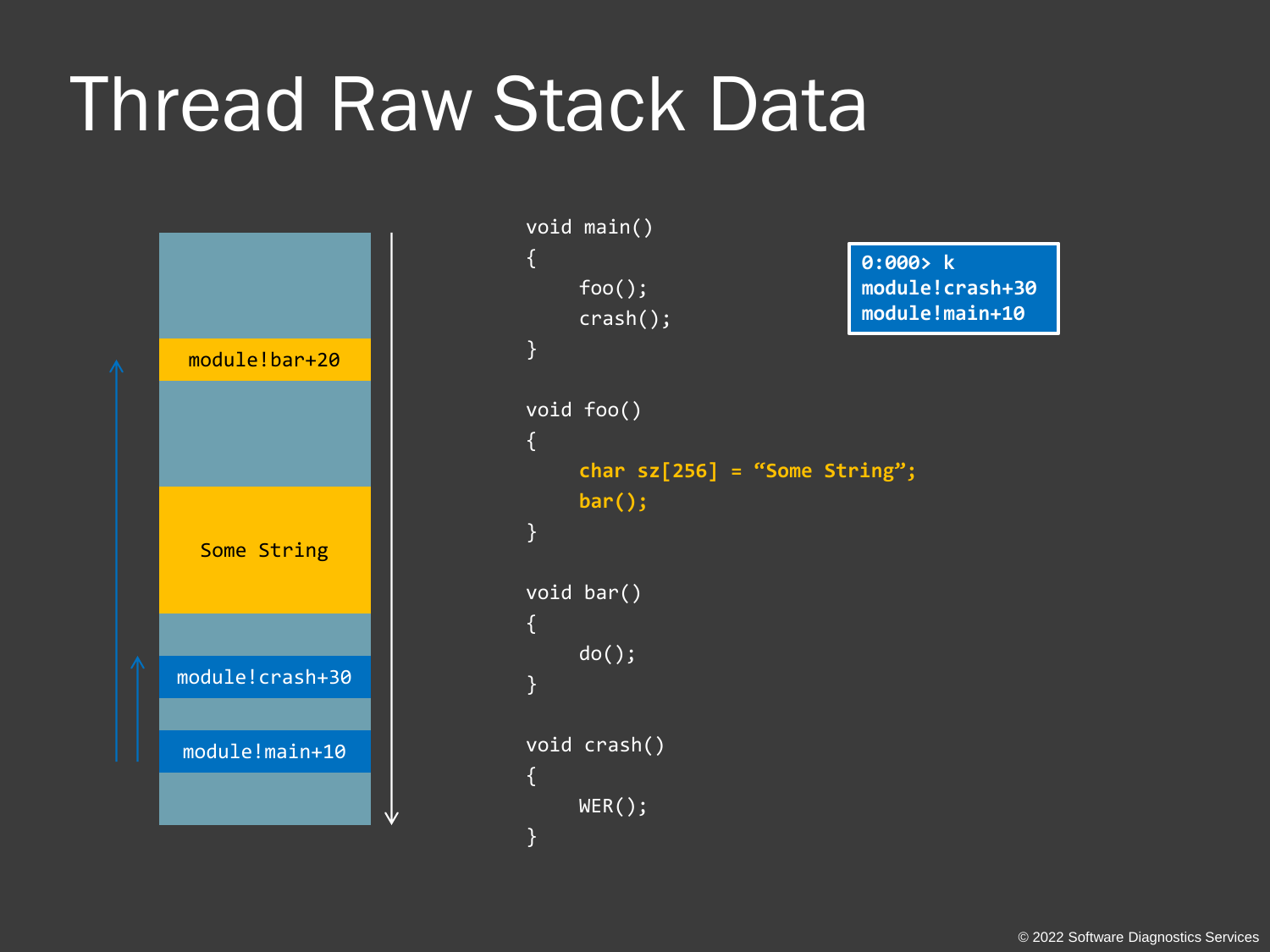#### First vs. Second Chance

**● First chance exceptions** 

WinDbg is notified of an exception, you can ignore it

#### • Second chance exceptions

If the exception wasn't handled (for example, by a catch block) WinDbg is notified again

• [Relation to crash dumps](http://www.dumpanalysis.org/blog/index.php/first-chance-exceptions-explained/)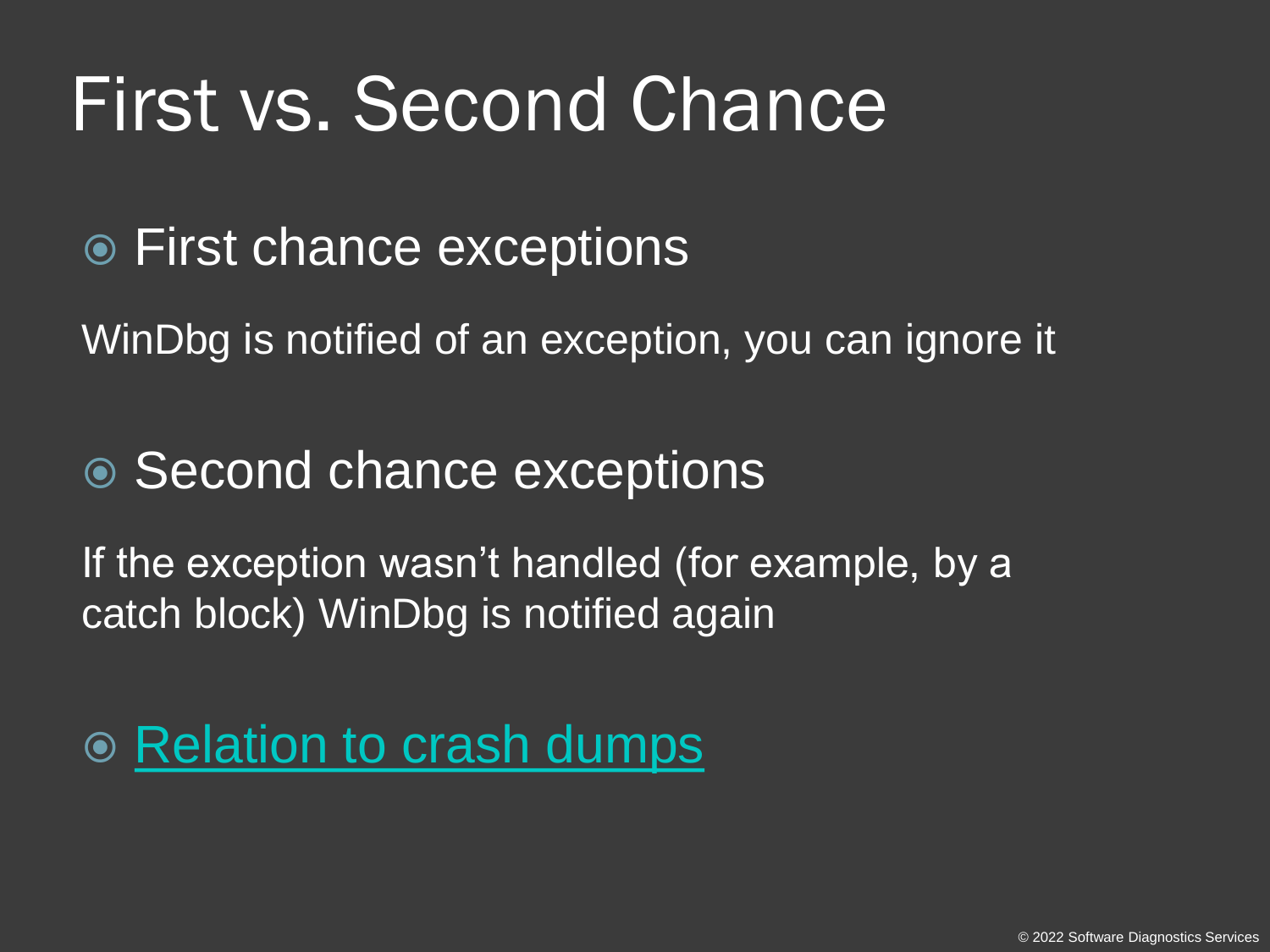#### Part 2: Practice Exercises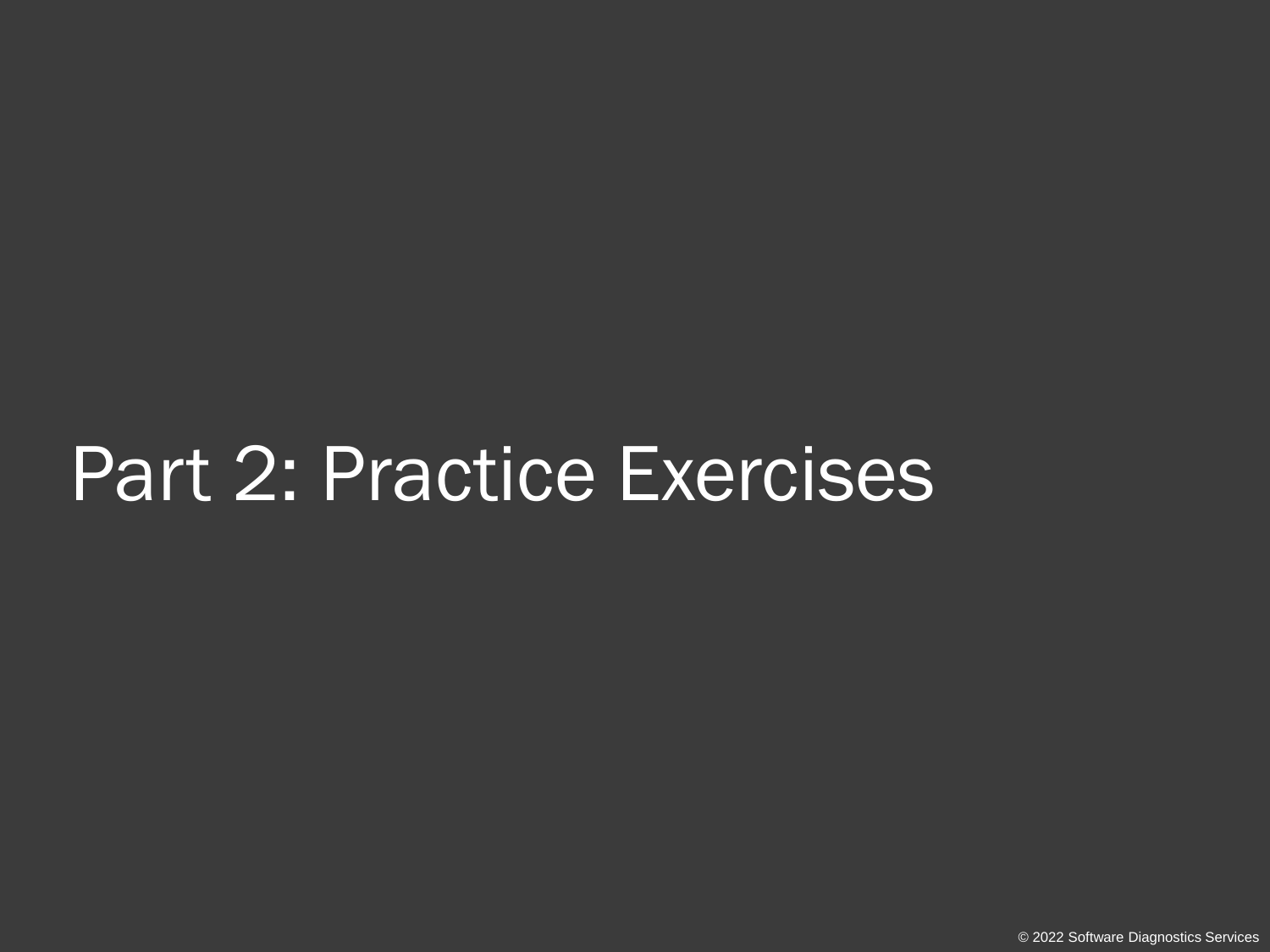## Links

#### **Applications:**

Download links are in exercises UD0 and KD0.

#### Exercise Transcripts:

Included in this book.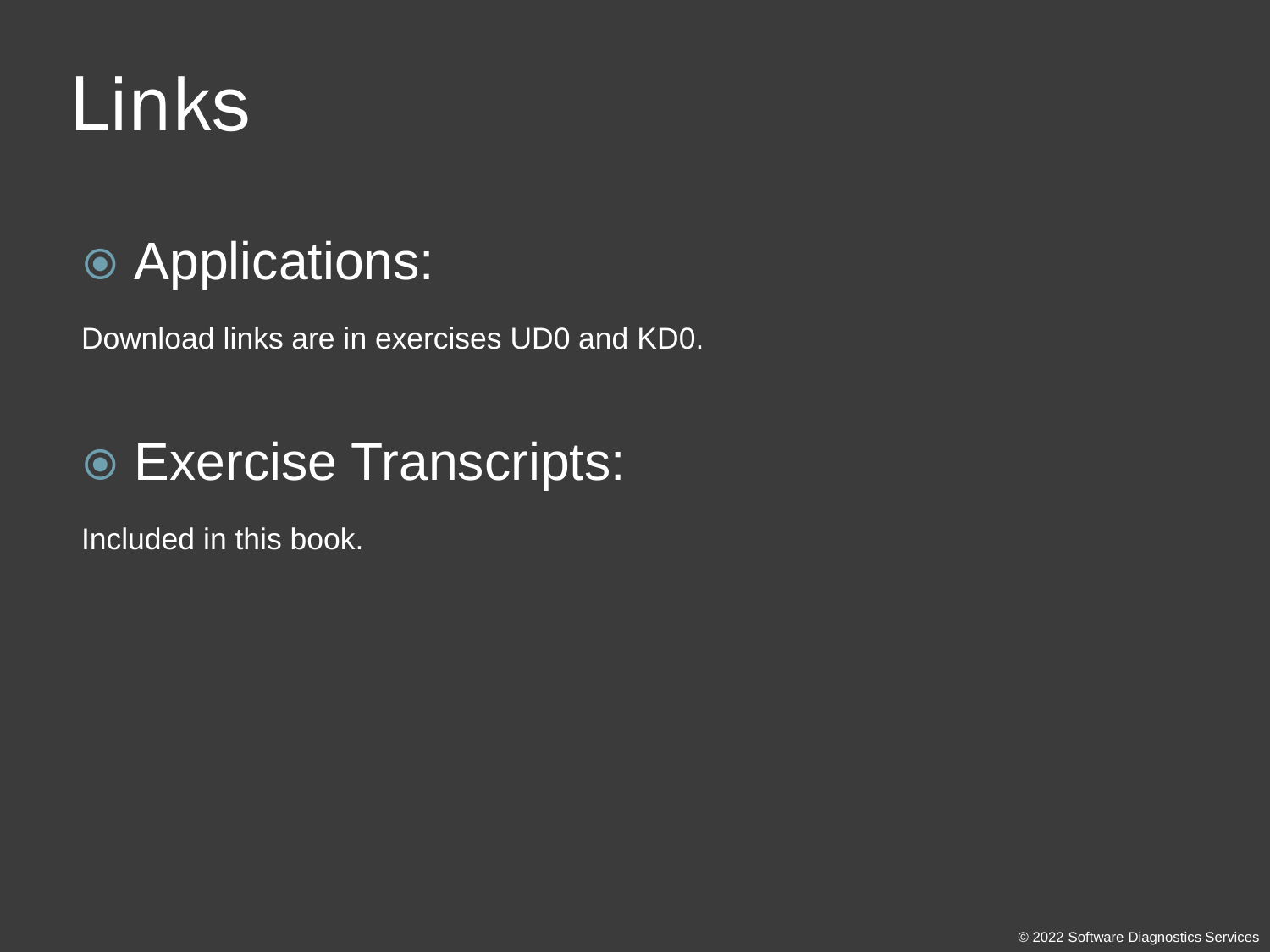### **Warning**

Because of live debugging, due to differences in actual systems and ASLR (Address Space Layout Randomization), when you launch applications, actual addresses in WinDbg command output may be different from those shown in exercise transcripts.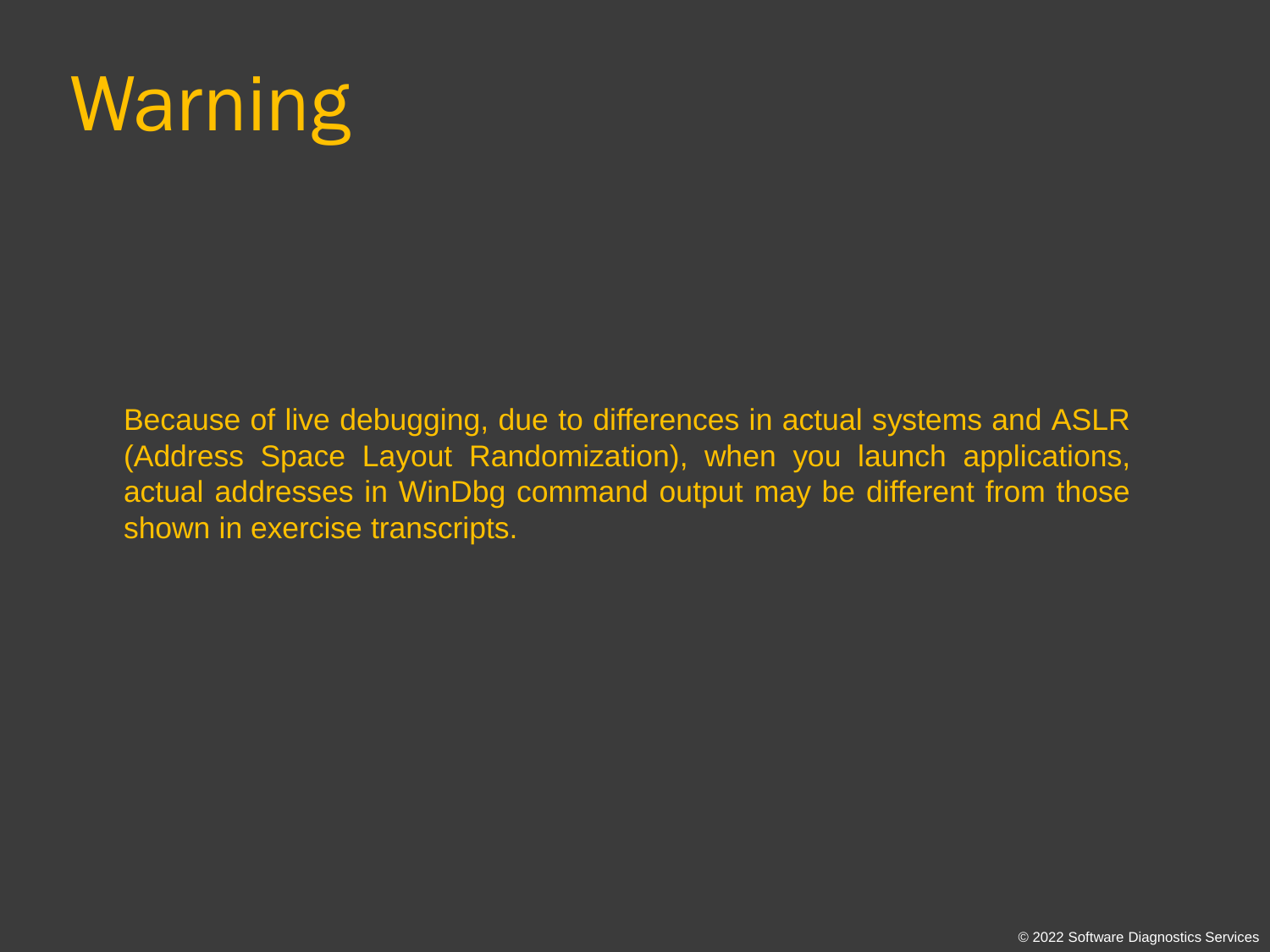- **Goal:** Download and verify your WinDbg Preview installation
- **Memory Analysis Patterns:** Incorrect Stack Trace
- \AWD4\Exercise-UD0-Download-WinDbg-Preview.pdf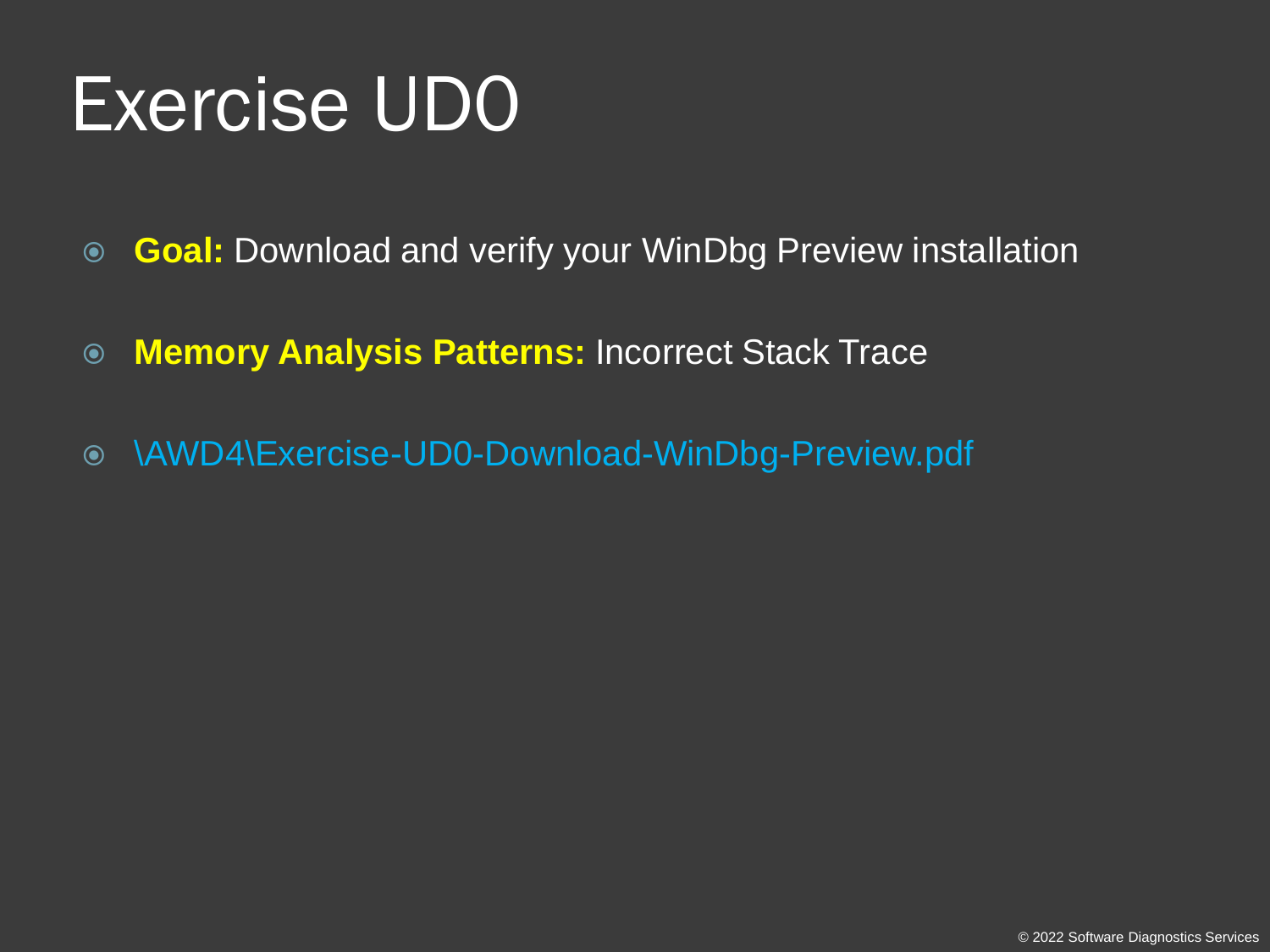#### User Mode Debugging

#### Exercises UD1 – UD8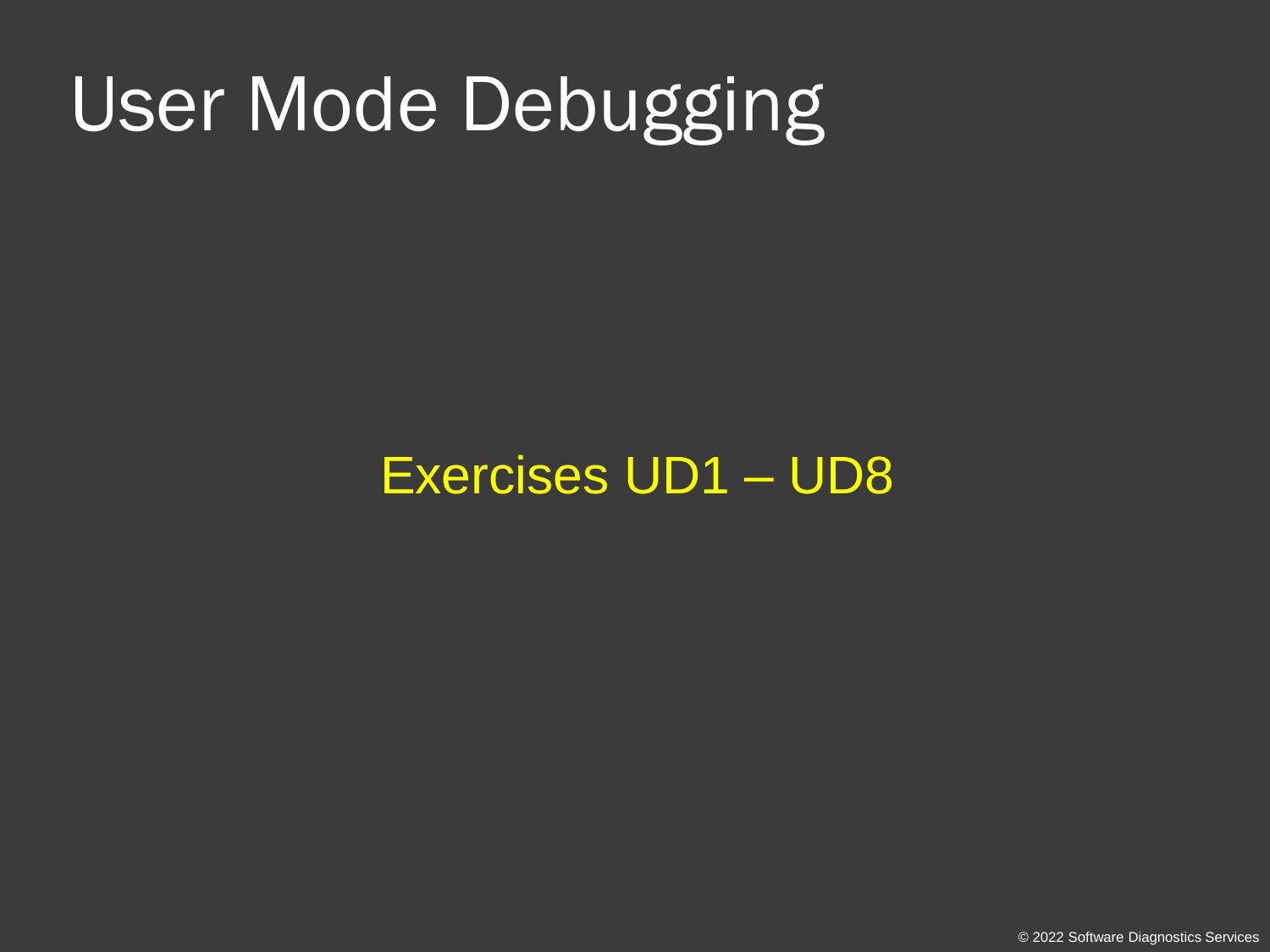**Goal:** Learn how code generation parameters can influence process execution behavior

- **Elementary Diagnostics Patterns:** Crash
- **Memory Analysis Patterns:** Exception Stack Trace; Constant **Subtrace**
- **Debugging Implementation Patterns:** Scope; Variable Value; Type Structure; Code Breakpoint
- \AWD4\Exercise-UD1.pdf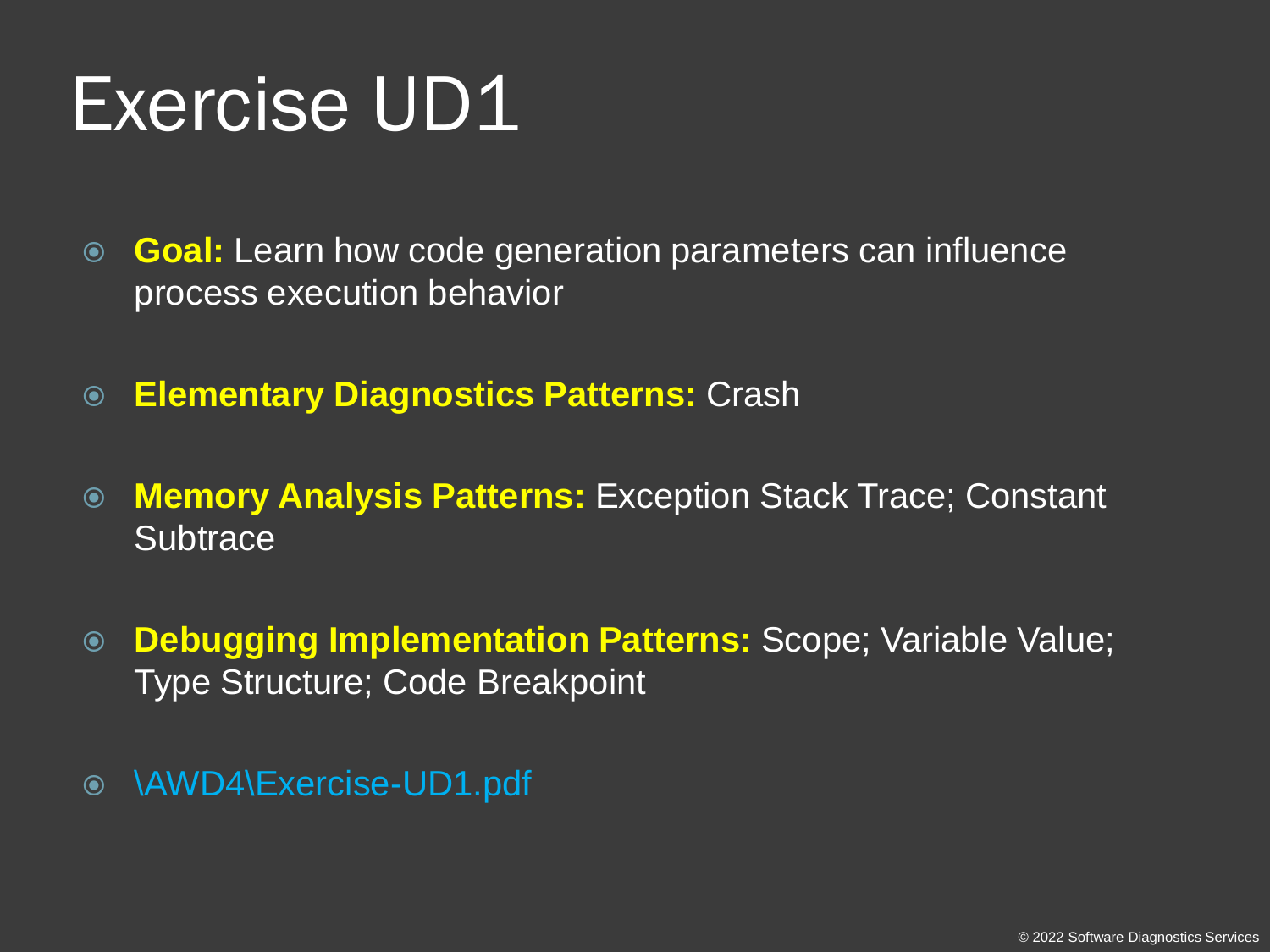- **Goal:** Learn how to use hardware breakpoints to catch data corruption
- **Elementary Diagnostics Patterns:** Counter Value
- **Memory Analysis Patterns:** Unloaded Module; Memory Leak (Process Heap); Corrupt Structure; Abnormal Value (*from trace analysis patterns*)
- **Debugging Implementation Patterns:** Break-in; Code Breakpoint; Scope; Variable Value; Data Breakpoint
- \AWD4\Exercise-UD2.pdf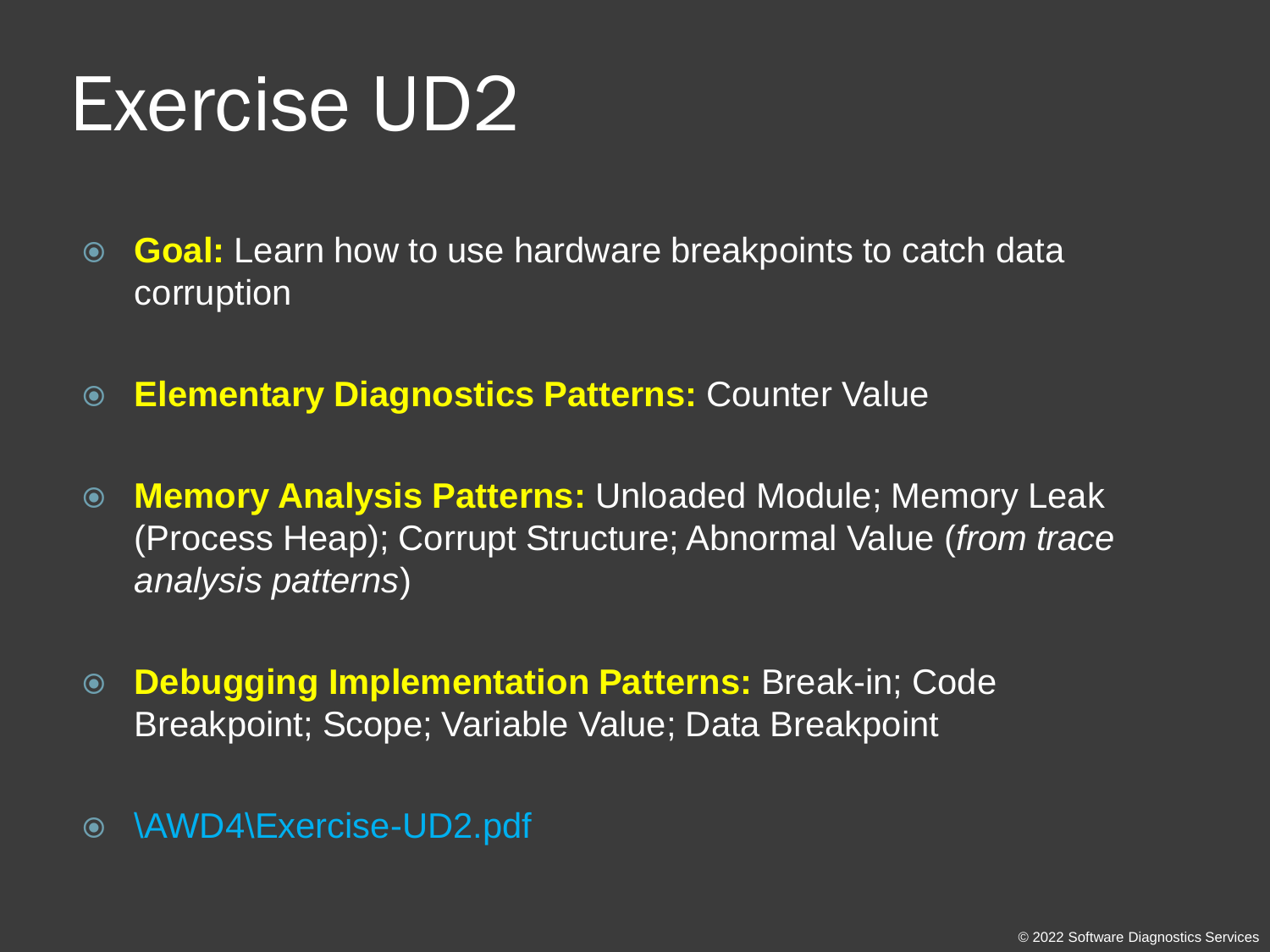- **Goal:** Learn how to navigate parameters, static and local variables, and data structures
- **Elementary Diagnostics Patterns:** Crash
- **Memory Analysis Patterns:** Exception Stack Trace; Stack Overflow (User Mode); String Parameter; Module Variable
- **Debugging Implementation Patterns:** Break-in; Scope; Variable Value; Type Structure
- \AWD4\Exercise-UD3.pdf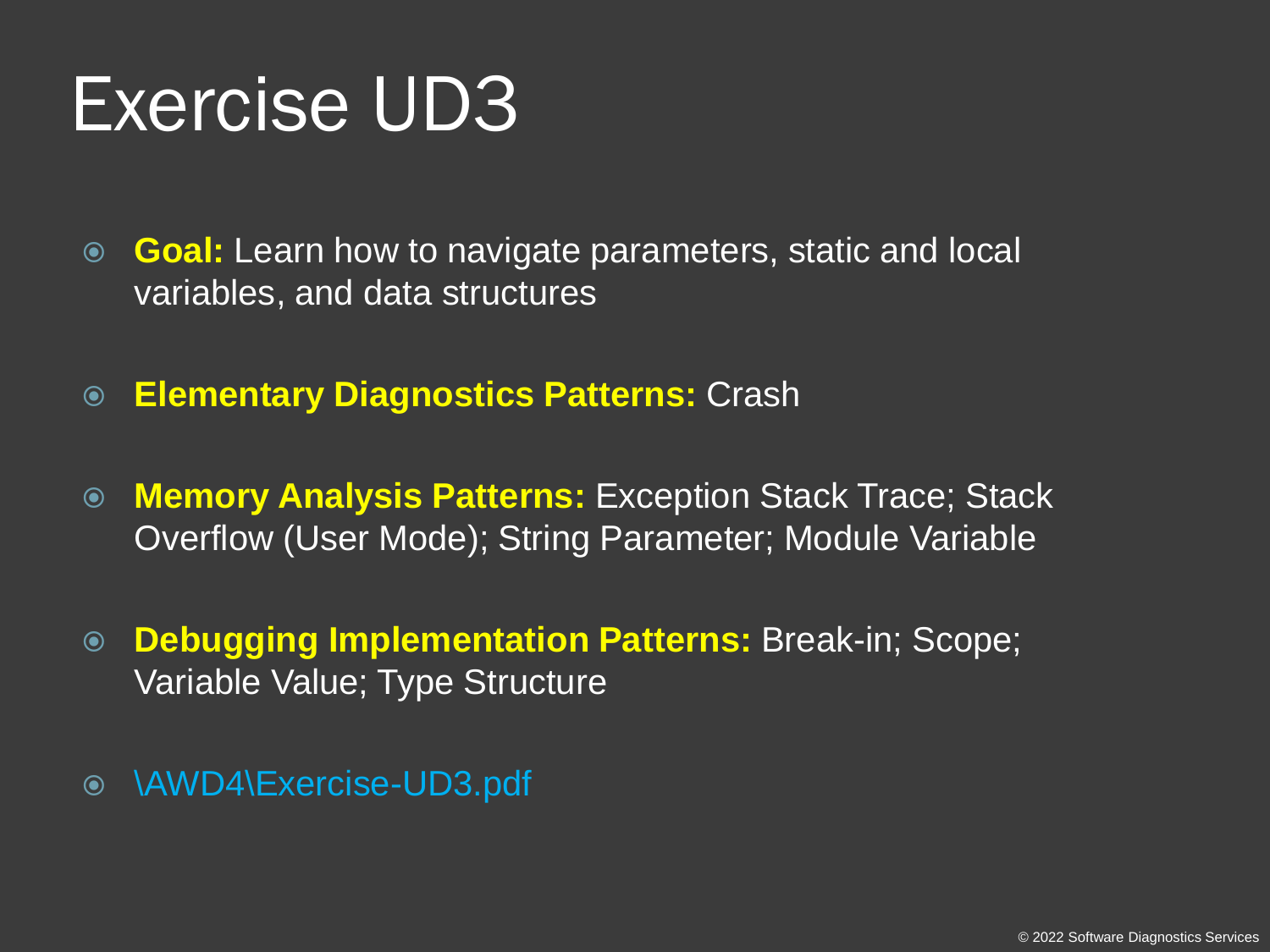- **Goal:** Learn how to use conditional breakpoints to log behavior
- **Elementary Diagnostics Patterns:** Use-case Deviation
- **Memory Analysis Patterns:** -
- **Debugging Implementation Patterns:** Break-in; Code Breakpoint; Breakpoint Action
- \AWD4\Exercise-UD4.pdf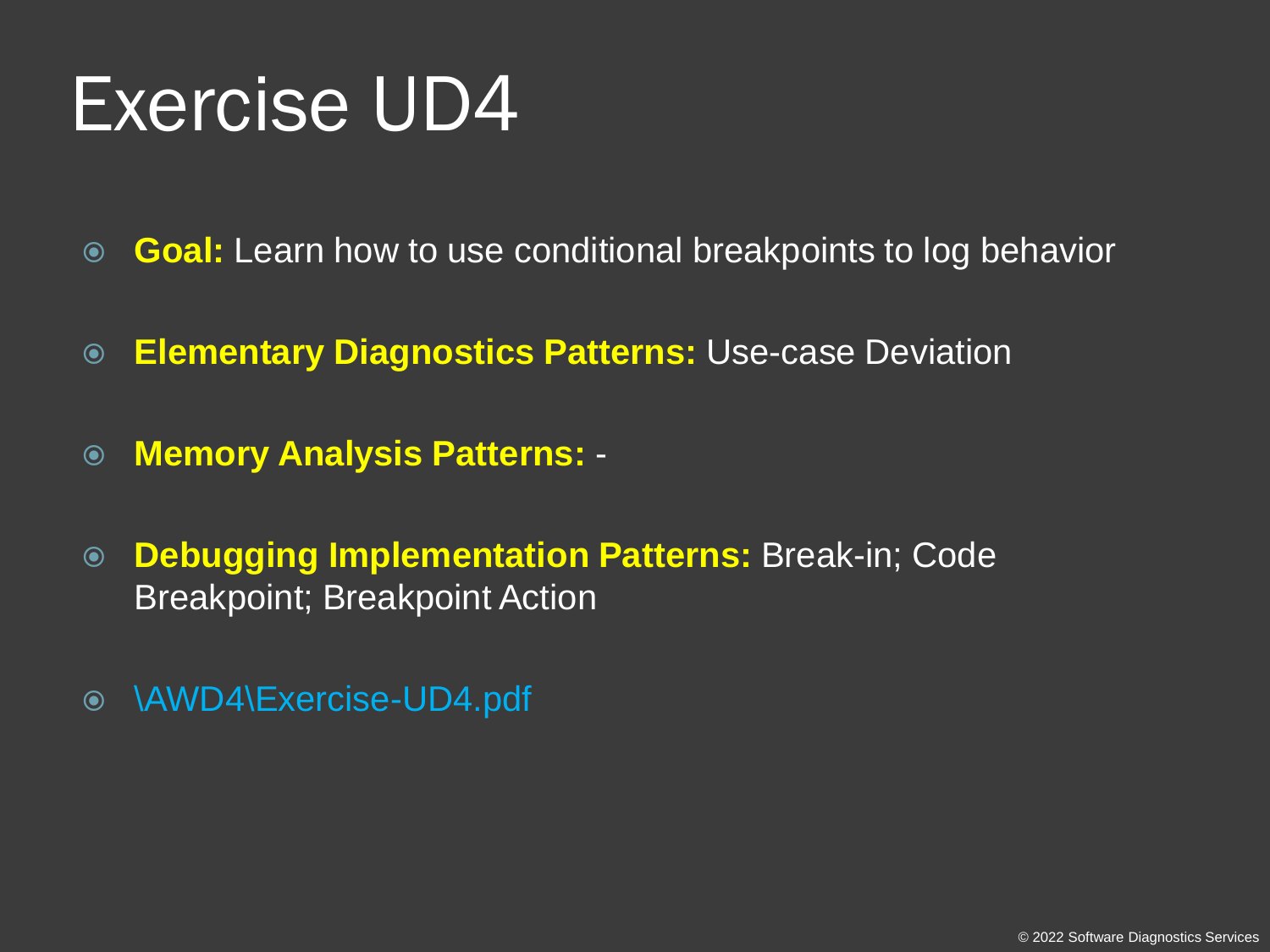- **Goal:** Learn how to debug multiple processes and their deadlock
- **Elementary Diagnostics Patterns:** Crash; Hang
- **Memory Analysis Patterns:** Exception Stack Trace; Constant Subtrace; NULL Pointer (Data); Main Thread; Execution Residue (Unmanaged Space, User); Hidden Exception (User Space); Handled Exception (User Space); Wait Chain (Mutex Objects); Deadlock (Objects, User Space)
- **Debugging Implementation Patterns:** Break-in
- \AWD4\Exercise-UD5.pdf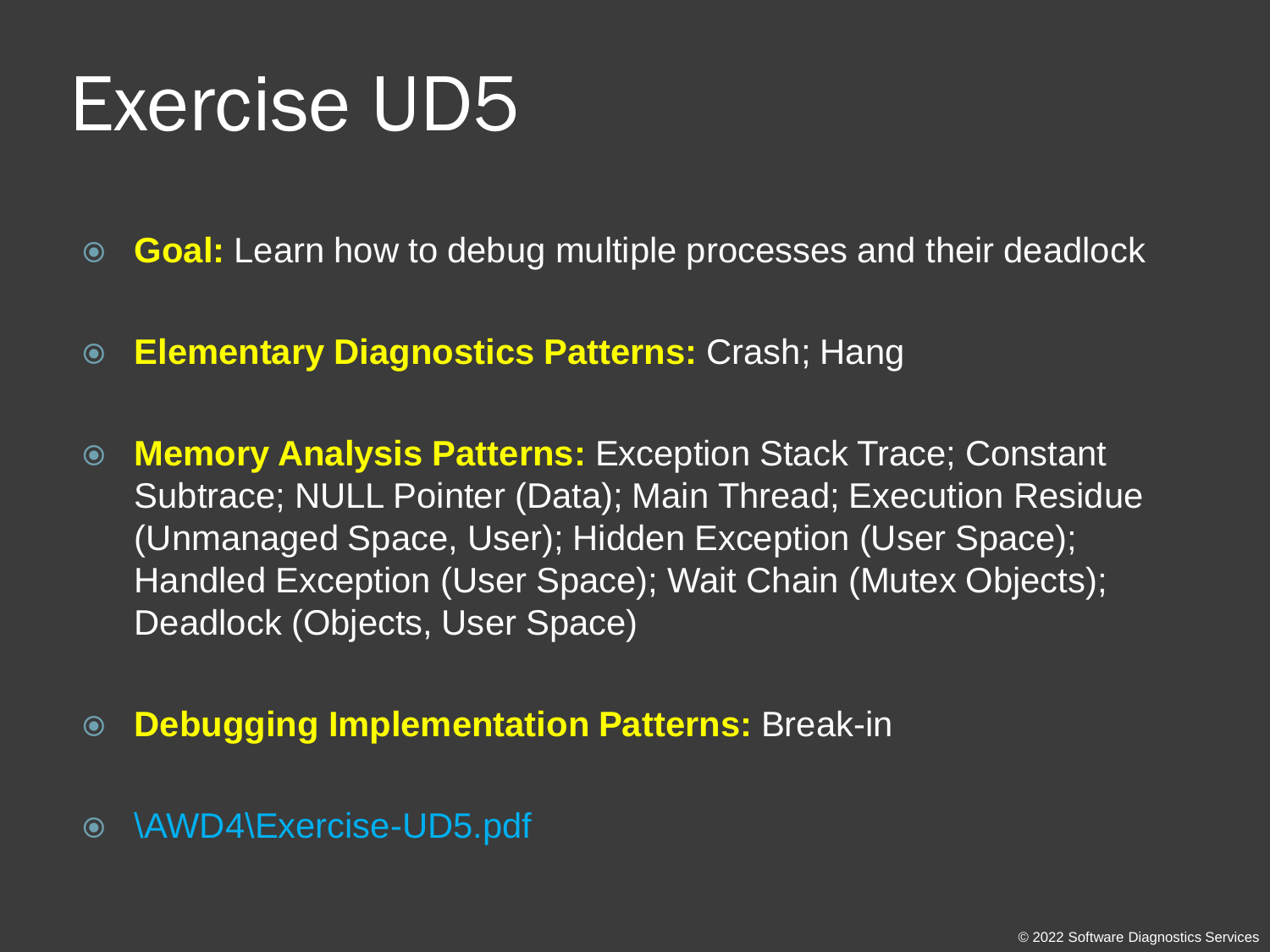#### Expected Behavior

Thread A Thread B

Acquires Mutex A

Waits for Mutex B Acquires Mutex B  $\parallel$   $\parallel$  Waits for Mutex A

Releases Mutex B Releases Mutex A

Acquires Mutex B

Releases Mutex B

Acquires Mutex A

Releases Mutex A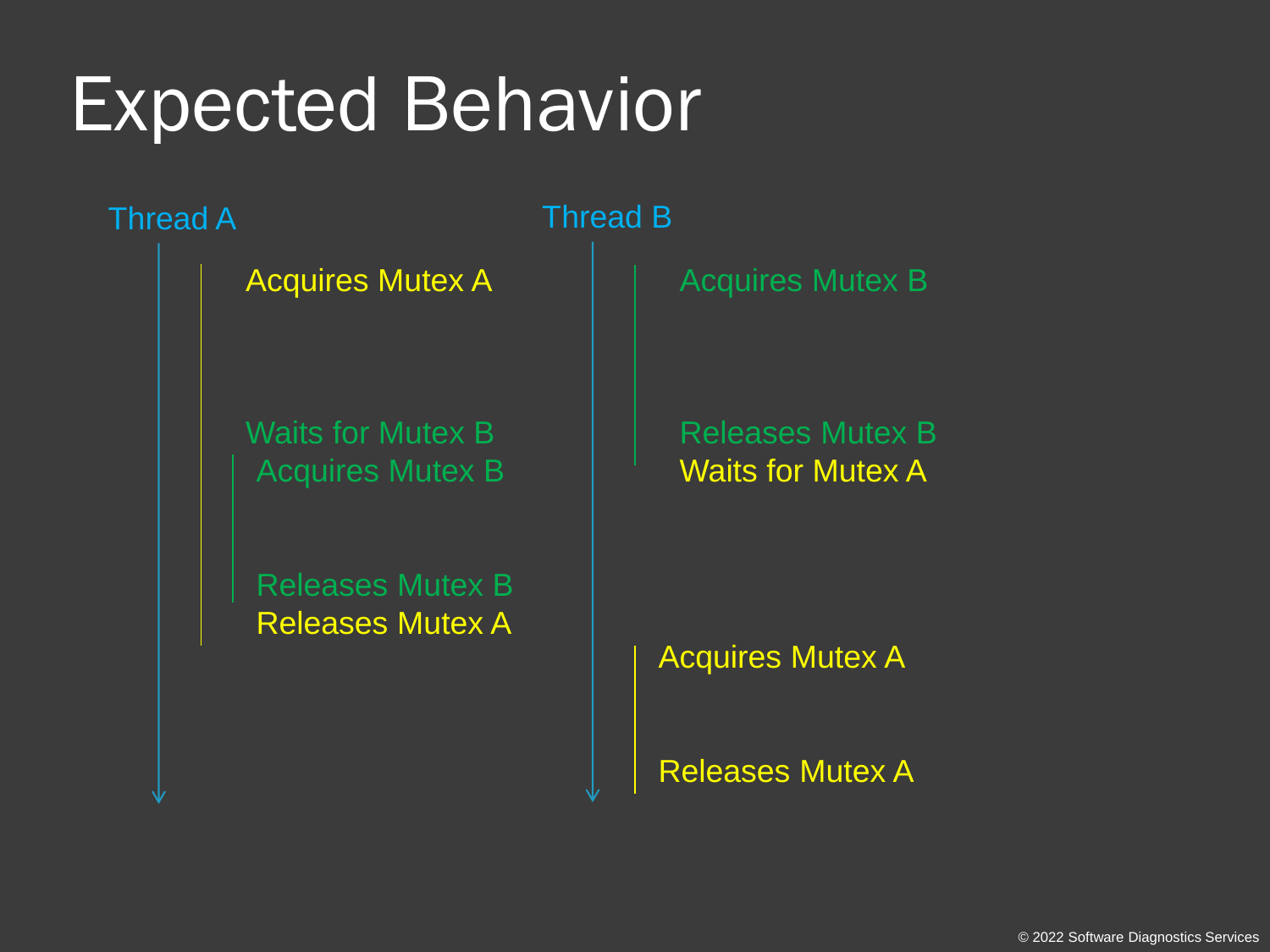### **Deadlock**

Thread A **Thread B** 

Acquires Mutex A

Waits for Mutex B

Acquires Mutex B

Waits for Mutex A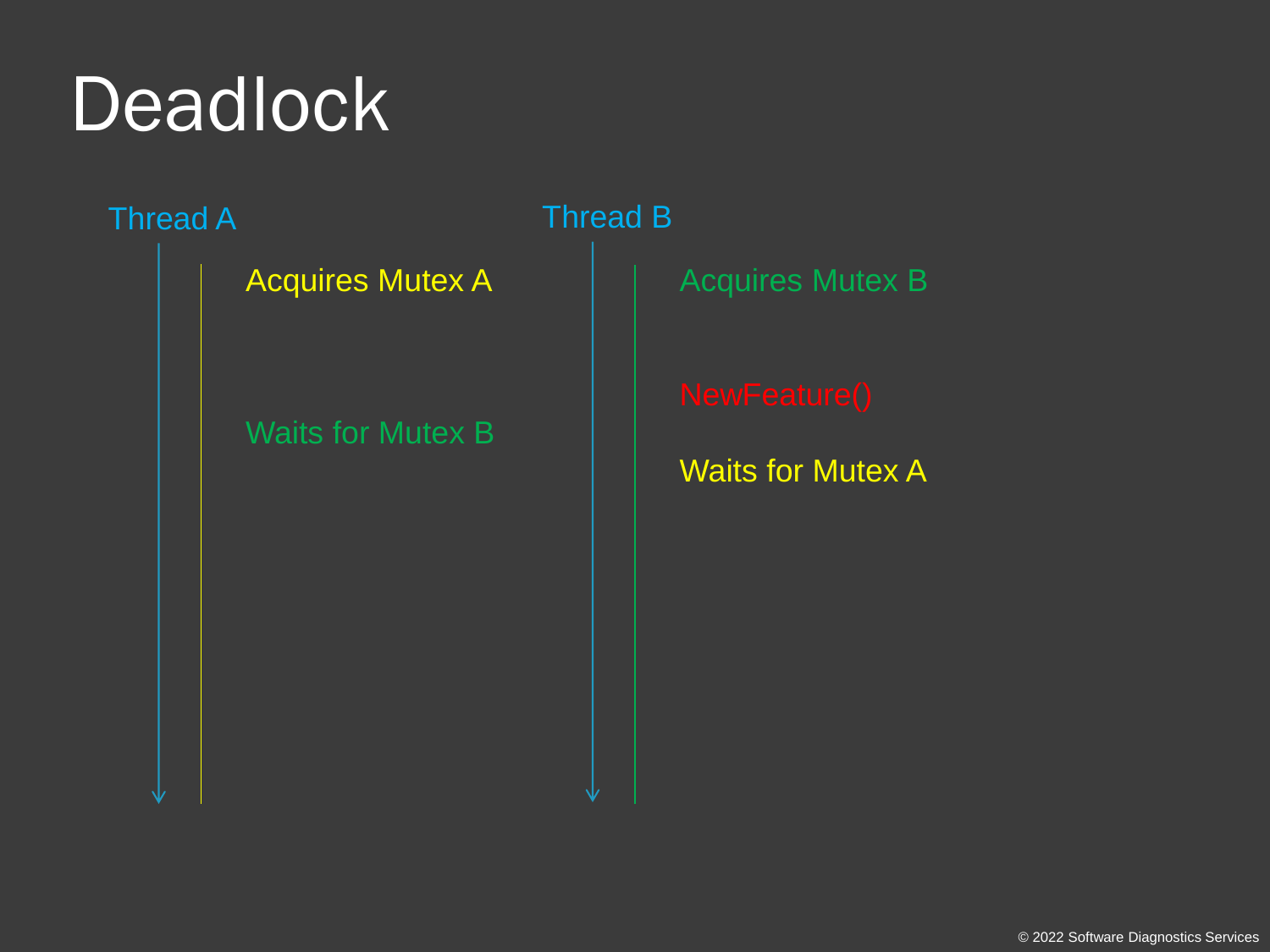- **Goal:** Learn how to recognize when we need kernel level debugging
- **Elementary Diagnostics Patterns:** Hang; Counter Value
- **Memory Analysis Patterns:** Abnormal Value (*from trace analysis patterns*); Spiking Thread
- **Debugging Implementation Patterns:** Break-in; Code Breakpoint; Data Breakpoint; Code Trace
- \AWD4\Exercise-UD6.pdf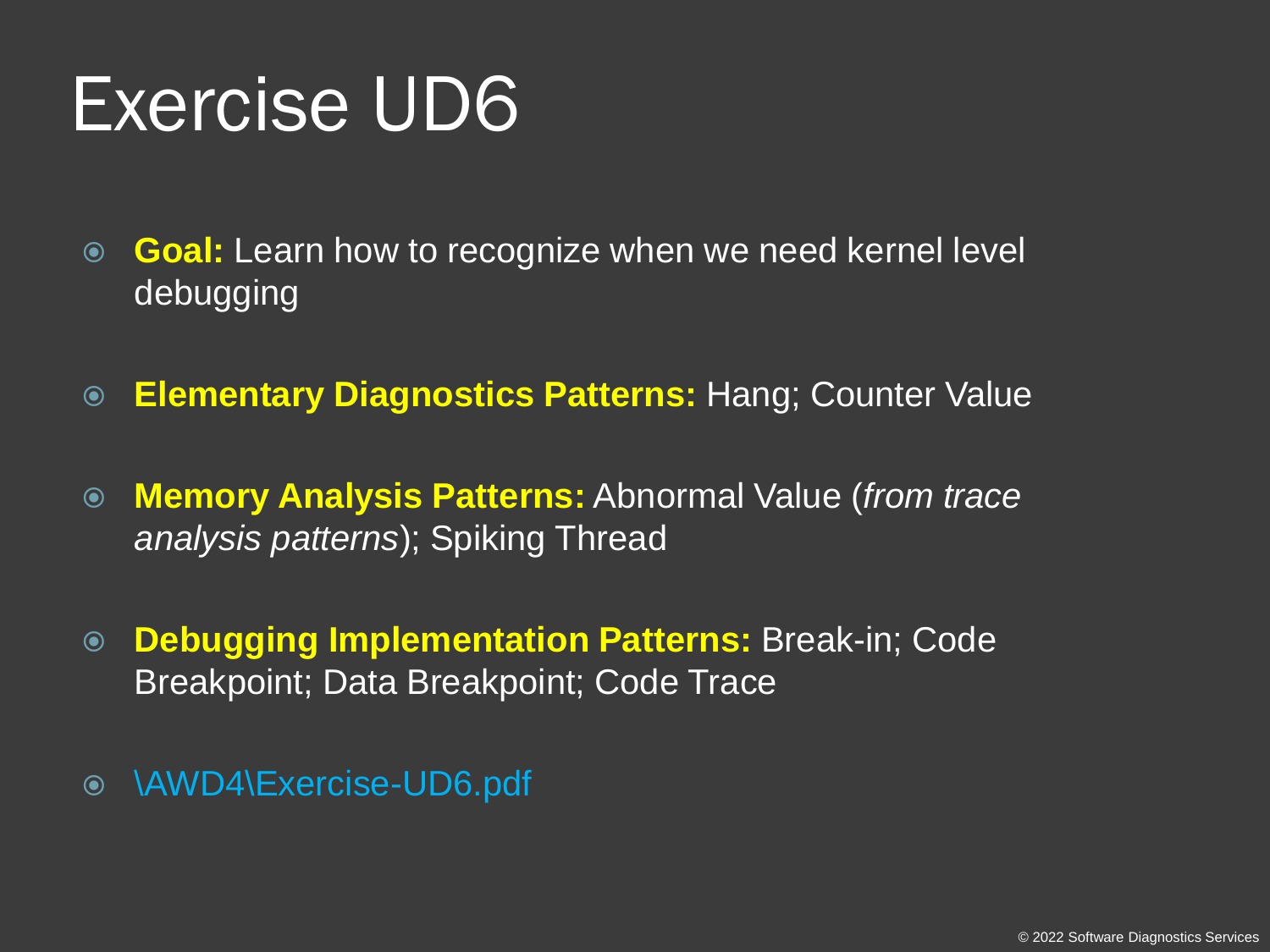- **Goal:** Learn how to manipulate threads to debug race conditions
- **Elementary Diagnostics Patterns:** Crash
- **Memory Analysis Patterns:** Exception Stack Trace; NULL Pointer (Data)
- **Debugging Implementation Patterns:** Frozen Thread
- \AWD4\Exercise-UD7.pdf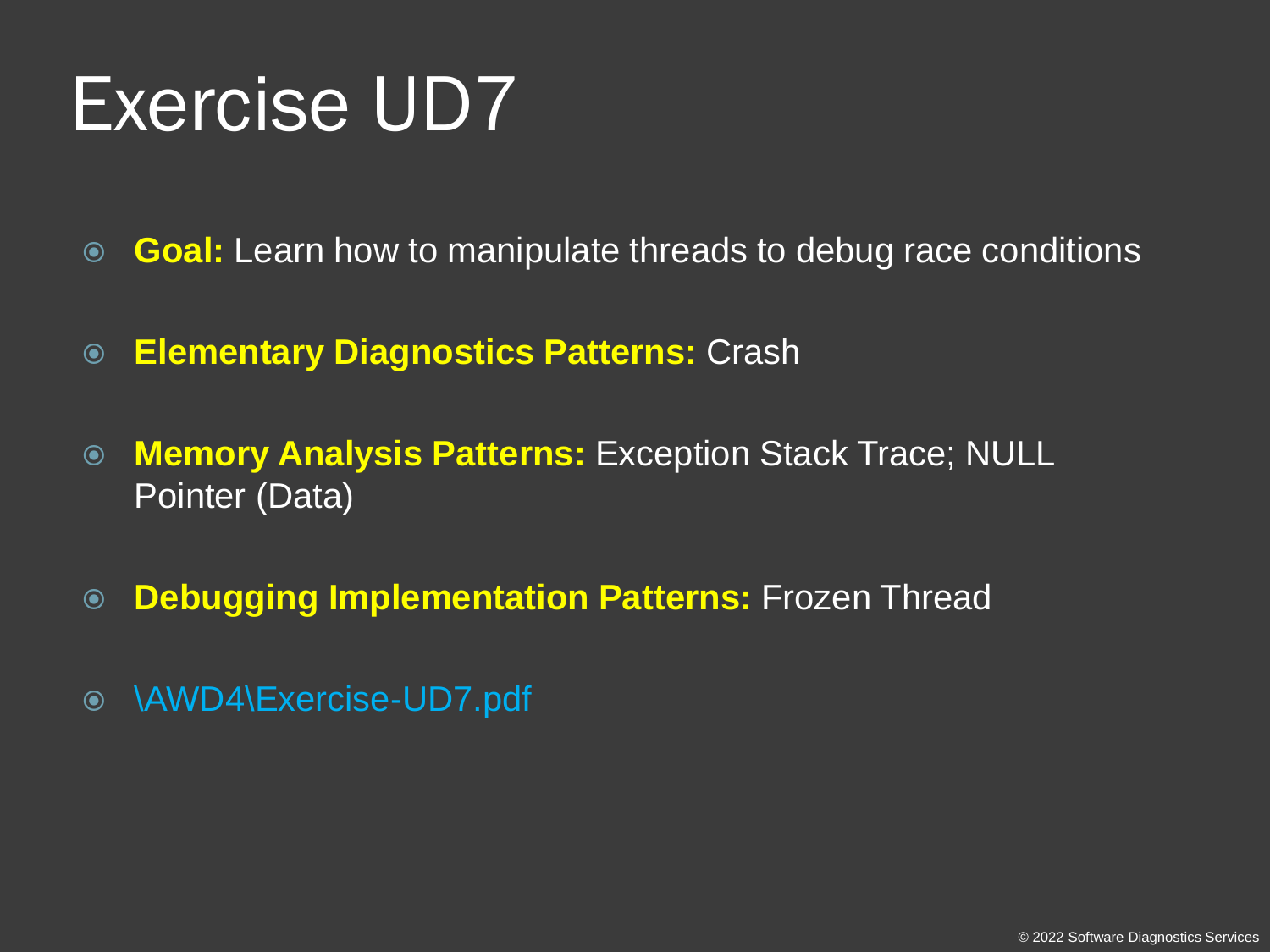- **Goal:** Learn how to inspect heap for signs of corruption
- **Elementary Diagnostics Patterns:** Crash
- **Memory Analysis Patterns:** Dynamic Memory Corruption (Process Heap); Module Variable; Exception Stack Trace
- **Debugging Implementation Patterns:** Break-in
- \AWD4\Exercise-UD8.pdf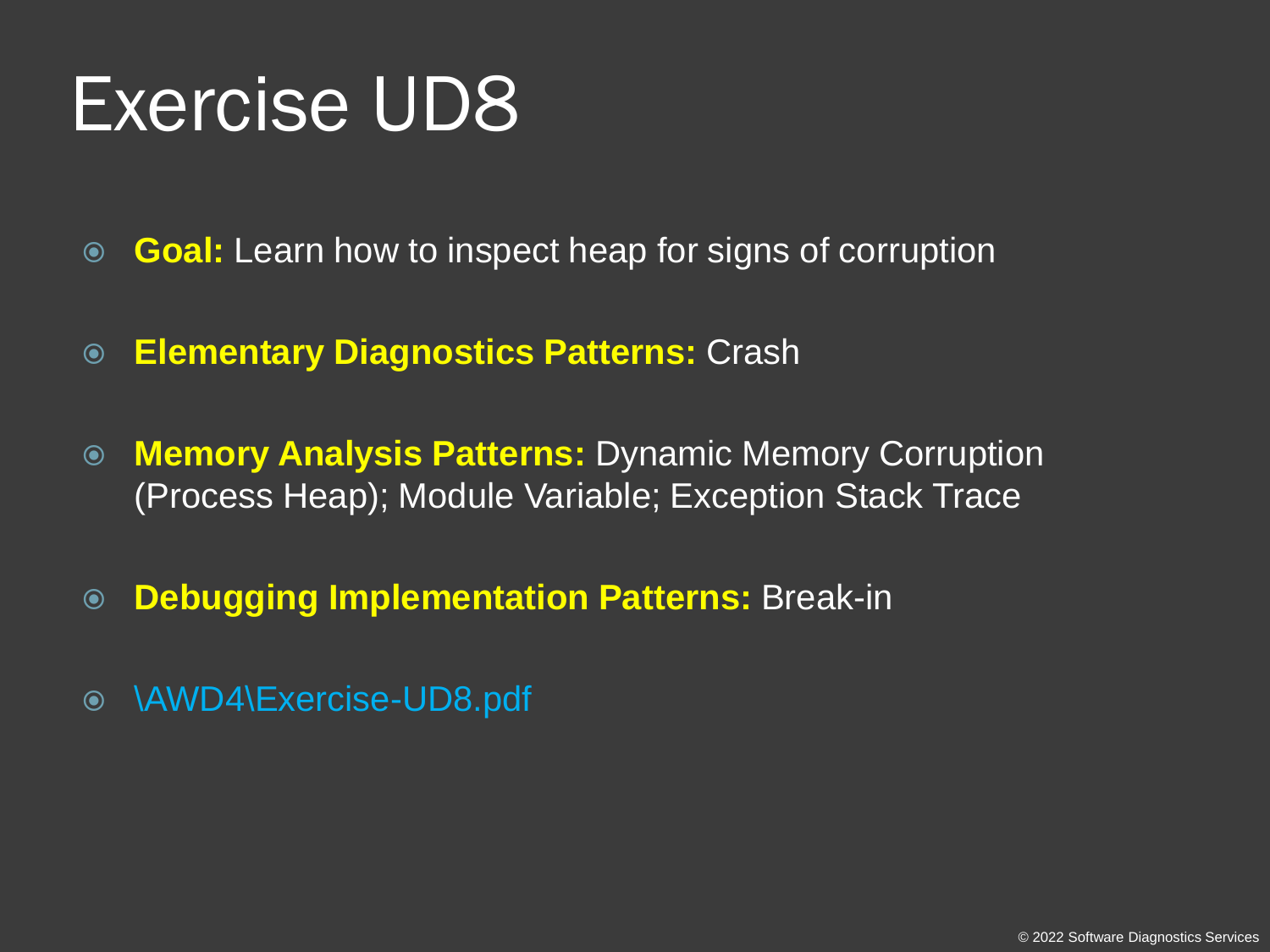## Kernel Mode Debugging

#### Exercises KD6, KD9, KD10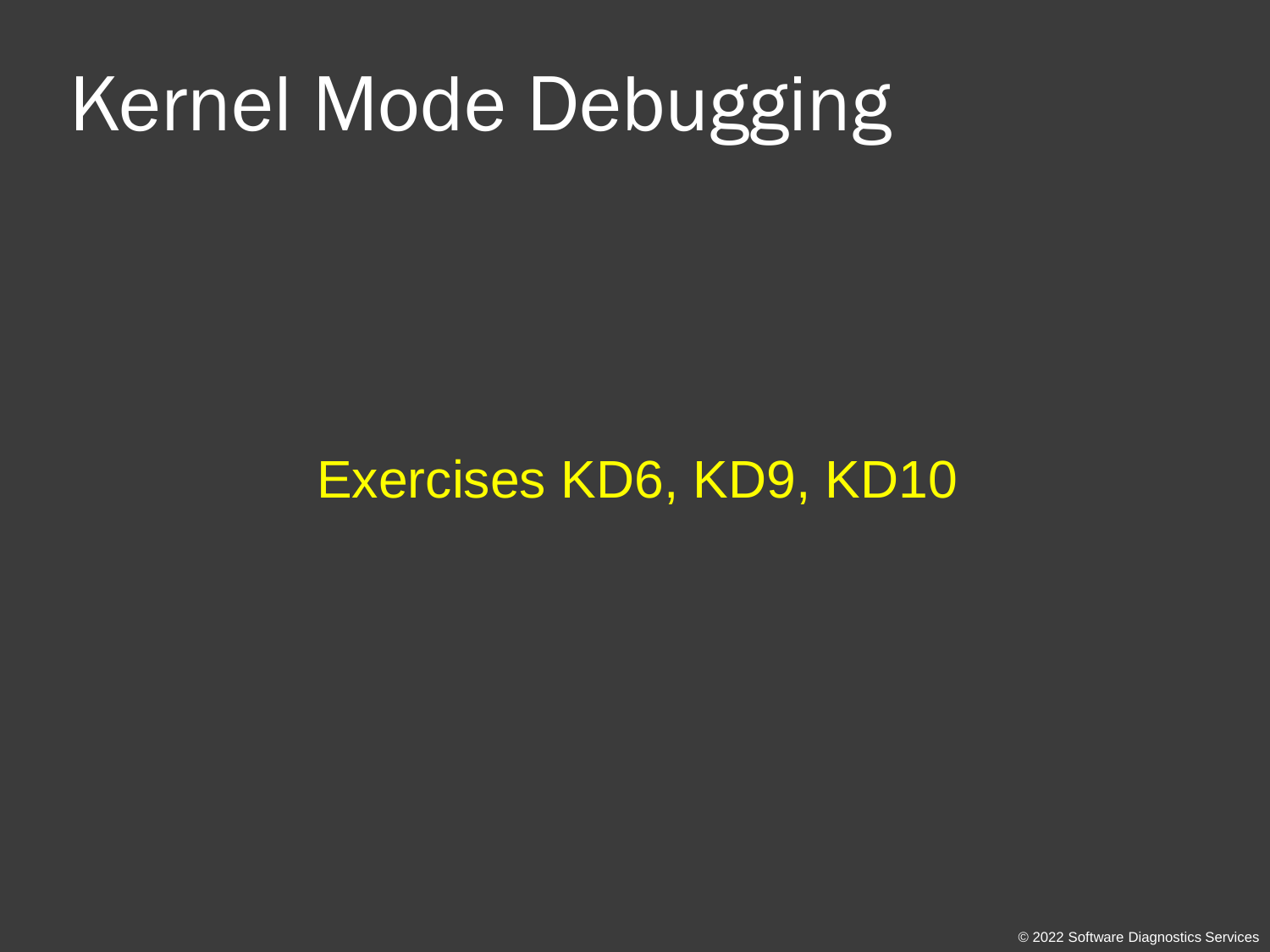- **Goal:** Set up Hyper-V or VMware kernel debugging environment
- \AWD4\Exercise-KD0-Kernel-Debugging-Setup.pdf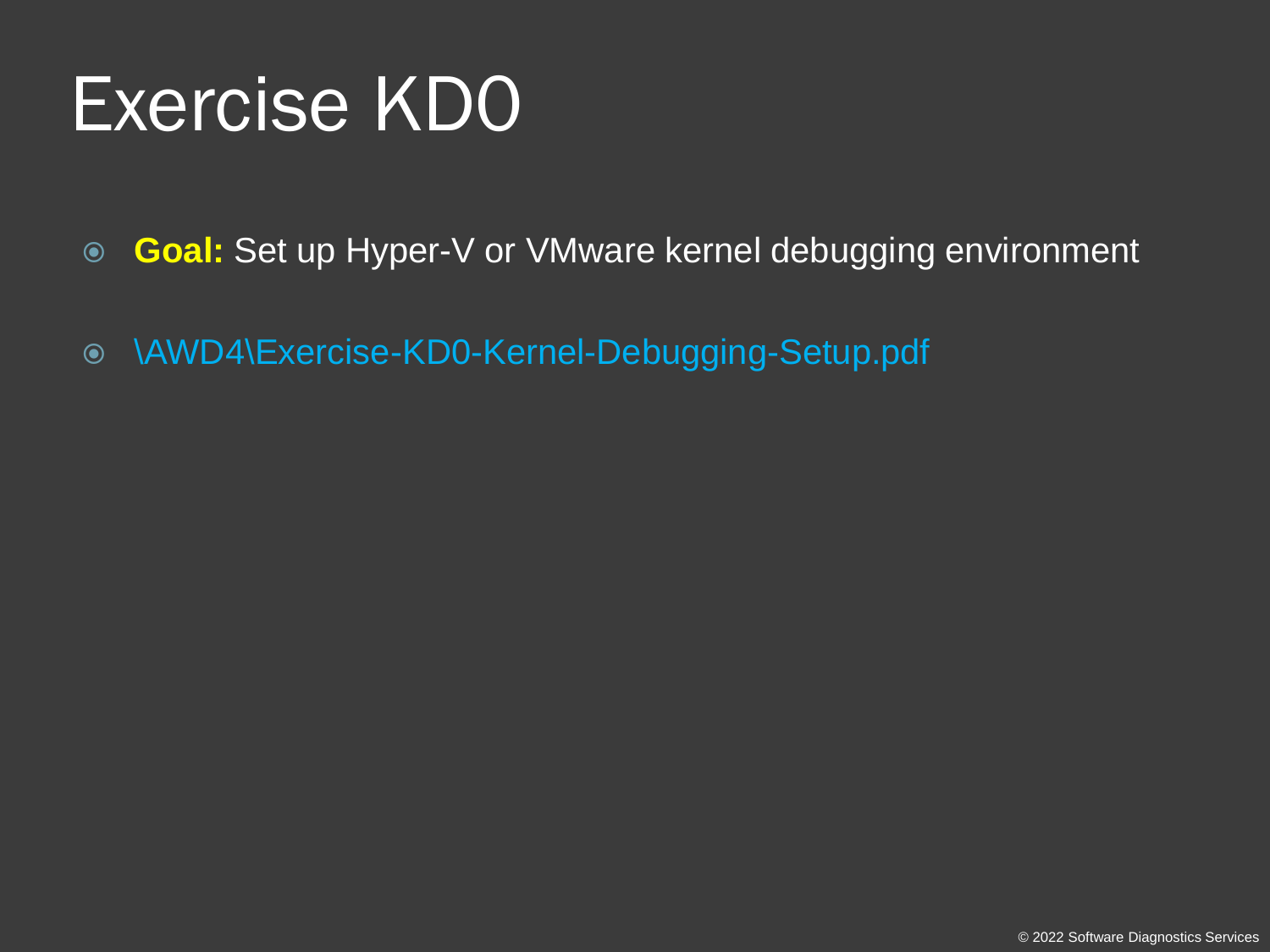## Space Review (x86)



| 0: kd> 1mk |                   |                |
|------------|-------------------|----------------|
| start      | end               | module name    |
|            | 80200000 8020a000 | <b>BATTC</b>   |
|            | 8020a000 8020c900 | compbatt       |
|            | 8020d000 80215000 | msisadrv       |
|            | 80215000 8021e000 | <b>WMILIB</b>  |
|            | 8021e000 8022b000 | <b>WDFLDR</b>  |
|            | 8022b000 80266000 | <b>CLFS</b>    |
|            | 80266000 8026e000 | <b>BOOTVID</b> |
| […]        |                   |                |
|            | 81800000 81ba1000 | nt             |
|            | 81ba1000 81bd5000 | hal            |
| []         |                   |                |
|            | 87eb3000 87ed6000 | ndiswan        |
|            | 87ed6000 87ee1000 | ndistapi       |
|            | 87ee1000 87ef8000 | ras12tp        |
|            | 87ef8000 87f03000 | <b>TDI</b>     |
| […]        |                   |                |
|            | 937b4000 93800000 | srv            |
|            | 9446d000 94480000 | dump LSI SCSI  |
|            | 96ca1000 96cc9000 | fastfat        |

© 2022 Software Diagnostics Services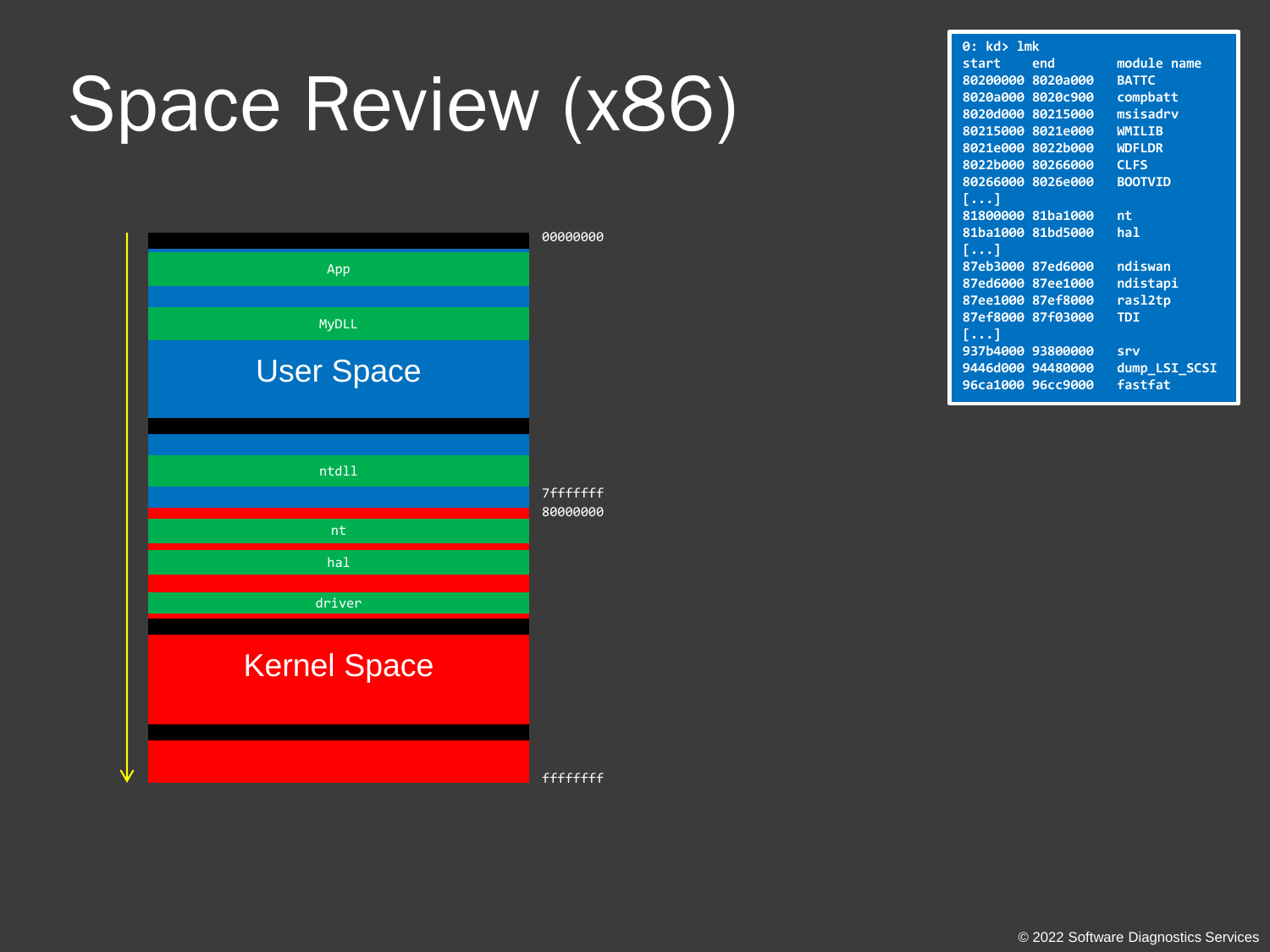## Space Review (x64)



| 0: kd > Imk                         |                    |                |
|-------------------------------------|--------------------|----------------|
| start                               | end                | module name    |
| ffffd414`7bc00000 ffffd414`7bf90000 |                    | win32kfull     |
| ffffd414`7bf90000 ffffd414`7c1c4000 |                    | win32kbase     |
| ffffd414`7c1d0000 ffffd414`7c20f000 |                    | cdd            |
| ffffd414`7c730000                   | ffffd414'7c7ac000  | win32k         |
| fffff602`1cc05000                   | fffff802`1d566000  | nt             |
| fffff602`1d566000                   | ffffff802`1d5f2000 | hal            |
| ffffff802`1d800000                  | ffffff802`1d80b000 | kd             |
| ffffff803`9f200000                  | ffffff803`9f264000 | <b>CLFS</b>    |
| ffffff803`9f270000                  | ffffff803`9f294000 | tm             |
| fffff803`9f2a0000 fffff803`9f2b7000 |                    | <b>PSHED</b>   |
| fffff803`9f2c0000 fffff803`9f2cb000 |                    | <b>BOOTVID</b> |
| […]                                 |                    |                |
| ffffff803`a0290000                  | ffffff803`a0534000 | tcpip          |
| fffff803`a0540000 fffff803`a05b6000 |                    | fwpkclnt       |
| fffff803`a05c0000 fffff803`a05ed000 |                    | wfplwfs        |
| fffff803`a05f0000 fffff803`a06ac000 |                    | <b>fvevol</b>  |
| ffffff803`a06b0000                  | fffff803`a06bb000  | volume         |
| ffffff803`a06c0000                  | ffffff803`a0727000 | volsnap        |
| ffffff803`a0730000                  | ffffff803`a077c000 | rdyboost       |
| ffffff803`a0780000                  | ffffff803`a07a4000 | mup            |
| fffff803`a07b0000                   | fffff803`a07c1000  | iorate         |
| ffffff803`a07e0000                  | ffffff803`a07fc000 | disk           |
| $\left[\ldots\right]$               |                    |                |
| ffffff803`a3020000                  | ffffff803`a3028000 | driver         |
| ffffff803`a3040000                  | ffffff803`a304f000 | dump diskdump  |
| ffffff803`a3070000                  | ffffff803`a308f000 | dump LSI SAS   |
| ffffff803`a30b0000                  | ffffff803`a30cd000 | dump_dumpfve   |
| ffffff803`a3280000                  | ffffff803`a3346000 | $dx$ gmms $2$  |
| ffffff803`a3350000                  | ffffff803`a3398000 | <b>WUDFRd</b>  |
| ffffff803`a33a0000                  | ffffff803`a33c7000 | <b>luafv</b>   |
| ffffff803`a33d0000                  | ffffff803`a33f8000 | wcifs          |
|                                     |                    |                |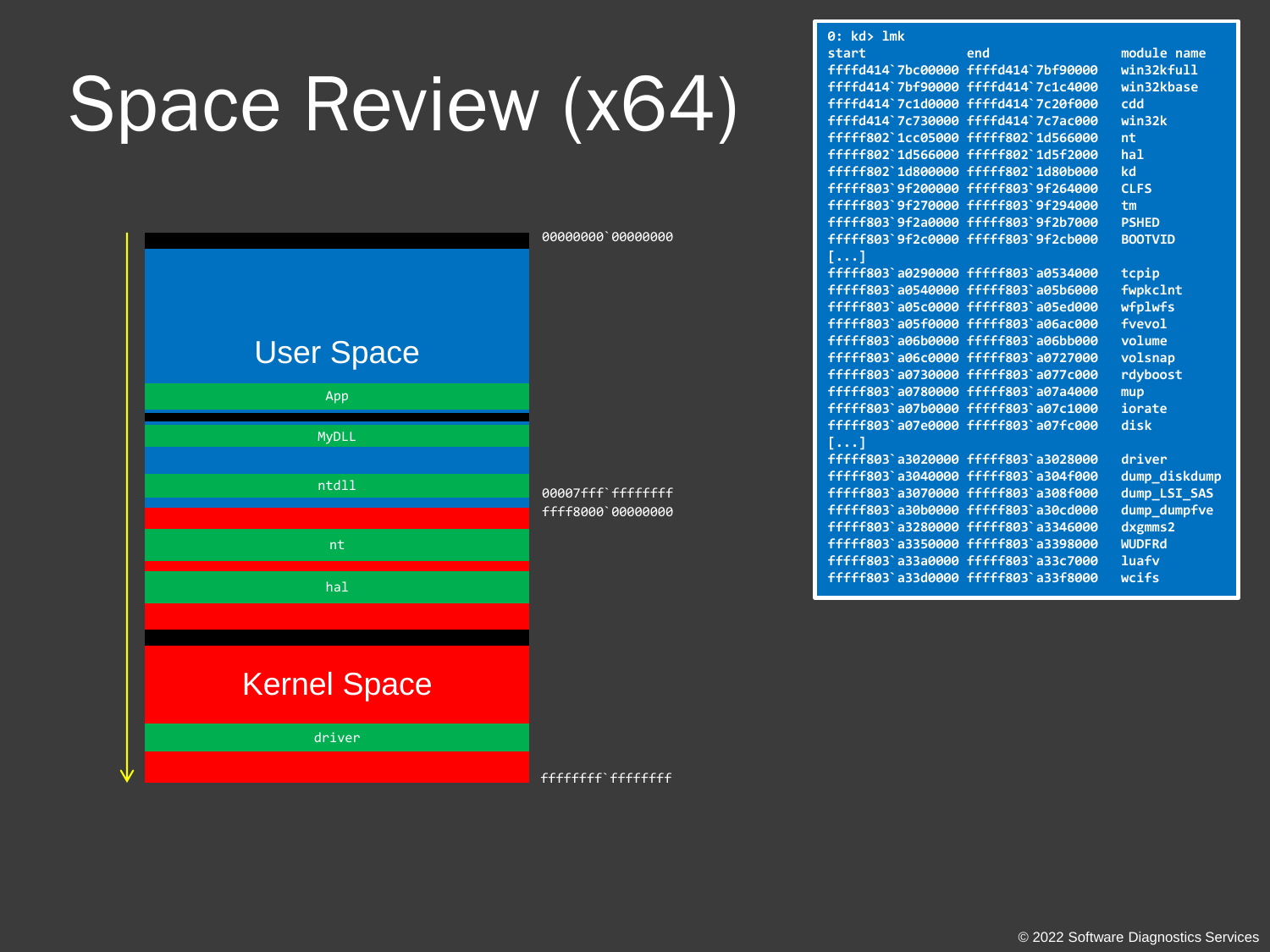#### Space Review



**0: kd> !process <address> 3f**

- **0: kd> .process /r /p <address>**
- **0: kd> !thread <address> 3f**
- **0: kd> .thread /r /p <address>**
- **0: kd> .thread /w <address>**

[Complete stack traces \(x64 + x86\)](http://www.dumpanalysis.org/blog/index.php/2010/02/09/complete-stack-traces-from-x64-system/)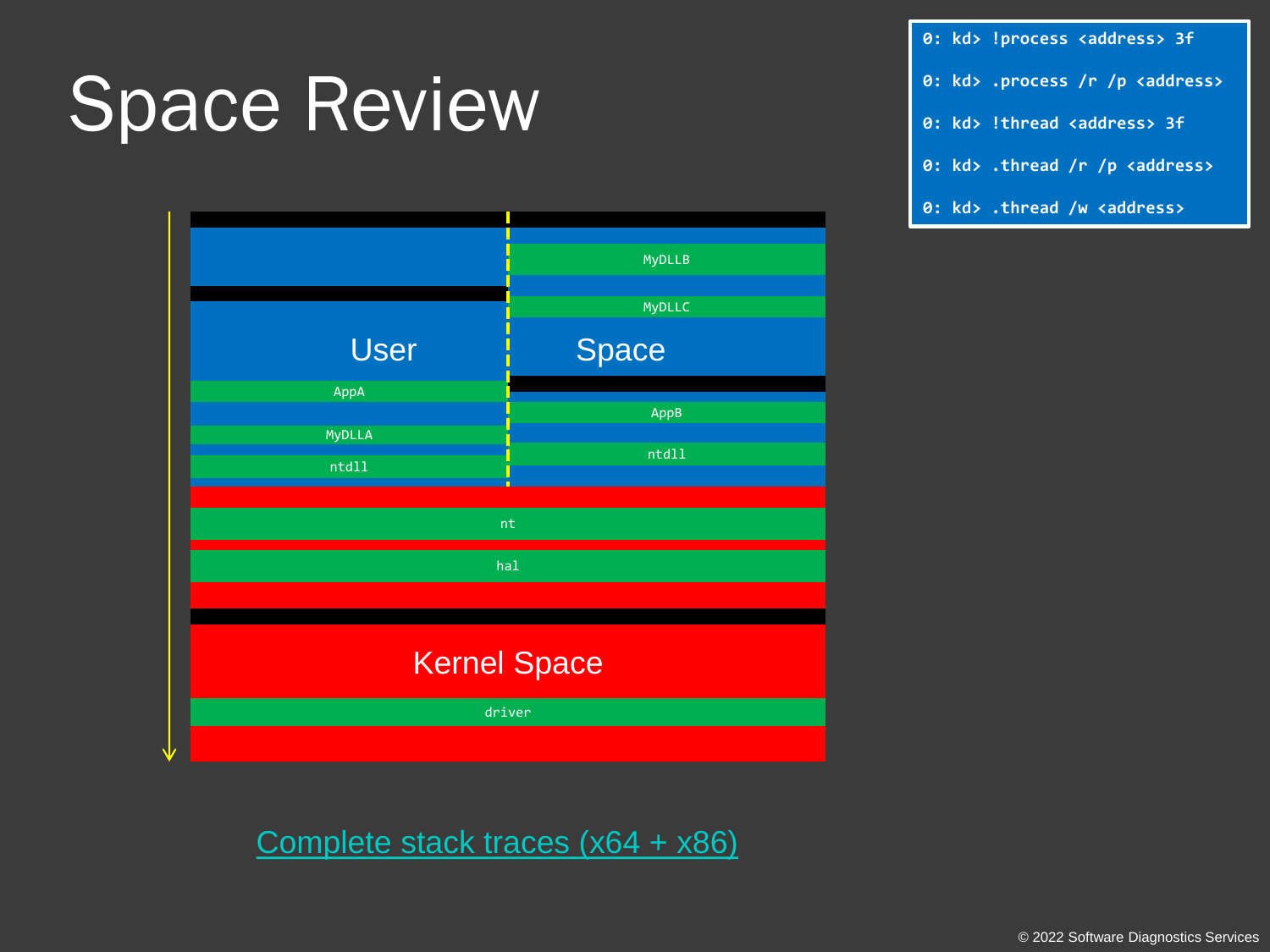#### Context Switch

We always see the current process space

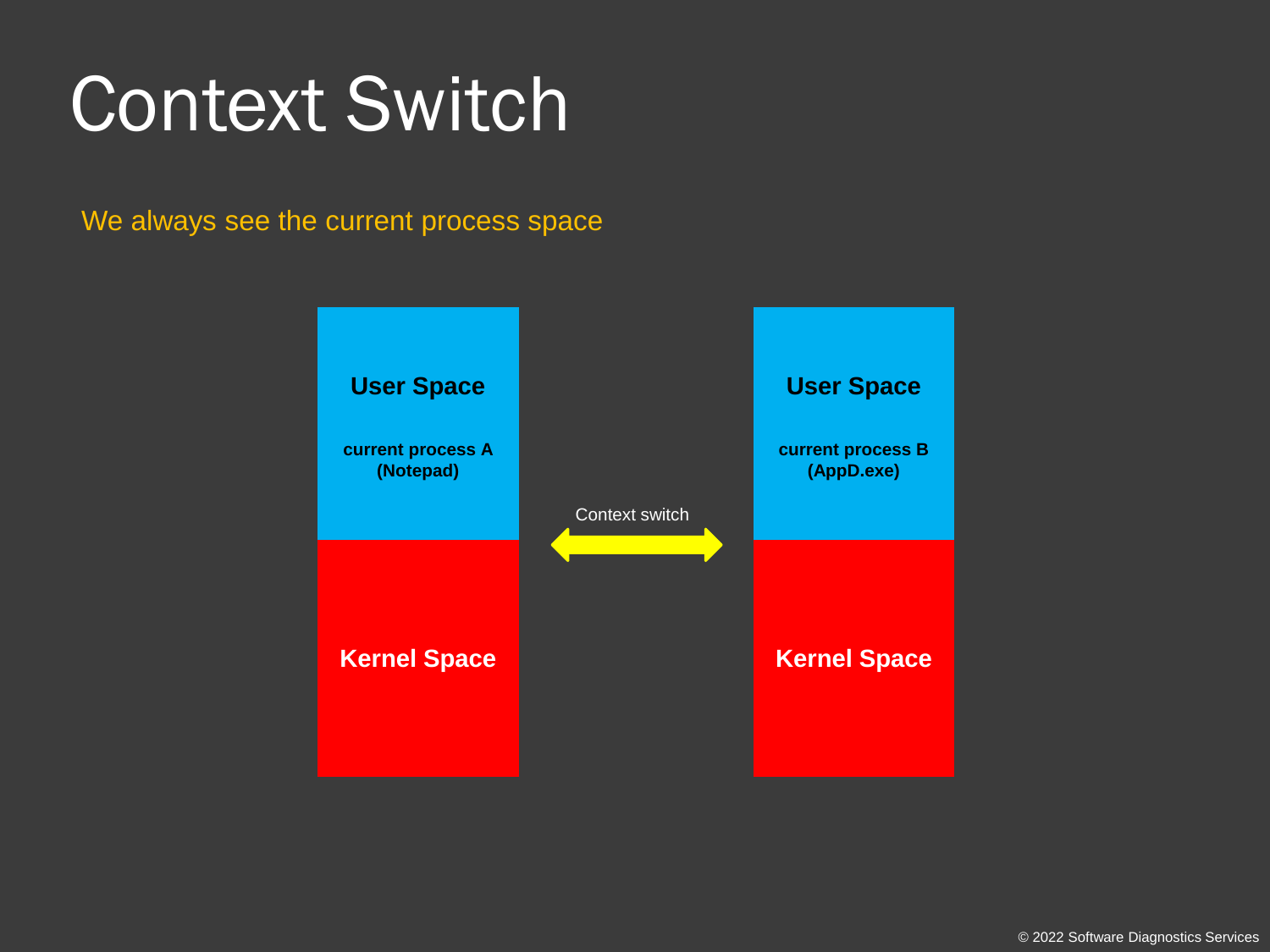## Common Commands

#### **.logopen <file>**

Opens a log file to save all subsequent output

#### View commands

Dump everything or selected processes and threads (context changes automatically)

#### Switch commands

Switch to a specific process or thread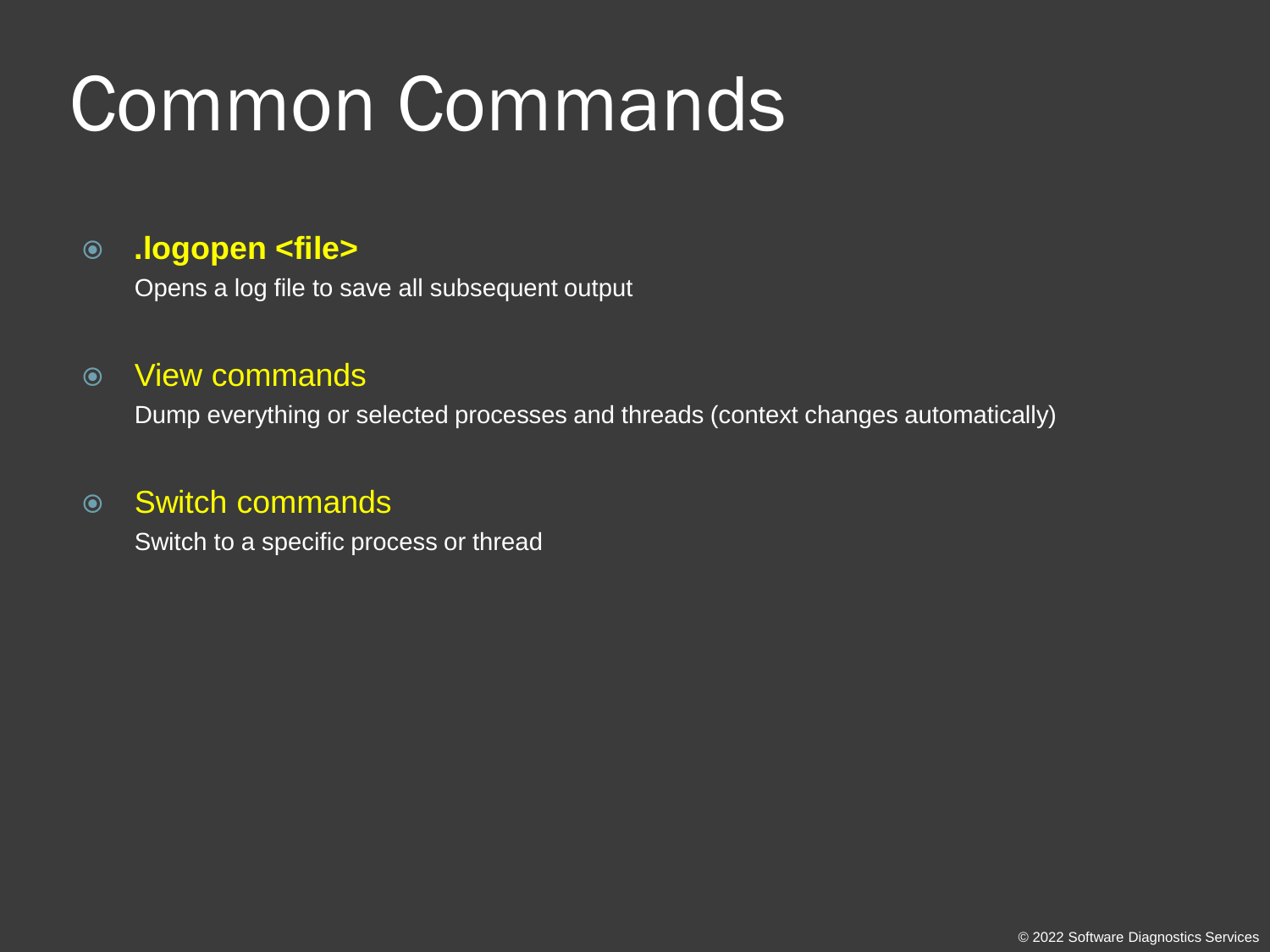## View Commands

#### **!process 0 0**

Lists all processes

#### **!process <address> 3f**

Lists process information including CPU times, environment, modules and its thread stack traces

#### **!thread <address> 1f**

Shows thread information and stack trace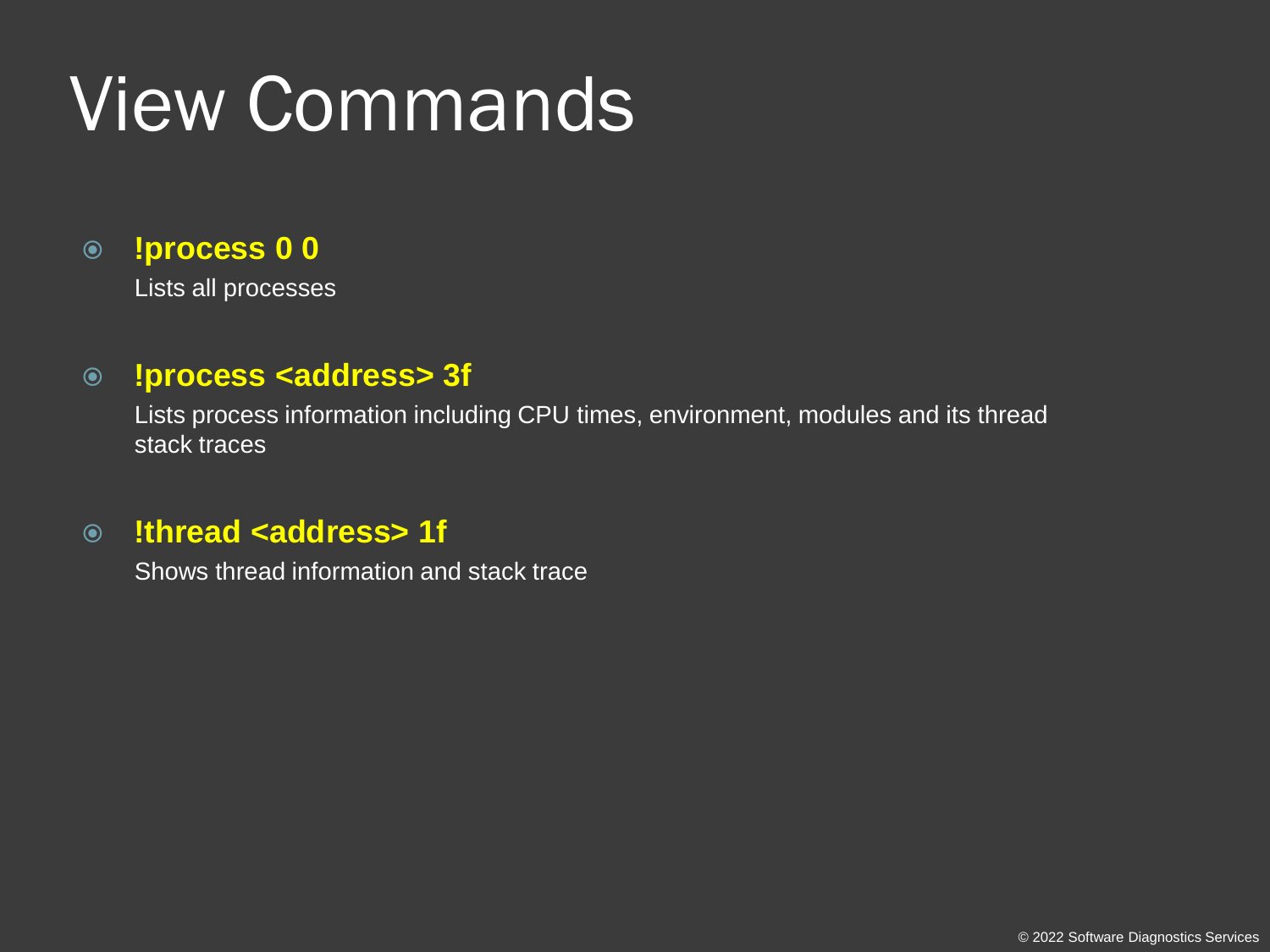### Switch Commands

#### **.process /r /p <address>**

Switches to a specified process. Its context becomes current. Reloads symbol files for user space. Now we can use commands like !cs

0: kd> .process /r /p fffffa80044d8b30 Implicit process is now fffffa80`044d8b30 Loading User Symbols .................................

#### **.thread <address>**

Switches to a specified thread. Assumes the current process context. Now we can use commands like k\*

#### **.thread /r /p <address>**

The same as the previous command but makes the thread process context current and reloads symbol files for user space:

**0: kd> .thread /r /p fffffa80051b7060 Implicit thread is now fffffa80`051b7060 Implicit process is now fffffa80`044d8b30 Loading User Symbols**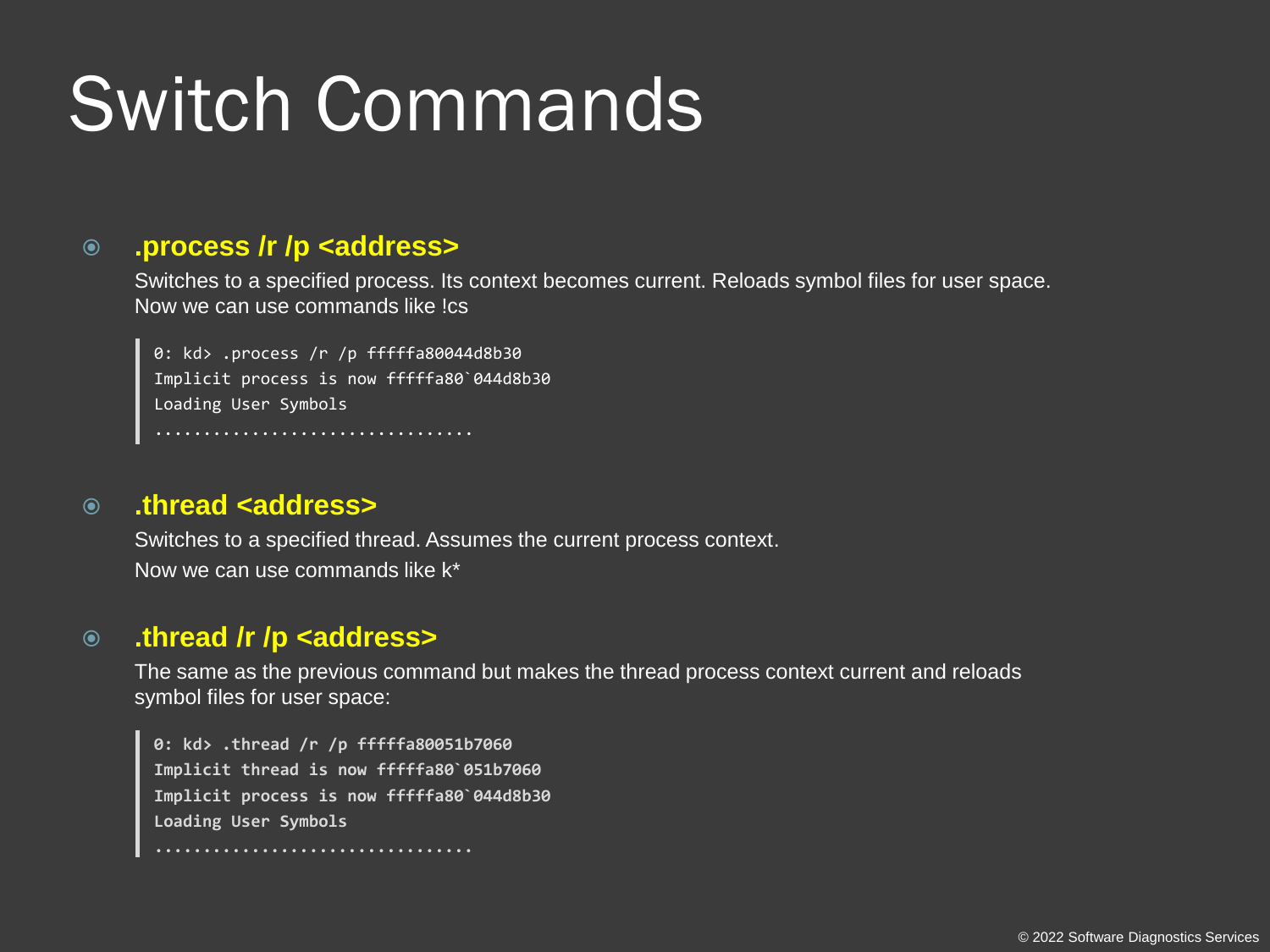- **Goal:** Learn how to use kernel level debugging to catch corruption caused by a driver or other process
- **Elementary Diagnostics Patterns:** Hang; Counter Value
- **Memory Analysis Patterns:** Abnormal Value (*from trace analysis patterns*); Spiking Thread
- **Debugging Implementation Patterns:** Code Breakpoint; Data Breakpoint; Code Trace
- \AWD4\Exercise-KD6.pdf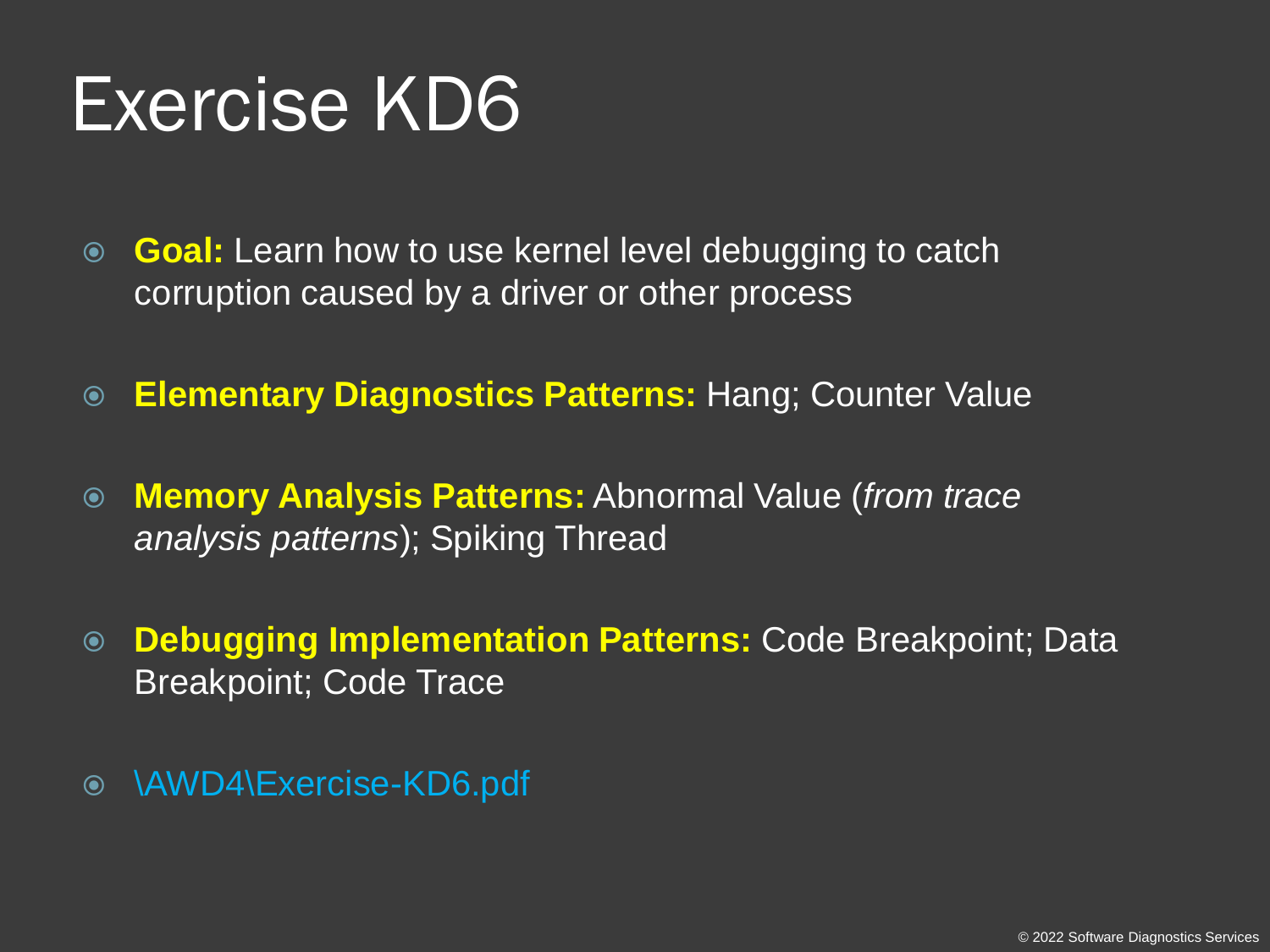- **Goal:** Learn how to debug a 32-bit process under x64 Windows
- **Elementary Diagnostics Patterns:** Hang
- **Memory Analysis Patterns:** Virtualized Process; Debugger Bug; Execution Residue (Unmanaged Space, User); Rough Stack Trace (Unmanaged Space); Message Box; String Parameter; Near Exception
- **Debugging Implementation Patterns:** Break-in
- \AWD4\Exercise-KD9.pdf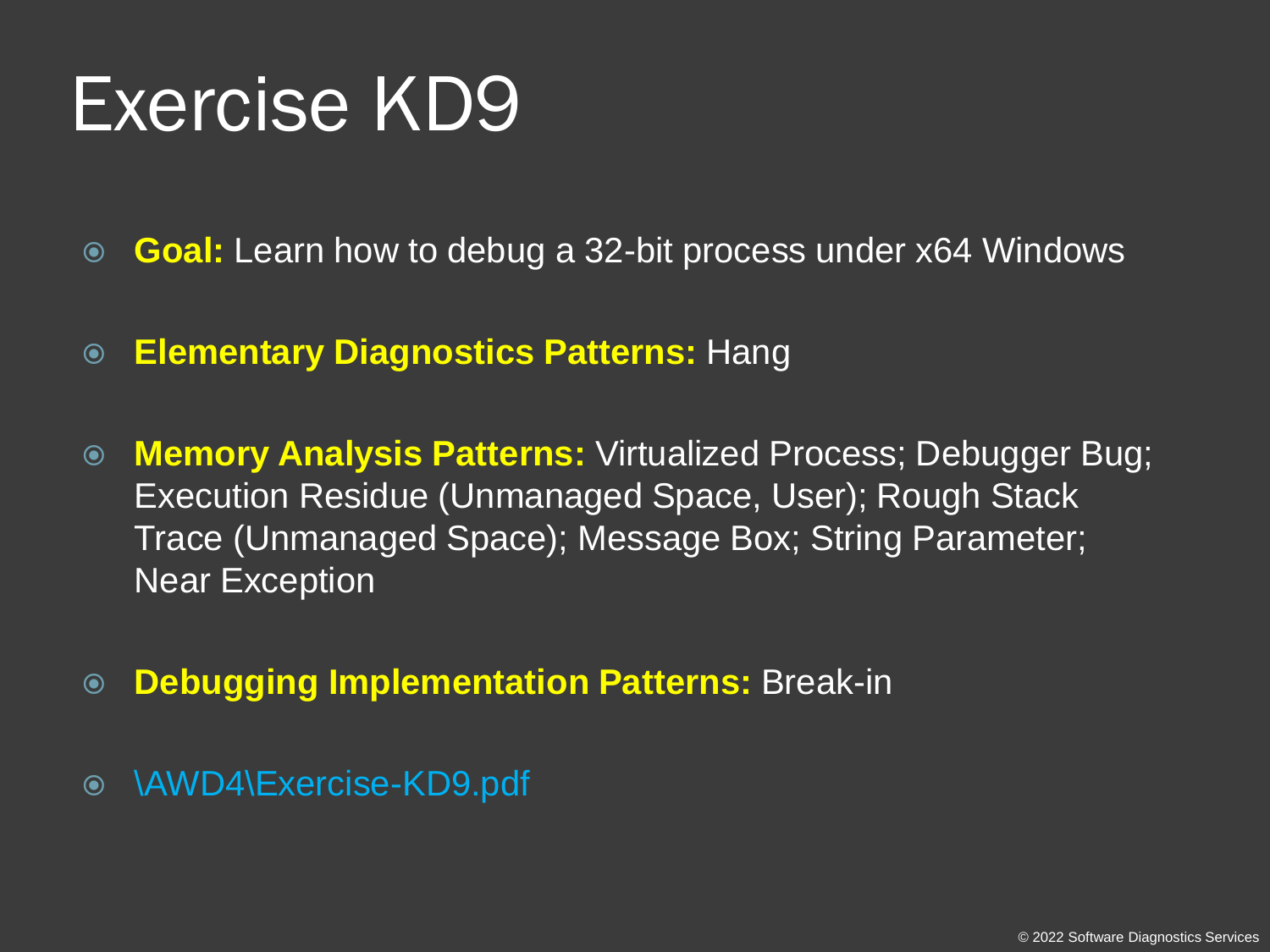- **Goal:** Learn how to debug handle leaks in user and kernel mode debugging
- **Elementary Diagnostics Patterns:** Counter Value
- **Memory Analysis Patterns:** Handle Leak; Historical Information
- **Debugging Implementation Patterns:** Break-in; Usage Trace
- \AWD4\Exercise-KD10.pdf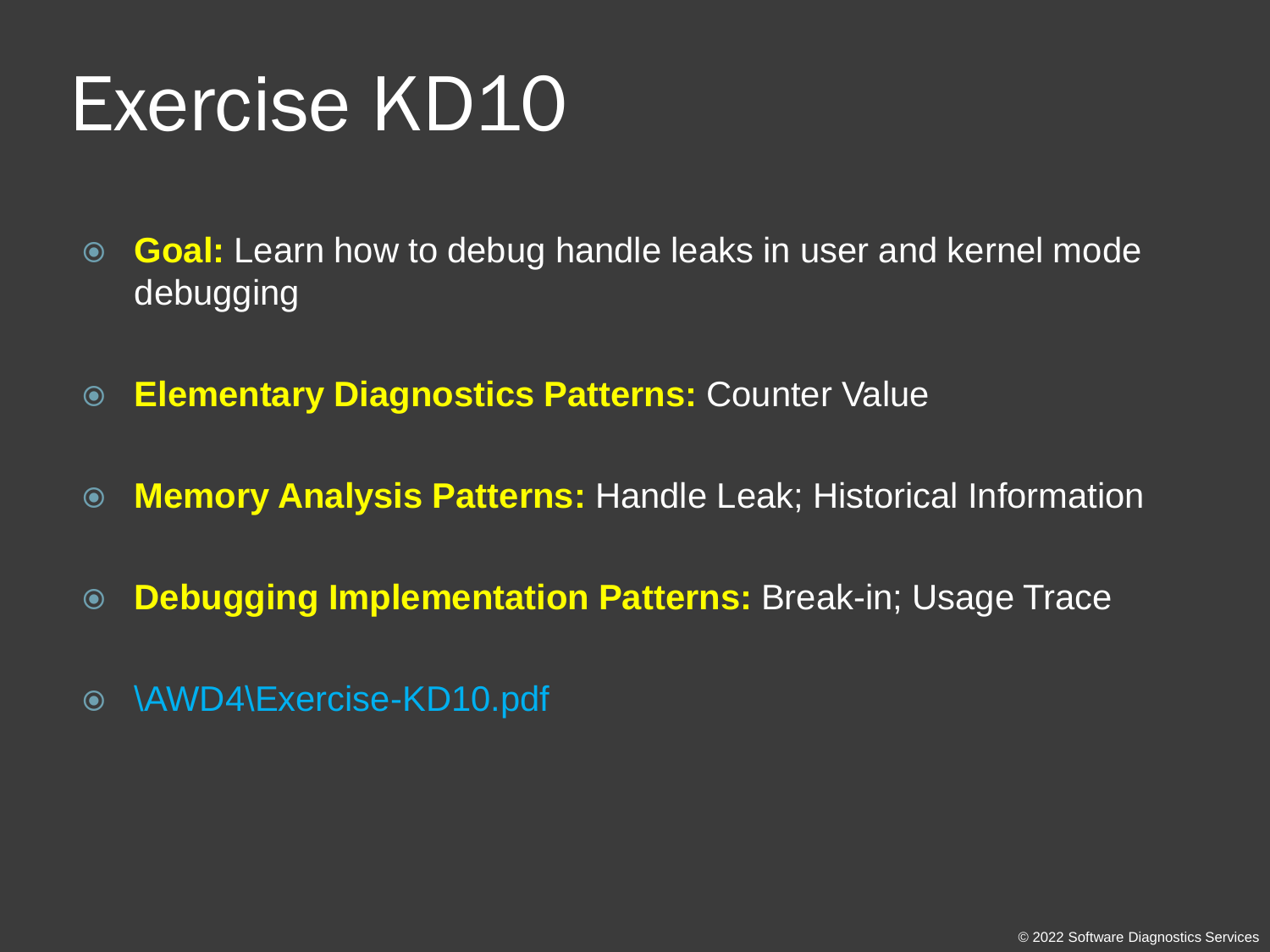### Managed Debugging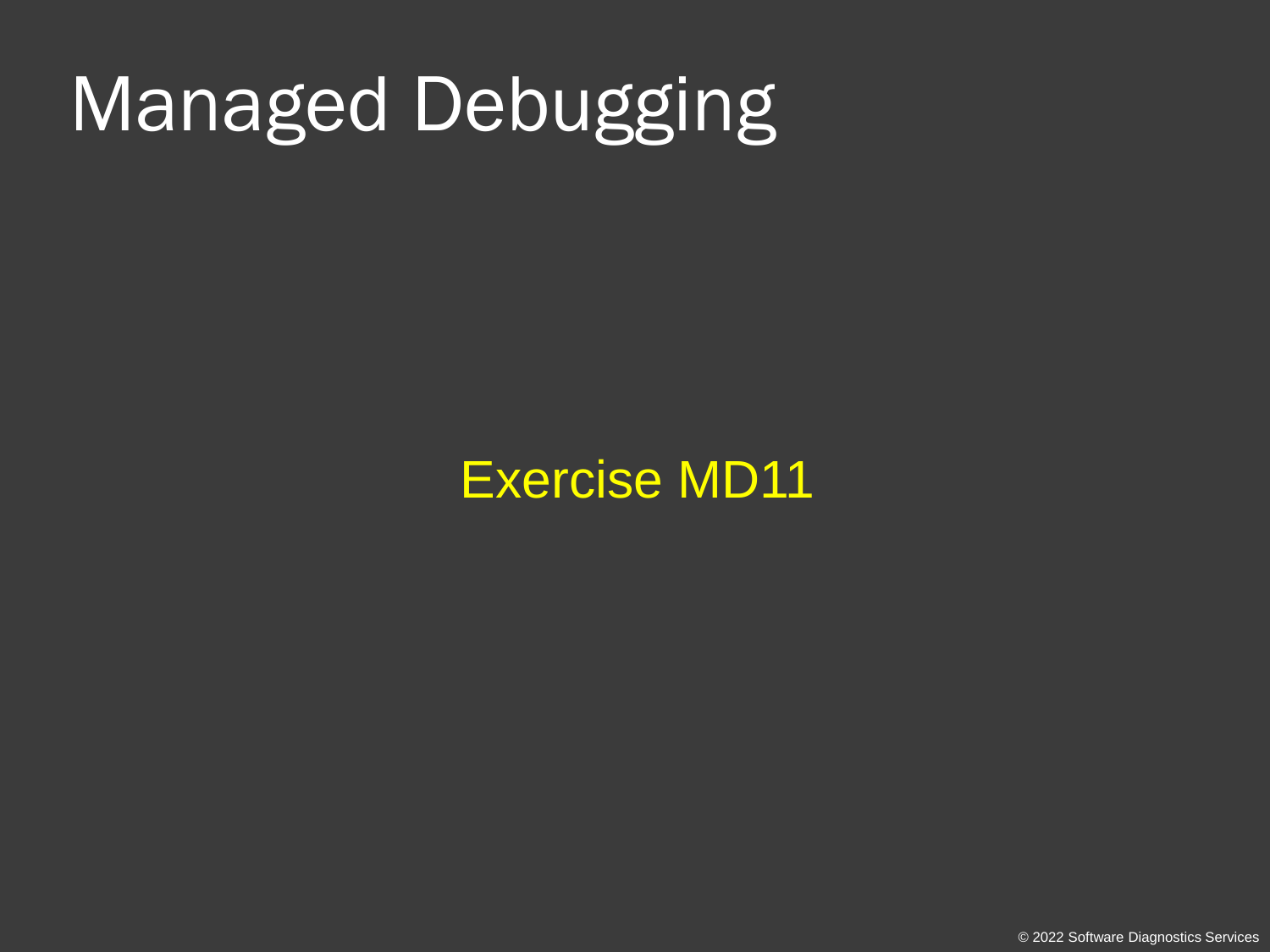## Modeling with LINQPad



#### <http://www.linqpad.net/>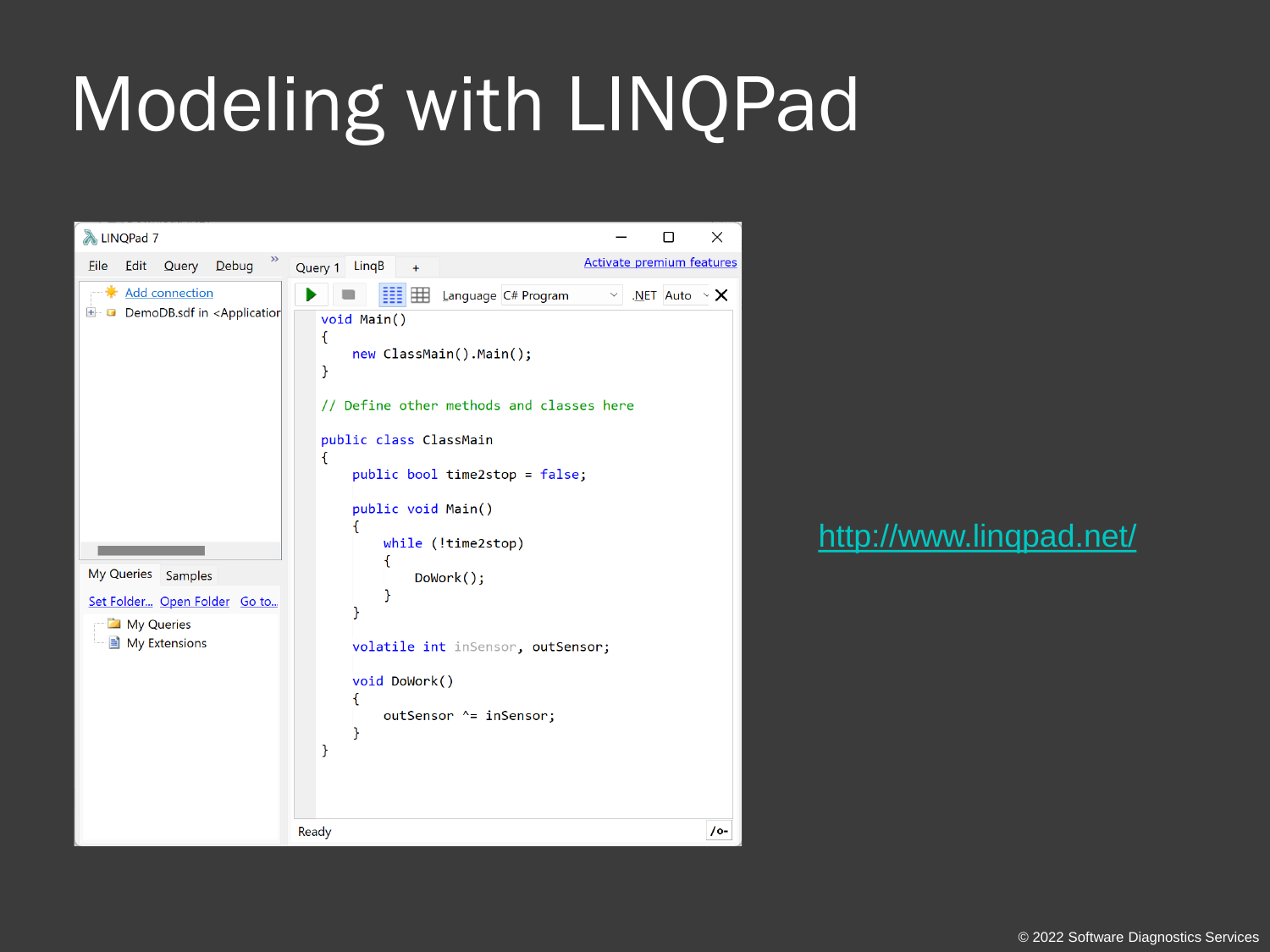#### User / Managed Space

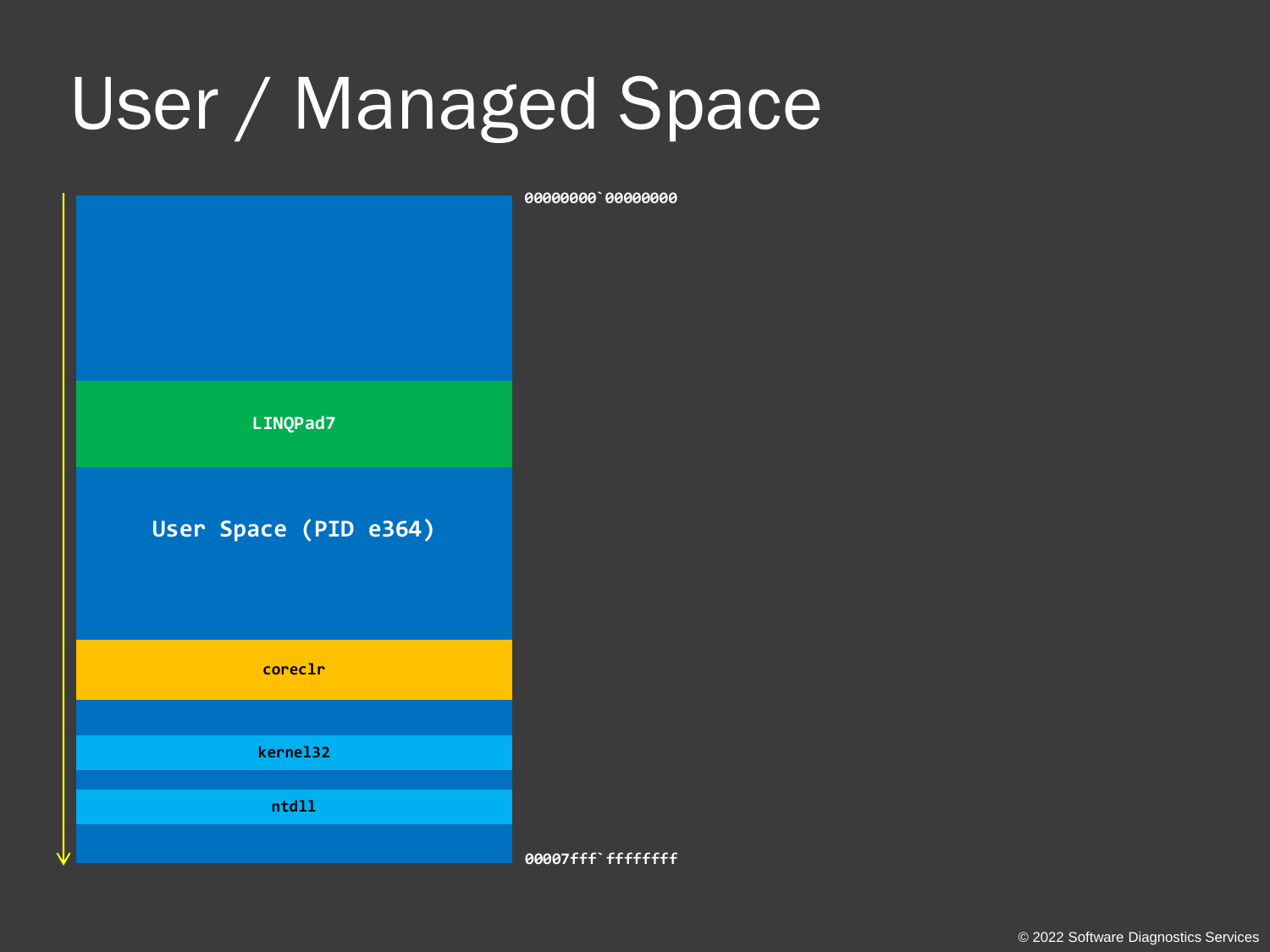#### Process Threads



**00007fff`ffffffff**

**~<n>s** Switches between threads

**k**  Shows unmanaged stack trace

**!Threads** Shows managed threads

**!CLRStack**  Shows managed stack trace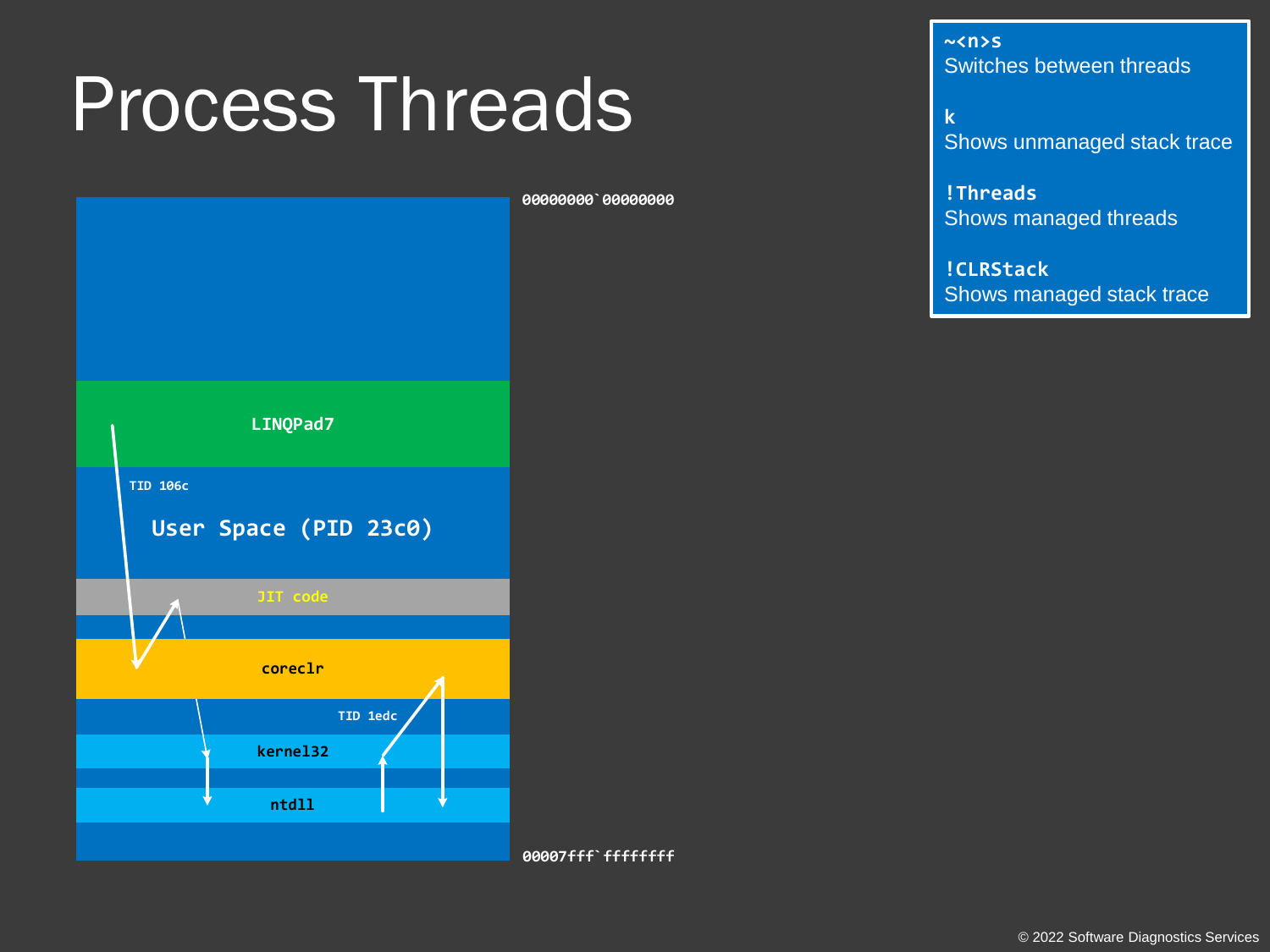#### Stack Trace Example

0:000> **kL** # Child-SP RetAddr Call Site 00 00000029`6e3add78 00007ffa`7eb90458 win32u!NtUserWaitMessage+0x14 **01 00000029`6e3add80 00007ffa`d7244d61 0x00007ffa`7eb90458 02 00000029`6e3ade40 00007ffa`d7247486 System\_Windows\_Forms!...+0x581 03 00000029`6e3adf50 00007ffa`d7247026 System\_Windows\_Forms!...+0x416 04 00000029`6e3ae000 00007ffa`d6ef212b System\_Windows\_Forms!...+0x46 05 00000029`6e3ae060 00007ffa`7cb021e4 System\_Windows\_Forms!...+0x3b 06 00000029`6e3ae0a0 00007ffa`7cae2534 0x00007ffa`7cb021e4 07 00000029`6e3ae350 00007ffa`7c70a16d 0x00007ffa`7cae2534 08 00000029`6e3ae680 00007ffa`7c7015c2 0x00007ffa`7c70a16d 09 00000029`6e3ae6e0 00007ffa`dc226ce3 0x00007ffa`7c7015c2 0a 00000029`6e3ae7b0 00007ffa`dc1bcc42 coreclr!CallDescrWorkerInternal+0x83 0b (Inline Function) --------`-------- coreclr!CallDescrWorkerWithHandler+0x57 0c 00000029`6e3ae7f0 00007ffa`dc1c3c09 coreclr!MethodDescCallSite::...+0x196 0d (Inline Function) --------`-------- coreclr!MethodDescCallSite::Call+0xb 0e 00000029`6e3ae930 00007ffa`dc1c4097 coreclr!RunMain+0x1f5 0f 00000029`6e3aeb10 00007ffa`dc1c4841 coreclr!Assembly::ExecuteMainMethod+0x1cb 10 00000029`6e3aeea0 00007ffa`dc0e21c1 coreclr!CorHost2::ExecuteAssembly+0x221 11 00000029`6e3af030 00007ffb`2ef54e2d coreclr!coreclr\_execute\_assembly+0x101** 12 00000029`6e3af0d0 00007ffb`2ef62e27 hostpolicy!coreclr\_t::execute\_assembly+0x2d 13 00000029`6e3af120 00007ffb`2ef62a36 hostpolicy!run\_app\_for\_context+0x387 14 00000029`6e3af280 00007ffb`2ef64262 hostpolicy!run\_app+0x46 15 00000029`6e3af2d0 00007ffb`36ff3a7e hostpolicy!corehost\_main+0x132 16 00000029`6e3af480 00007ffb`36ff72d8 hostfxr!execute\_app+0x1de 17 (Inline Function) --------`-------- hostfxr!?A0xd51c85dd::read\_config...+0x10a 18 00000029`6e3af570 00007ffb`36ff5b5b hostfxr!fx\_muxer\_t::handle\_exec\_...+0x214 19 00000029`6e3af660 00007ffb`36ff2109 hostfxr!fx\_muxer\_t::execute+0x39b 1a 00000029`6e3af7a0 00007ff6`ea712361 hostfxr!hostfxr\_main\_startupinfo+0x89 1b 00000029`6e3af8a0 00007ff6`ea712758 LINQPad6!exe\_start+0x651 1c 00000029`6e3afad0 00007ff6`ea714608 LINQPad6!wmain+0x88 1d (Inline Function) --------`-------- LINQPad6! invoke main+0x22 1e 00000029`6e3afb00 00007ffb`58387034 LINQPad6!\_\_scrt\_common\_main\_seh+0x10c 1f 00000029`6e3afb40 00007ffb`5a002651 kernel32!BaseThreadInitThunk+0x14 20 00000029`6e3afb70 00000000`00000000 ntdll!RtlUserThreadStart+0x21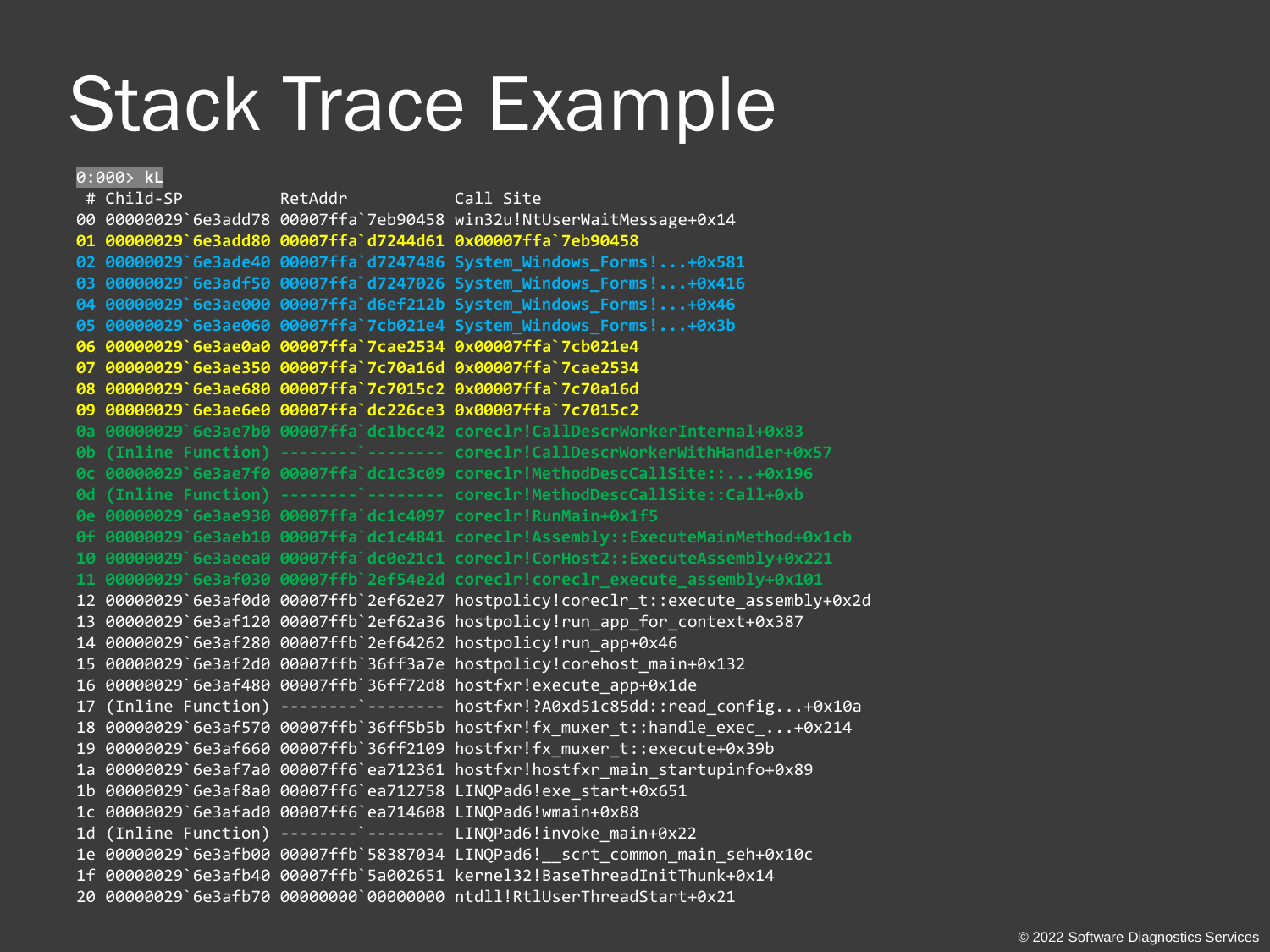## Examining JIT Code

0:000> **!IP2MD 0x00007ffa`7cae2534**

| MethodDesc:         |     | 00007ffa7c7f5aa0                      |
|---------------------|-----|---------------------------------------|
| <b>Method Name:</b> |     | LINQPad.UIProgram.Go(System.String[]) |
| Class:              |     | 00007ffa7c803a28                      |
| MethodTable:        |     | 00007ffa7c7f7078                      |
| mdToken:            |     | 00000000060001A4                      |
| Module:             |     | 00007ffa7c79f798                      |
| IsJitted:           | yes |                                       |
| Current CodeAddr:   |     | 00007ffa7cae1b90                      |
| Version History:    |     |                                       |
| ILCodeVersion:      |     | 000000000000000                       |
| ReJIT ID:           |     | Ø                                     |
| IL Addr:            |     | 000000000000000                       |
| CodeAddr:           |     | 00007ffa7cae1b90<br>(MinOptJitted)    |
|                     |     | NativeCodeVersion: 0000000000000000   |
|                     |     |                                       |

#### 0:000> **!DumpModule 00007ffa7c79f798**

#### **Name: C:\Program Files\LINQPad6\LINQPad.GUI.dll**

| Attributes:              | PEFile SupportsUpdateableMethods |
|--------------------------|----------------------------------|
| Assembly:                | 00000177c5cdece0                 |
| BaseAddress:             | 00000177DFDE0000                 |
| PEFile:                  | 00000177C5CDE0E0                 |
| ModuleId:                | 00007FFA7C7D1860                 |
| ModuleIndex:             | 000000000000001                  |
| LoaderHeap:              | 000000000000000                  |
| TypeDefToMethodTableMap: | 00007FFA7C7A0020                 |
| TypeRefToMethodTableMap: | 00007FFA7C7A1860                 |
| MethodDefToDescMap:      | 00007FFA7C7A4138                 |
| FieldDefToDescMap:       | 00007FFA7C7AF300                 |
| MemberRefToDescMap:      | 000000000000000                  |
| FileReferencesMap:       | 00007FFA7C7B7F78                 |
| AssemblyReferencesMap:   | 00007FFA7C7B7F80                 |
| MetaData start address:  | 00000177DFE887DC (719936 bytes)  |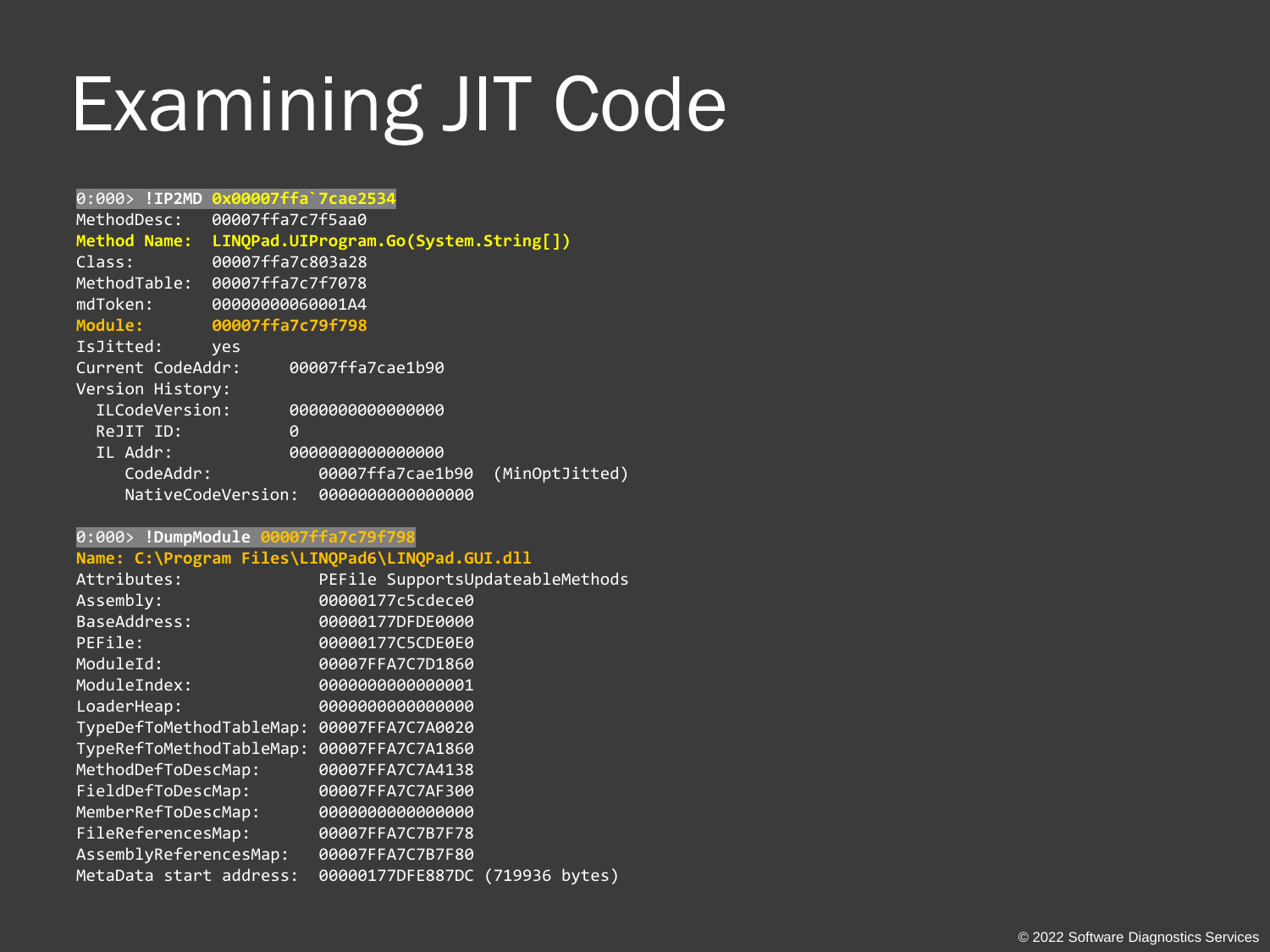- **Goal:** Learn how to find problem modules, classes and methods, disassemble code, dump object references, recognize and analyze deadlocks
- **Elementary Diagnostics Patterns:** Crash; Hang
- **Memory Analysis Patterns:** Exception Stack Trace; NULL Pointer (Data); CLR Thread; JIT Code; Deadlock (Managed Space); Execution Residue (Managed Space); Hidden Exception (Managed Space)
- **Debugging Implementation Patterns:** Break-in
- \AWD4\Exercise-MD11.pdf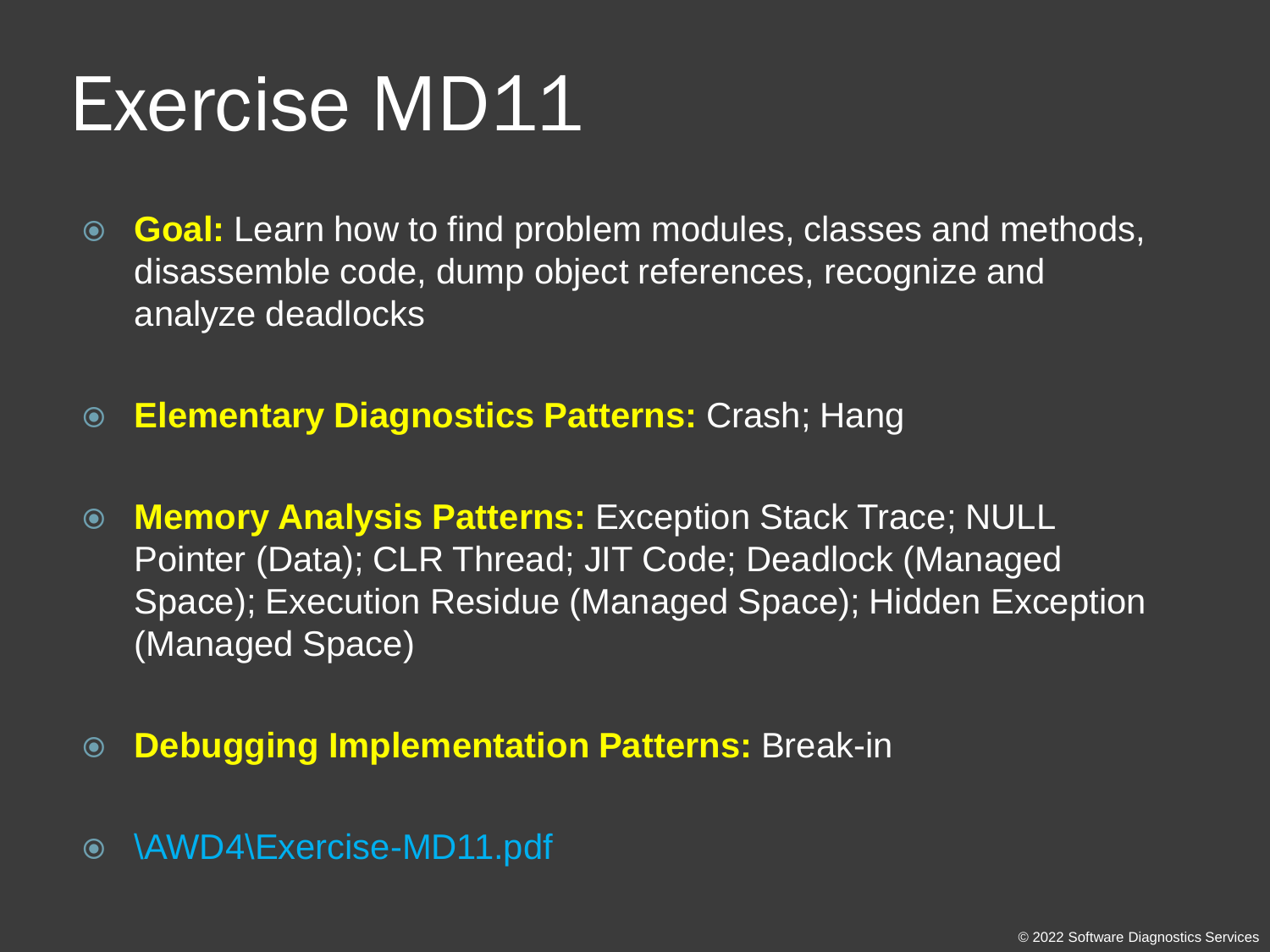#### Expected Behavior

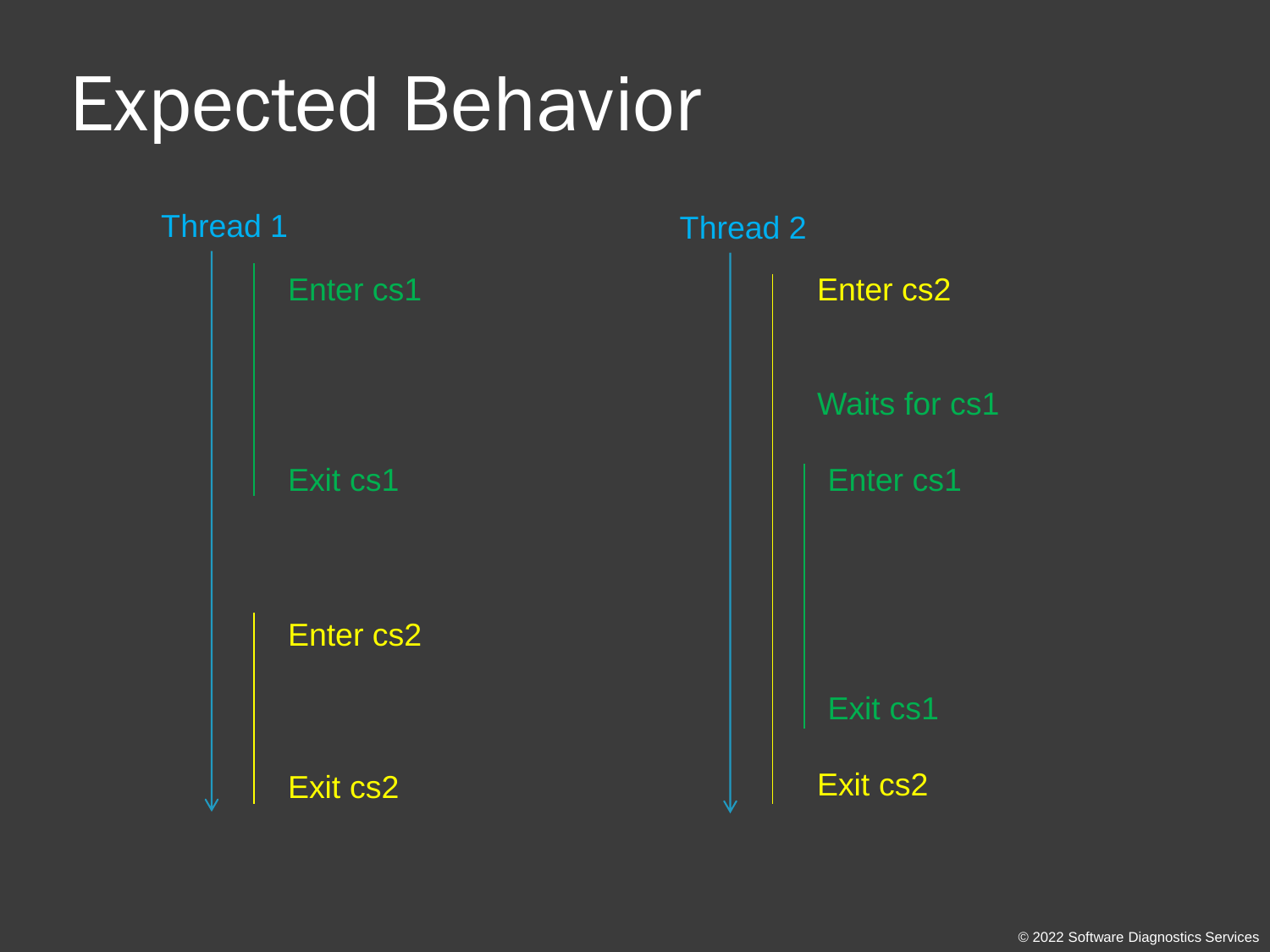#### **Deadlock**

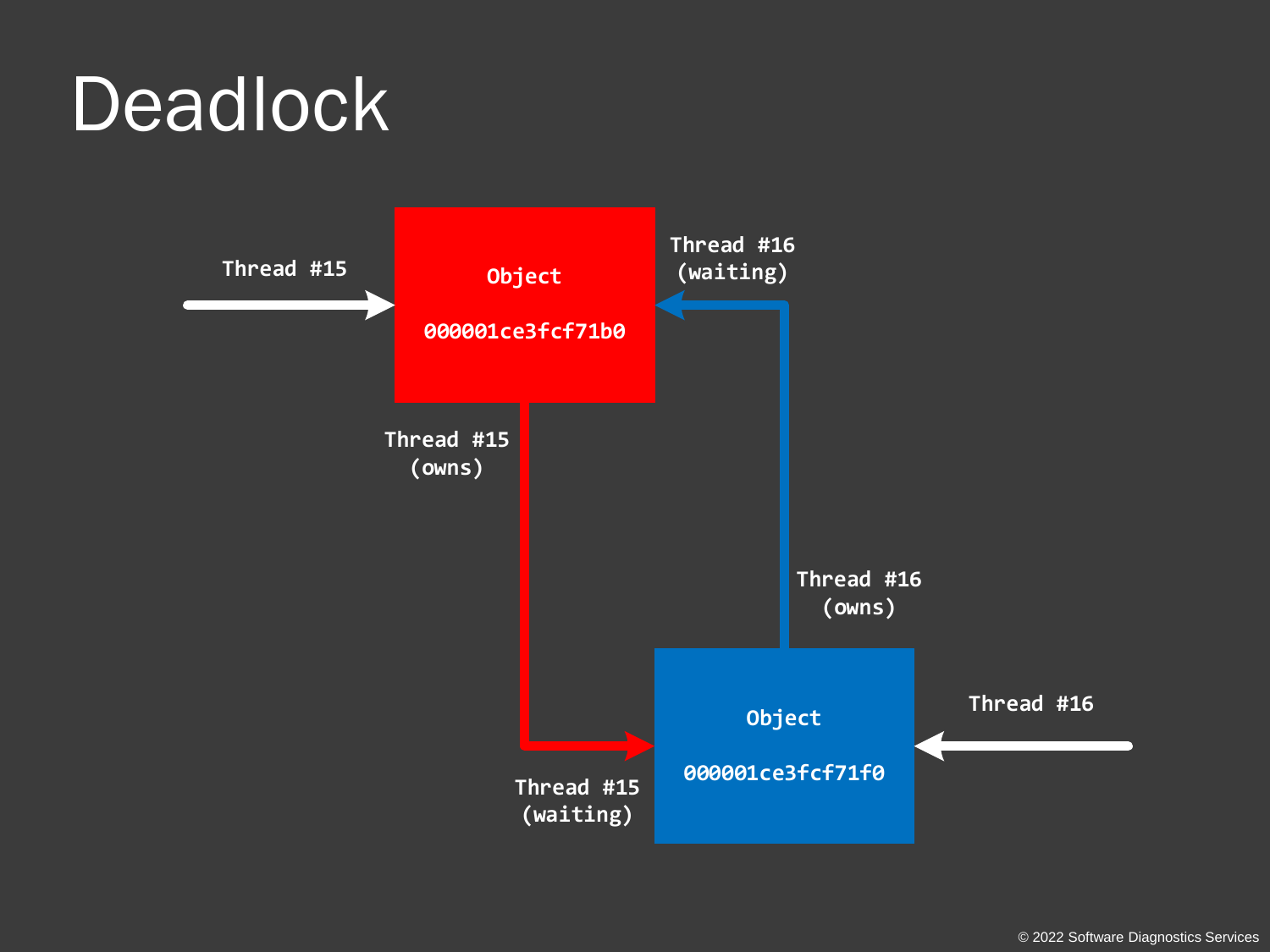- **Goal:** Learn how to find hidden exceptions using Time Travel **Debugging**
- **Elementary Diagnostics Patterns:** Hang
- **Memory Analysis Patterns:** Hidden Exception (User Space)
- **Debugging Implementation Patterns:** Instruction Trace
- \AWD4\Exercise-TD5.pdf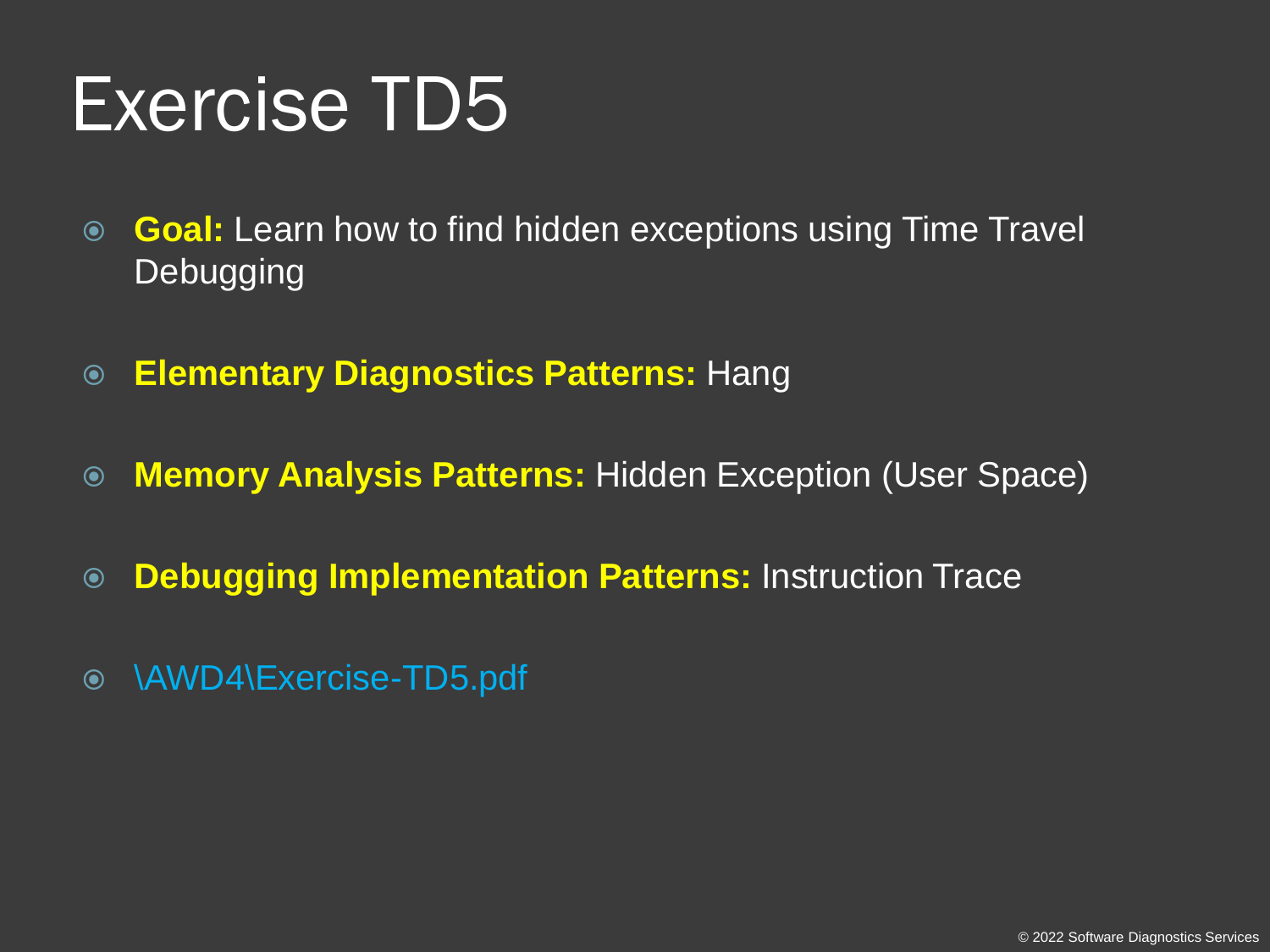## Postmortem Debugging

#### **◎ Memory dump collection**

- **.dump** / **.dumpcab** WinDbg commands
- [External methods](http://www.patterndiagnostics.com/files/LegacyWindowsDebugging.pdf)

#### **■** Training

- [Accelerated Windows Memory Dump Analysis](http://www.patterndiagnostics.com/accelerated-windows-memory-dump-analysis-book)
- [Advanced Windows Memory Dump Analysis](http://www.patterndiagnostics.com/advanced-windows-memory-dump-analysis-book)
- [Accelerated .NET Core Memory Dump Analysis](http://www.patterndiagnostics.com/accelerated-net-memory-dump-analysis-book)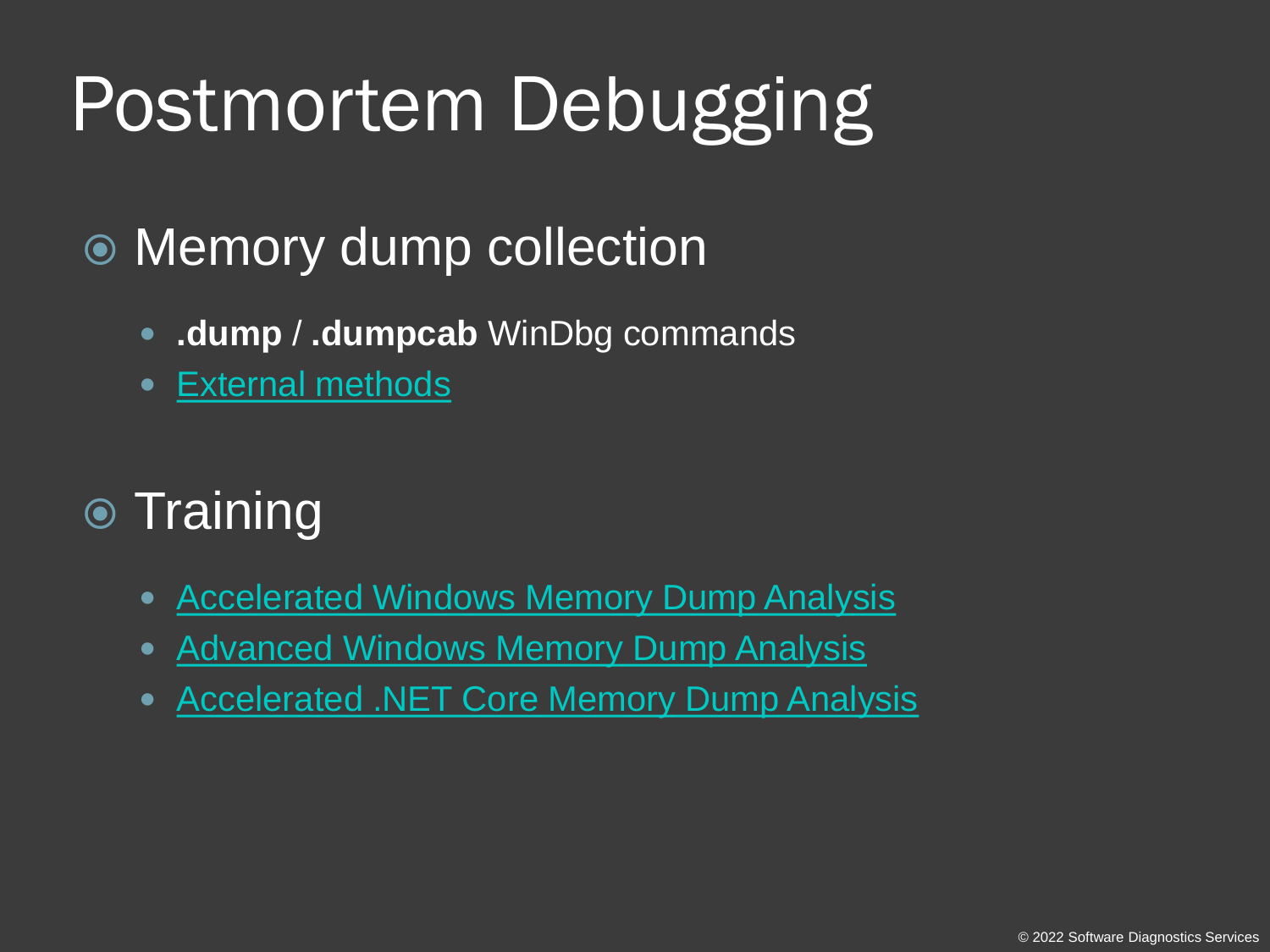## Analysis Pattern Links

[Spiking Thread](http://www.dumpanalysis.org/blog/index.php/2007/05/11/crash-dump-analysis-patterns-part-14/) [CLR Thread](http://www.dumpanalysis.org/blog/index.php/2009/12/07/crash-dump-analysis-patterns-part-95/) **[Debugger Bug](https://www.dumpanalysis.org/blog/index.php/2011/12/11/crash-dump-analysis-patterns-part-160/) [Exception Stack Trace](http://www.dumpanalysis.org/blog/index.php/2010/08/05/crash-dump-analysis-patterns-part-105/)** [Hidden Exception \(User Space\)](http://www.dumpanalysis.org/blog/index.php/2007/02/02/crash-dump-analysis-patterns-part-8/) [Handled Exception \(User Space\)](https://www.dumpanalysis.org/blog/index.php/2011/10/17/crash-dump-analysis-patterns-part-152a/) [Execution Residue \(Managed Space\)](https://www.dumpanalysis.org/blog/index.php/2011/10/17/crash-dump-analysis-patterns-part-60b/) [Managed Code Exception](http://www.dumpanalysis.org/blog/index.php/2007/07/20/crash-dump-analysis-patterns-part-17/) [Managed Stack Trace](http://www.dumpanalysis.org/blog/index.php/2011/06/17/crash-dump-analysis-patterns-part-139/) [NULL Pointer \(Data\)](http://www.dumpanalysis.org/blog/index.php/2009/04/14/crash-dump-analysis-patterns-part-6b/) [Deadlock \(Objects, User Space\)](http://www.dumpanalysis.org/blog/index.php/2007/07/28/crash-dump-analysis-patterns-part-9c/) [Virtualized Process \(WOW64\)](http://www.dumpanalysis.org/blog/index.php/2007/09/11/crash-dump-analysis-patterns-part-26/) [Message Box](http://www.dumpanalysis.org/blog/index.php/2008/02/19/crash-dump-analysis-patterns-part-51/) [Memory Leak \(Process Heap\)](http://www.dumpanalysis.org/blog/index.php/2007/08/06/crash-dump-analysis-patterns-part-20a/) [String Parameter](http://www.dumpanalysis.org/blog/index.php/2010/12/02/crash-dump-analysis-patterns-part-118/) [Wait Chain \(Mutex Objects\)](https://www.dumpanalysis.org/blog/index.php/2011/10/13/crash-dump-analysis-part-42j/) [Handle Leak](http://www.dumpanalysis.org/blog/index.php/2012/12/23/crash-dump-analysis-patterns-part-189/) **[Historical Information](http://www.dumpanalysis.org/blog/index.php/2007/11/06/crash-dump-analysis-patterns-part-34/)** [Abnormal Value](http://www.dumpanalysis.org/blog/index.php/2013/03/23/trace-analysis-patterns-part-68/) **[Counter Value](http://www.dumpanalysis.org/blog/index.php/2012/06/23/trace-analysis-patterns-part-51/)** [Module Variable](http://www.dumpanalysis.org/blog/index.php/2011/12/03/crash-dump-analysis-patterns-part-157/) **Module Variable Contract Contract Contract Contract Contract Contract Contract Contract Contract Contract Contract Contract Contract Contract Contract Contract Contract Contract Contract Contract Contrac** [Unloaded Module](https://www.dumpanalysis.org/blog/index.php/2012/06/27/crash-dump-analysis-patterns-part-178/) **[Corrupt Structure](https://www.dumpanalysis.org/blog/index.php/2015/02/21/crash-dump-analysis-patterns-part-221/)** Near Exception

[NULL Pointer \(Code\)](http://www.dumpanalysis.org/blog/index.php/2008/04/28/crash-dump-analysis-patterns-part-6a/) [Dynamic Memory Corruption \(Process Heap\)](http://www.dumpanalysis.org/blog/index.php/2006/10/31/crash-dump-analysis-patterns-part-2/) [Stack Overflow \(User Mode\)](http://www.dumpanalysis.org/blog/index.php/2008/06/10/crash-dump-analysis-patterns-part-16b/) [Rough Stack Trace \(Unmanaged Space\)](https://www.dumpanalysis.org/blog/index.php/2014/10/07/crash-dump-analysis-patterns-part-213/) [JIT Code](http://www.dumpanalysis.org/blog/index.php/2009/05/15/crash-dump-analysis-patterns-part-84/) [Hidden Exception \(Managed Space\)](https://www.dumpanalysis.org/blog/index.php/2018/08/11/crash-dump-analysis-patterns-part-8c/) [Main Thread](https://www.dumpanalysis.org/blog/index.php/2007/10/23/crash-dump-analysis-patterns-part-32/) [Execution Residue \(Unmanaged Space, User\)](http://www.dumpanalysis.org/blog/index.php/2008/04/29/crash-dump-analysis-patterns-part-60/)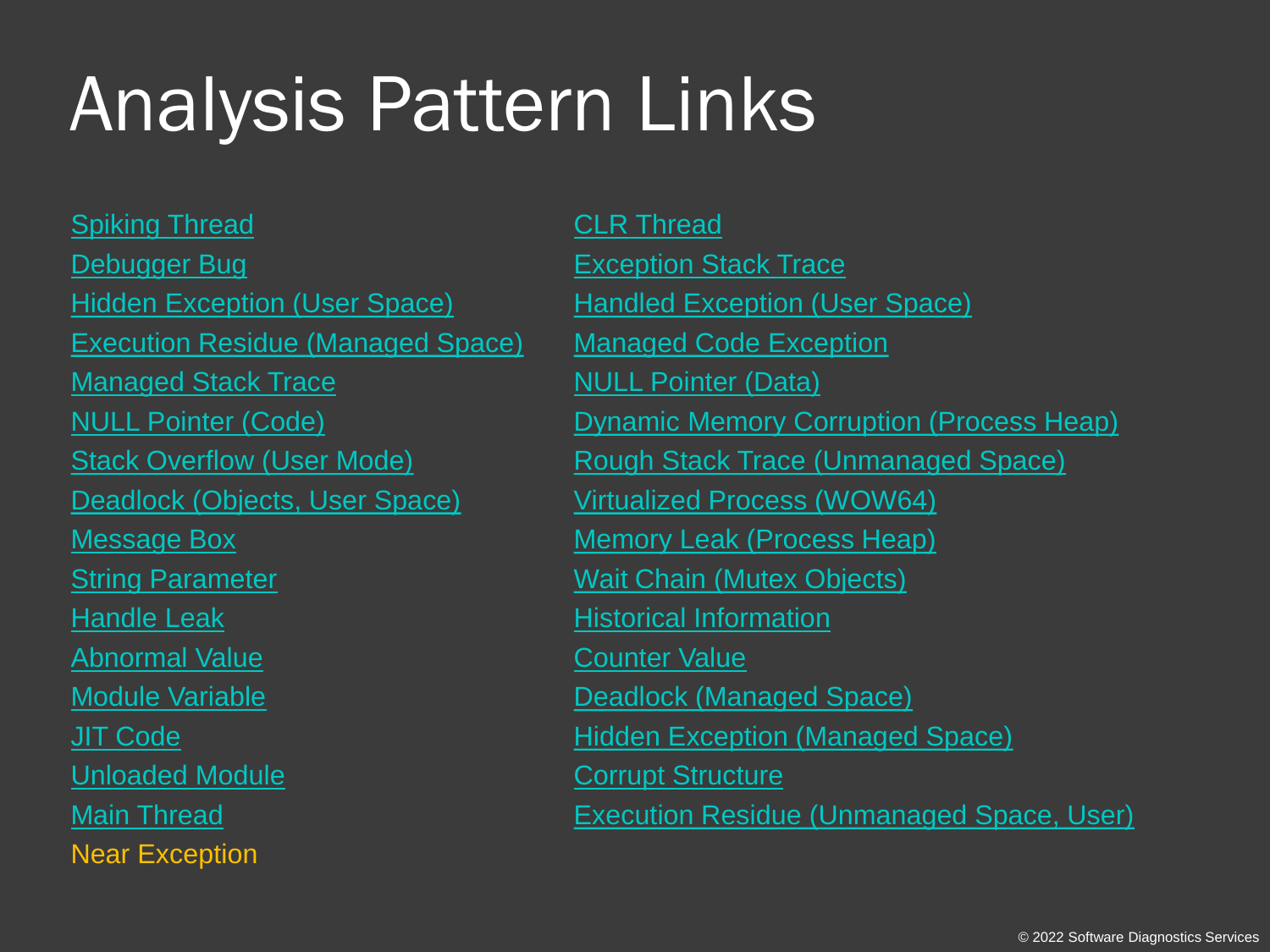#### Resources

- **WinDbg Help / [WinDbg.org](http://www.windbg.org/) (quick links)**
- [DumpAnalysis.org](http://www.dumpanalysis.org/) / [SoftwareDiagnostics.Institute](http://softwarediagnostics.institute/) / [PatternDiagnostics.com](http://www.patterndiagnostics.com/)
- [Debugging.TV](http://debugging.tv/) / [YouTube.com/DebuggingTV](https://www.youtube.com/DebuggingTV) / [YouTube.com/PatternDiagnostics](https://www.youtube.com/PatternDiagnostics)
- [Practical Foundations of Windows Debugging, Disassembling, Reversing, Second Edition](http://www.patterndiagnostics.com/practical-foundations-windows-debugging-disassembling-reversing)
- [Windows Debugging Notebook: Essential User Space WinDbg Commands](http://www.dumpanalysis.org/Forthcoming+Windows+Debugging+Notebook)
- [Software Diagnostics Library](http://www.dumpanalysis.org/blog/)
- [Pattern-Driven Software Problem Solving](http://www.dumpanalysis.org/pattern-driven-software-problem-solving)
- [Memory Dump Analysis Anthology \(Diagnomicon\)](https://www.patterndiagnostics.com/mdaa-volumes)

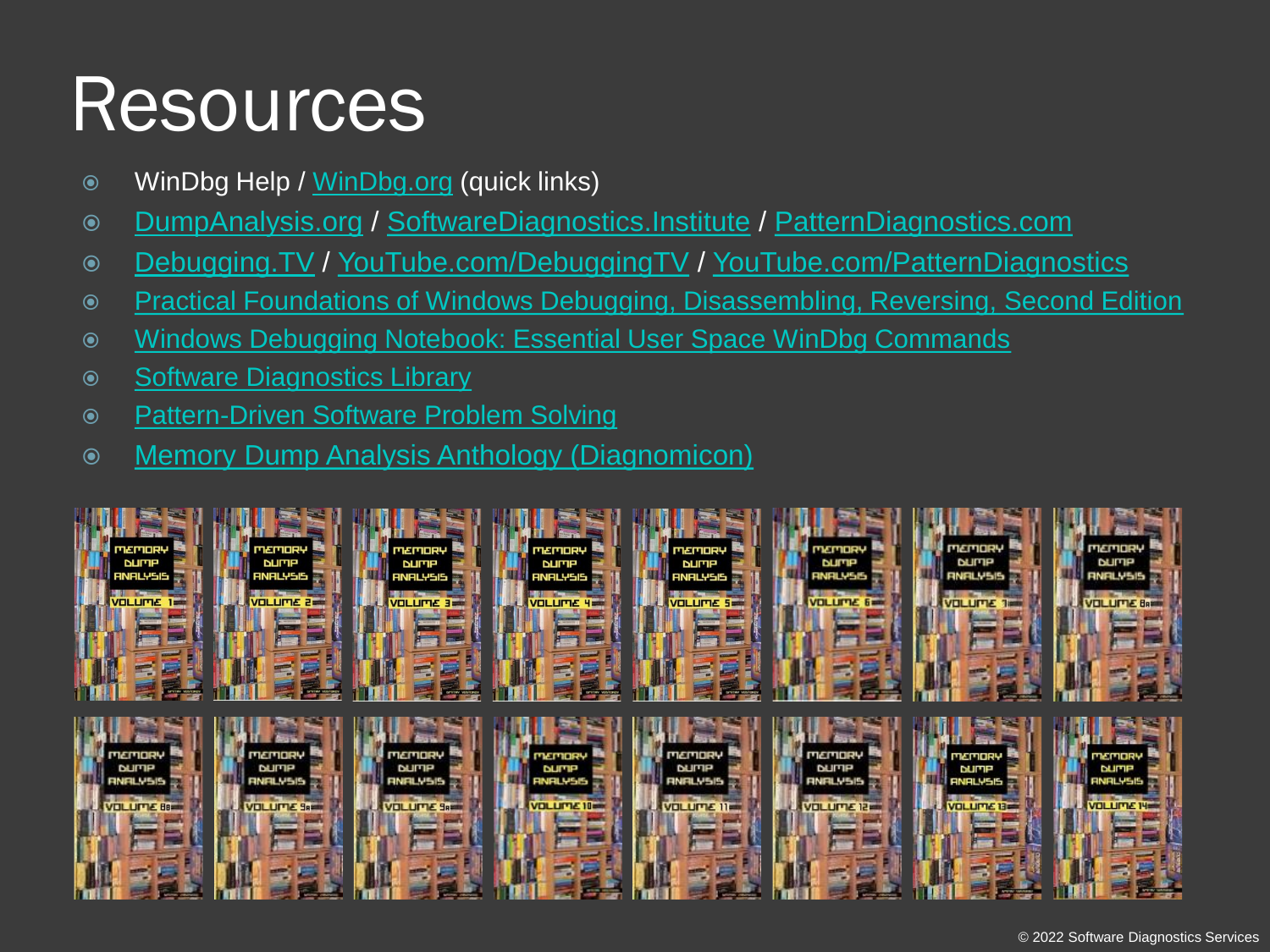

Please send your feedback using the contact form on [PatternDiagnostics.com](http://www.patterndiagnostics.com/)